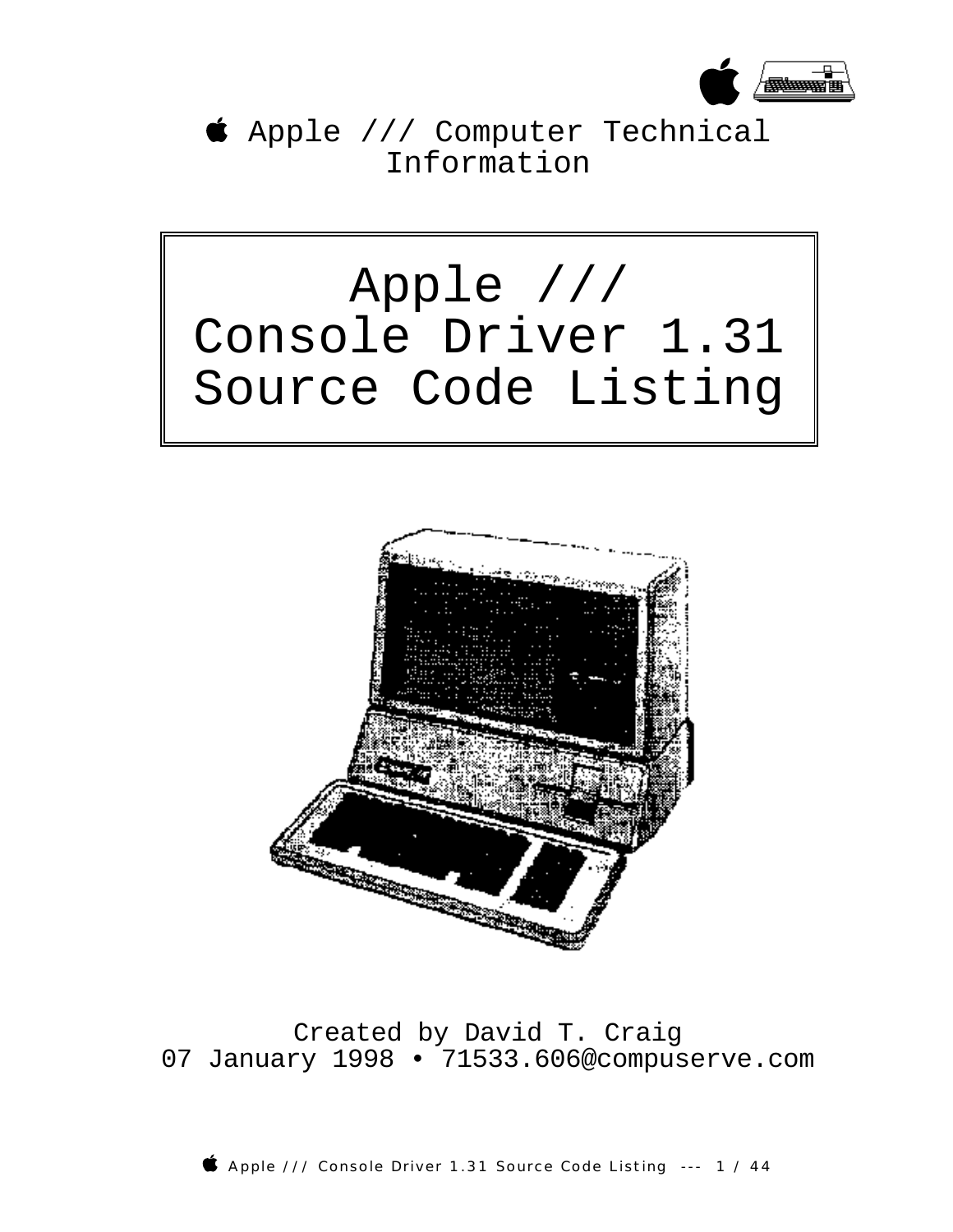

## FORMATTED LISTING

; #################################################################################################### ; # PROJECT : Apple /// SOS Console Driver 1.31 (6502 Assembly Source Code) ; # FILE NAME: CONSOLE.TEXT

- 
- 
- ; ####################################################################################################

| 000001<br>000002<br>000003<br>000004                                                             |            | .TITLE<br>"SOS Console Driver"<br>.NOPATCHLIST<br>.NOMACROLIST                                                                                                                                                                                                                                                                      |
|--------------------------------------------------------------------------------------------------|------------|-------------------------------------------------------------------------------------------------------------------------------------------------------------------------------------------------------------------------------------------------------------------------------------------------------------------------------------|
| 000005<br>000006<br>$\cdot$ :                                                                    |            |                                                                                                                                                                                                                                                                                                                                     |
| 000007<br>$\cdot$                                                                                |            | SOS Console Driver                                                                                                                                                                                                                                                                                                                  |
| 000008<br>$\cdot$<br>$000009$ ;<br>000010<br>$\cdot$                                             |            | Copyright (C) 1983 by Apple Computer Inc.<br>All Rights Reserved                                                                                                                                                                                                                                                                    |
| 000011<br>$\overline{\phantom{a}}$<br>000012<br>$\cdot$<br>000013<br>$\cdot$                     |            | Previous Copyright (C) 1980, 1981                                                                                                                                                                                                                                                                                                   |
| 000014<br>$\cdot$<br>$000015$ ;                                                                  | Revisions: |                                                                                                                                                                                                                                                                                                                                     |
| 000016<br>$\cdot$ ;<br>000017 ;                                                                  | 1.00       | 14-Nov-80     Initial Release                                                                                                                                                                                                                                                                                                       |
| $000018$ ;<br>000019                                                                             |            |                                                                                                                                                                                                                                                                                                                                     |
| $\cdot$<br>$000020$ ;<br>$000021$ ;<br>$\cdot$<br>$000023$ ;<br>$000024$ ;<br>$\cdot$<br>$\cdot$ | 1.12       | 23-Sep-81<br>Bug fixes:<br>Download 1-8 characters.<br>Download entire character set.<br>Include saved screen state in console state table.<br>Adjust all pointers for proper extended addressing.<br>Fix SYNC to monitor positive edge of vertical blanking.<br>Delete extraneous data returned by status calls 12, 13, $\&$ 14.   |
| $000027$ ;<br>$\cdot$ ;<br>$000029$ ;<br>$000030$ ;<br>$\cdot$<br>000032 i                       |            | Fix erase option of character and line delete.<br>Extensions:<br>Add video toggle on control-5.<br>Add dump & restore contents of viewport.<br>Change keyboard transform table to include alpha-lock data.<br>Retain cursor on SYNC.                                                                                                |
| 000033 i<br>000034 ;                                                                             | 1.30       | $11 - Jan-83$                                                                                                                                                                                                                                                                                                                       |
| 000035 i<br>$000036$ ;                                                                           |            | Bug fixes:<br>Wait for pending download on close.                                                                                                                                                                                                                                                                                   |
| $\cdot$<br>000038 i                                                                              |            | Fix branch in 40 column horizontal shift right.<br>Fix cursor in dump & restore contents of viewport.                                                                                                                                                                                                                               |
| $000039$ ;                                                                                       |            | Disable interrupts while setting events and screen mode.                                                                                                                                                                                                                                                                            |
| $000040$ ;<br>000041 i                                                                           |            | Extensions:<br>Turn on video iff buffer is empty.                                                                                                                                                                                                                                                                                   |
| 000042 i<br>$\cdot$ ;                                                                            |            | Set bit 7 on control characters read from screen<br>(applies to char copy and screen read status).                                                                                                                                                                                                                                  |
| 000044 ;<br>$000045$ ;                                                                           |            | Don't dump viewport when displaying control characters.<br>Add status request 9, read screen with normal/inverse flag.                                                                                                                                                                                                              |
| $\mathbf{r}$<br>000047 i<br>$000048$ ;                                                           |            | 1.31 17-Mar-83<br>Fix VERIFY to eleminate noise when setting screen switches.                                                                                                                                                                                                                                                       |
| 000050<br>000051 DEVTYPE                                                                         |            | - 61                                                                                                                                                                                                                                                                                                                                |
| 000052 SUBTYPE                                                                                   |            | .EQU<br>.EQU<br>- 01                                                                                                                                                                                                                                                                                                                |
| 000053 APPLE<br>000054 RELEASE                                                                   |            | 0001<br>.EQU<br>. EQU<br>1310                                                                                                                                                                                                                                                                                                       |
|                                                                                                  |            | . PAGE                                                                                                                                                                                                                                                                                                                              |
| $000057$ ;<br>$\mathcal{F}$<br>$\cdot$                                                           |            | $000058$ ; The macro SWITCH performs an N way branch based on a switch index. The<br>000059 ; maximum value of the switch index is 127 with bounds checking provided<br>000060 $\,$ as an option. The macro uses the A and Y registers and alters the C,<br>Z, and N flags of the status register, but the X register is unchanged. |
| $\ddot{i}$<br>÷<br>$\cdot$                                                                       | index      | SWITCH [index], [bounds], adrs_table, [*]<br>This is the variable that is to be used as the switch index.                                                                                                                                                                                                                           |
|                                                                                                  |            | If omitted, the value in the accumulator is used.                                                                                                                                                                                                                                                                                   |
| $\cdot$<br>$\ddot{i}$<br>$\cdot$                                                                 | bounds     | This is the maximum allowable value for index. If index<br>exceeds this value, the carry bit will be set and execution<br>will continue following the macro. If bounds is omitted, no bounds checking will be performed.                                                                                                            |
| $\cdot$<br>$\cdot$<br>$\cdot$                                                                    | adrs table | This is a table of addresses (low byte first) used by the<br>The first entry corresponds to index zero.<br>switch.                                                                                                                                                                                                                  |
| $\ddot{i}$<br>$\cdot$<br>$\ddot{i}$<br>$\cdot$<br>$\cdot$                                        |            | If an asterisk is supplied as the fourth parameter, the<br>macro will push the switch address but will not exit to<br>it; execution will continue following the macro. The<br>program may then load registers or set the status before<br>exiting to the switch address.                                                            |
| $\ddot{i}$                                                                                       |            |                                                                                                                                                                                                                                                                                                                                     |
|                                                                                                  |            | .MACRO<br>SWITCH                                                                                                                                                                                                                                                                                                                    |

Apple /// Console Driver 1.31 Source Code Listing --- 2 / 44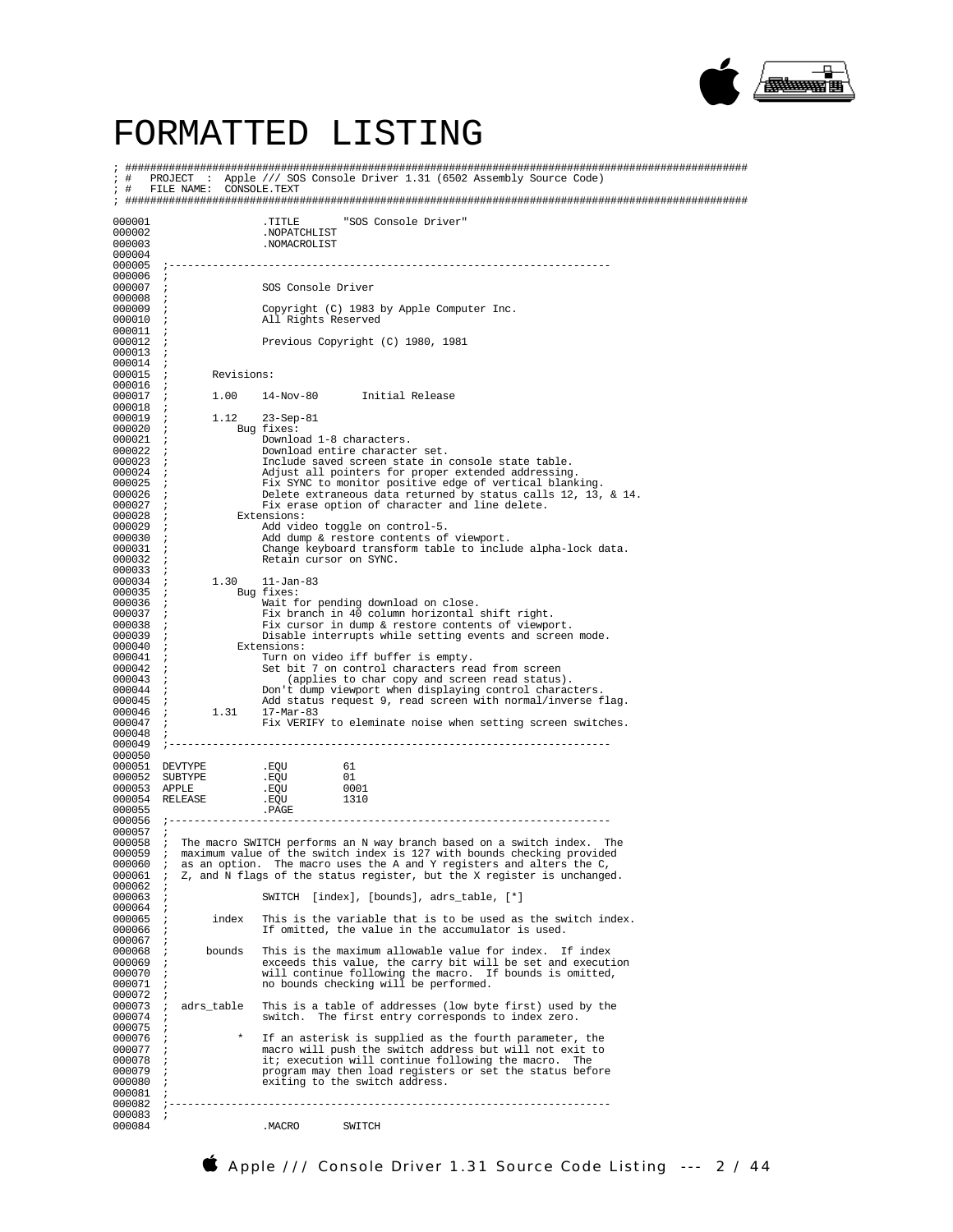

| 000085<br>000086<br>000087 |        | .IF<br>LDA<br>.ENDC                 | "81" < "1"<br>31                                               | ; If PARM1 is present,<br>Load A with switch index<br>$\mathbf{r}$               |
|----------------------------|--------|-------------------------------------|----------------------------------------------------------------|----------------------------------------------------------------------------------|
| 000088<br>000089<br>000090 |        | .IF<br>CMP<br><b>BCS</b>            | "2" < "1"<br>$#82 + 1$<br>\$3579                               | ; If PARM2 is present,<br>Perform bounds checking<br>on switch index             |
| 000091<br>000092<br>000093 |        | .ENDC<br>ASL<br>TAY                 | Α                                                              |                                                                                  |
| 000094<br>000095           |        | LDA<br>PHA                          | $83 + 1, Y$                                                    | Get switch address from table<br>and push onto stack<br>$\mathbf{r}$             |
| 000096<br>000097           |        | LDA<br>PHA                          | §3,Y                                                           |                                                                                  |
| 000098<br>000099<br>000100 |        | $T$ F<br><b>RTS</b><br>.ENDC        | $"$ $*$ 4" <><br>$11 * 11$                                     | ; If PARM4 is omitted,<br>Exit to code<br>$\ddot{i}$<br>:Otherwise, drop through |
| 000101<br>000102           | \$3579 | .IF                                 | "%2" <> ""                                                     |                                                                                  |
| 000103<br>000104<br>000105 |        | .ENDC<br>.ENDM                      |                                                                |                                                                                  |
| 000106<br>000107<br>000108 |        | . INCLUDE<br>. INCLUDE<br>. INCLUDE | : CONS. DAT1. TEXT<br>: CONS. DAT2. TEXT<br>: CONS. DAT3. TEXT |                                                                                  |
| 000109<br>000110<br>000111 |        | . INCLUDE<br>. INCLUDE<br>. INCLUDE | : CONS. MAIN. TEXT<br>: CONS. READ. TEXT<br>: CONS. WRIT. TEXT |                                                                                  |
| 000112<br>000113           |        | . INCLUDE<br>. INCLUDE              | : CONS. FCTN. TEXT<br>: CONS. STAT. TEXT                       |                                                                                  |
| 000114<br>000115<br>000116 |        | . INCLUDE<br>. INCLUDE<br>. INCLUDE | : CONS. CNTL. TEXT<br>: CONS. DNLD. TEXT<br>: CONS. MISC. TEXT |                                                                                  |
| 000117<br>000118           |        | . INCLUDE<br>. INCLUDE              | : CONS.UTL1.TEXT<br>: CONS.UTL2.TEXT                           |                                                                                  |
| 000119<br>000120<br>000121 |        | .END                                |                                                                |                                                                                  |
|                            |        |                                     |                                                                |                                                                                  |

; #################################################################################################### ; # END OF FILE: CONSOLE.TEXT ; # LINES : 121

; # CHARACTERS : 6057<br>; # Formatter : Assembly Language Reformatter 1.0.2 (07 January 1998)<br>; # Author : bavid T. Craig -- 71533.606@compuserve.com -- Santa Fe, New Mexico USA<br>; ############################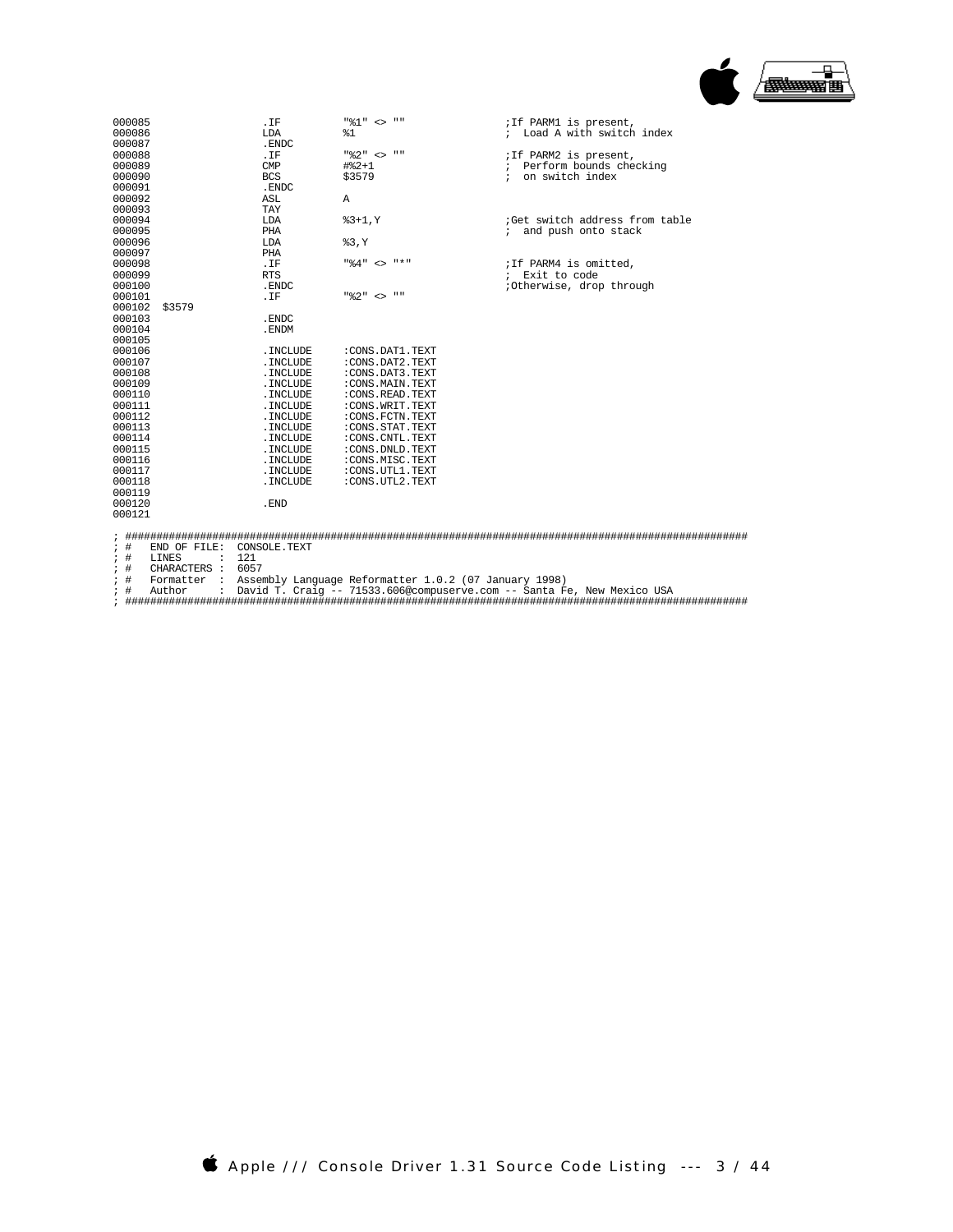

; #################################################################################################### ; # PROJECT : Apple /// SOS Console Driver 1.31 (6502 Assembly Source Code) ; # FILE NAME: CONS.DAT1.TEXT ; #################################################################################################### 000001 .PROC CONSOLE<br>000002 .WORD 0FFFF 000002 . NORD 0000002<br>0000002 . NORD 0FFI 000003 . WORD<br>000004 . ASCIT 000004 .ASCII "Console Driver -- " 000005 .ASCII "Copyright (C) 1983 by Apple Computer Inc." 000006 ;---------------------------------------------------------------------- 000007<br>000008 :<br>
Device Handler Identification Block 000009<br>000010 000010 ;---------------------------------------------------------------------- 000011 ;<br>000012 IDBLK 000012 IDBLK . WORD 0000 . WORD  $\{7, 600013, 000013, 000013, 000013, 000013, 000013, 000013, 000013, 000013, 000013, 000013, 000013, 000013, 000013, 000013, 000013, 000013, 000013, 000013, 000013, 000013, 000013, 000013,$ 000013 .WORD CNSLDH ;Entry point address 000014 .BYTE 8 ;Length of device name 000015 .ASCII ".CONSOLE 000016 .BYTE 80,00,00 000016 .BYTE 80,00,00 ;Device, Slot & Unit numbers 000017 .BYTE DEVTYPE 000018 .BYTE SUBTYPE<br>000019 .BYTE 00 000019 .BYTE 00 000020 . WORD 000020<br>000021 . WORD APPLE 000021 .WORD .WORD 000022 .WORD RELEASE  ${\tt WORD} \hspace{2cm} {\tt 00} \hspace{2cm} {\tt iNo \ configuration \ block}$  .<br>PAGE 000024<br>000025 000025 ;----------------------------------------------------------------------  $000026$  ;<br>000027 ; Global Data: 000028<br>000029 000029 ; SUSPFLSH: Suspend and Flush Output Flags 000030 ;  $7 \approx$  Suspend Output 000030 ; 7 => Suspend Output 000031 ; 6 => Flush Output 000032 000033 ; SCRNMODE: Current Screen Mode<br>000034 ; 7 => Off / On<br>000035 ; 6 => Text / Graphics<br>000036 ; 2 => Page 1 / Page 2<br>000037 ; 1 => 40 Col / 80 Col<br>000038 ; 0 => B & W / Color 000039 000040<br>000041 ; State Flags:  $000042$  ;<br>000043 ; 000043 ; HMODE: Hardware Mode<br>000044 : 7 = > 40 Col / 80 C 000044 ; 7 => 40 Col / 80 Col 000045 ; 1 => 40 Col / 80 Col 000046 ;  $0 \Rightarrow B \& W / Color$ 000047<br>000048 000048 ; SMODE: Software Mode<br>000049 ; 5 => Normal / Inve  $000049$  ;  $5 = 5$  Normal / Inverse<br>000049 ;  $4 = 5$  Disable / Enable 000050 ;  $4 \Rightarrow \text{Disable} / \text{Enable Cursor}$ <br>000051 ;  $3 \Rightarrow \text{Disable} / \text{Enable Scroll}$ 000051 ; 3 => Disable / Enable Scroll 000052 ; 2 => Disable / Enable Auto Carriage Return 000053 ; 1 => Disable / Enable Auto Line Feed 000054 ; 0 => Disable / Enable Auto Advance 000055 ; 000056<br>000057 ; Permanant Zero Page Data: 000058<br>000059 000059 ; BASE1, BASE2: Screen Memory Pointers<br>000060 ; The base pointers point to the beg: 000060 ; The base pointers point to the beginning of the current line. In 000061 ; 40 column mode, BASE1 points 000062 ; to the color information. In 80 column mode, BASE1 points to col-000063 ; umn 0 of the viewport while BASE2 points to column 1. umn 0 of the viewport while BASE2 points to column 1. 000064 000065<br>000066 ; Temporary Zero Page Data:  $000067$ <br> $000068$ 000068 ; WORK1, WORK2:<br>000069 ; These poin 000069 ; These pointers are used in conjunction with BASE1 and BASE2 for  $0.00070$  ; scrolling, shifting, etc scrolling, shifting, etc.  $000071$ <br> $000072$ 000072 ; COUNT:<br>000073 ; Numl Number of bytes read or written.  $000074$ <br> $000075$ 000075 ; ONEBYTE:<br>000076 ; Boolea Boolean flag for single byte read requests.  $000077$ <br> $000078$ 000078 ; BLANK:<br>000079 ; Hol 000079 ; Holds an ASCII space in the current video mode (normal or inverse)<br>000080 ; for use in clearing the viewport. 000081 000082 ; TEMPX:<br>000083 ; Temp Temporary storage for X. 000084<br>000085 000085 ; FLAGS:<br>000086 ; Mise 000086 ; Miscellaneous flags for use by SCROLL, SHIFT, SCRNDUMP, etc. 000087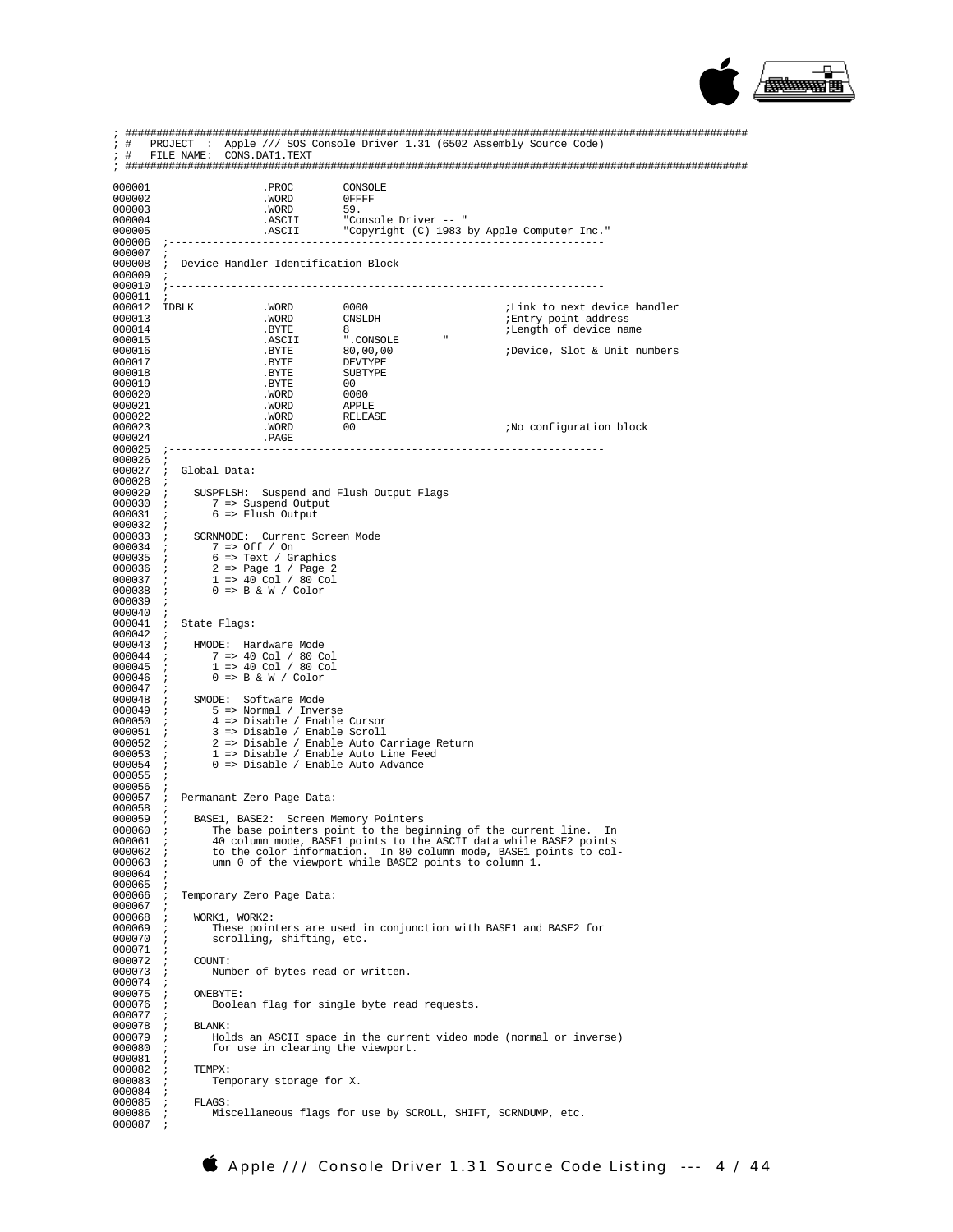

000088 ; TEMP1, TEMP2, TEMP3, TEMP4:<br>000089 ; General temporary storage 000089 ; General temporary storage for use by SCROLL, SHIFT, SCRNDUMP, etc.

- ; #################################################################################################### ; # END OF FILE: CONS.DAT1.TEXT ; # LINES : 89 ; # CHARACTERS : 3512 ; # Formatter : Assembly Language Reformatter 1.0.2 (07 January 1998) ; # Author : David T. Craig -- 71533.606@compuserve.com -- Santa Fe, New Mexico USA ; ####################################################################################################
- 
- 
- 
- 
-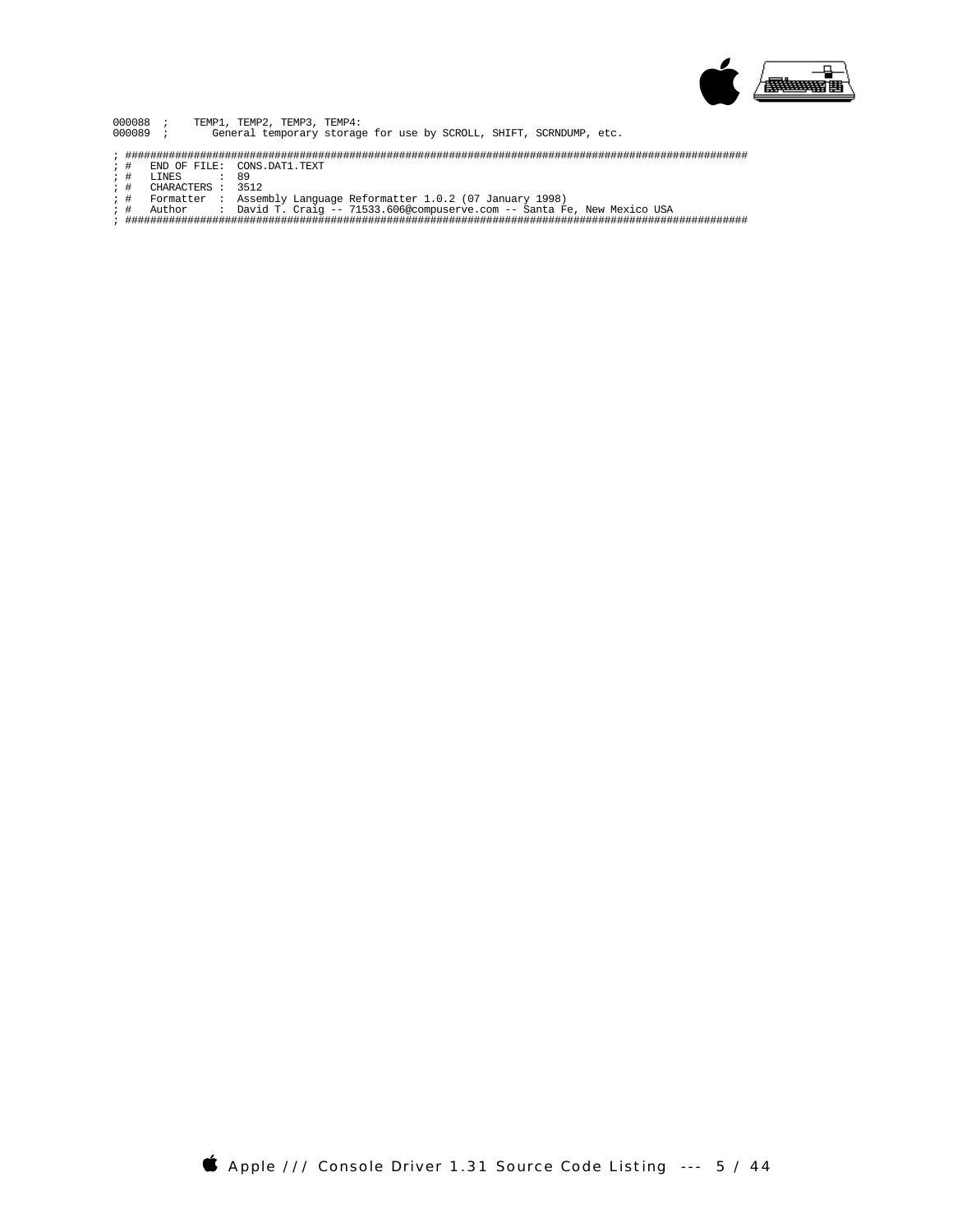

; #################################################################################################### ; # PROJECT : Apple /// SOS Console Driver 1.31 (6502 Assembly Source Code) ; # FILE NAME: CONS.DAT2.TEXT

; ####################################################################################################

| 000001                        |                                                | . PAGE                        |                       |                                                                  |
|-------------------------------|------------------------------------------------|-------------------------------|-----------------------|------------------------------------------------------------------|
| 000002<br>000003              | $\cdot$<br>$\cdot$                             | SOS Global Data & Subroutines |                       |                                                                  |
| 000004                        | $\cdot$                                        |                               |                       |                                                                  |
| 000005<br>000006              | SUSPFLSH                                       | .EQU                          | 1902<br>1906          | ;Suspend & Flush flags<br>¿Current Screen Mode                   |
|                               | SCRNMODE<br>000007 ALLOCSIR                    | .EQU<br>.EQU                  | 1913                  |                                                                  |
|                               | 000008 DEALCSIR                                | .EQU                          | 1916                  |                                                                  |
| 000009                        | QUEEVENT                                       | . EQU                         | 191F                  |                                                                  |
| 000010<br>000011              | SYSERR<br>$\cdot$                              | .EQU                          | 1928                  |                                                                  |
| 000012                        | $\ddot{i}$<br>SOS Error Codes                  |                               |                       |                                                                  |
| 000013<br>000014              | $\cdot$<br>XREQCODE                            | .EQU                          | 20                    | ;Invalid request code                                            |
| 000015                        | XCTLCODE                                       | .EQU                          | 21                    | ; Invalid controlstatus code                                     |
| 000016                        | XCTLPARM                                       | .EQU                          | 22                    | ;Invalid controlstatus parm                                      |
| 000017<br>000018              | XNOTOPEN<br>XNOTAVIL                           | . EQU<br>.EQU                 | 23<br>24              | ;Device not open<br>;Device not available                        |
| 000019                        | XNORESRC                                       | . EQU                         | 25                    | ;Unable to obtain resource                                       |
| 000020                        | $\cdot$                                        |                               |                       |                                                                  |
| 000021<br>000022              | Hardware I/O Addresses<br>$\cdot$ :<br>$\cdot$ |                               |                       |                                                                  |
| 000023                        | KAPORT                                         | .EQU                          | <b>0C000</b>          |                                                                  |
| 000024 KBPORT                 |                                                | .EQU                          | 0C008                 |                                                                  |
|                               | 000025 KYBDSTRB<br>000026 KYBDCLR              | .EQU<br>.EQU                  | 0C010<br>01           | :Clear keyboard interrupt flag                                   |
|                               | 000027 KYBDDSBL                                | . EQU                         | 01                    | ;Disable keyboard interrupts                                     |
|                               | 000028 KYBDENBL                                | . EOU                         | 81                    | Enable keyboard interrupts                                       |
| 000029 BELL<br>000030 VMODE0  |                                                | .EOU<br>. EOU                 | 0C040<br>0C050        | ;Video mode switches                                             |
| 000031 VMODE1                 |                                                | . EOU                         | 0C052                 |                                                                  |
| 000032 VMODE2                 |                                                | .EQU                          | 0C054                 |                                                                  |
| 000033 VMODE3                 | 000034 SCRLDSBL                                | . EQU<br>.EQU                 | <b>0C056</b><br>0C0D8 | ;Disable graphics scroll                                         |
|                               | 000035 DNLDDSBL                                | . EQU                         | 0C0DA                 | ;Disable character download                                      |
| 000037 VBLCLR                 | 000036 DNLDENBL                                | . EQU<br>.EOU                 | 0C0DB<br>18           | ;Enable character download                                       |
|                               | 000038 VBLDSBL                                 | .EQU                          | 18                    | :Clear both VBL interrupt flags<br>; Disable both VBL interrupts |
|                               | 000039 VBLENBL                                 | .EQU                          | 90                    | ;Enable VBL interrupt on CB2                                     |
| 000040 E_REG<br>000041 E_IORB |                                                | . EOU<br>. EQU                | 0FFDF<br>0FFE0        | ;Environment register<br>%6522 input/output register B           |
| 000042 E_PCR                  |                                                | . EQU                         | <b>OFFEC</b>          | :6522 peripheral control register                                |
| 000043                        | E_IFR                                          | .EQU                          | 0FFED                 | 76522 interrupt flag register                                    |
| 000044<br>000045              | $E$ _IER<br>B_REG                              | .EQU<br>.EQU                  | OFFEE<br><b>OFFEF</b> | :6522 interrupt mask register<br>;Bank register                  |
| 000046                        | $\cdot$                                        |                               |                       |                                                                  |
| 000047                        | ; ASCII Equates and Special Keys               |                               |                       |                                                                  |
| 000048<br>000049              | $\cdot$<br>ASC_NUL                             | . EQU                         | 00                    | ;Null                                                            |
| 000050                        | ASC_SOH                                        | .EQU                          | 01                    | ;Start of Header                                                 |
| 000051                        | ASC_STX                                        | .EQU                          | 02                    | ;Start of Text                                                   |
| 000052<br>000053              | ASC_ETX<br>ASC_ENQ                             | .EQU<br>. EQU                 | 03<br>05              | ;End of Text<br>;Enquiry                                         |
| 000054                        | ASC_ACK                                        | . EQU                         | 06                    | <i>i</i> Acknowledgement                                         |
| 000055<br>000056              | ASC_BS<br>ASC_HT                               | .EOU<br>.EQU                  | 08<br>09              | ;Backspace<br>Horizontal Tab                                     |
| 000057                        | ASC_LF                                         | .EQU                          | 0A                    | <i>i</i> Line Feed                                               |
| 000058                        | ASC_VT                                         | . EQU                         | 0В                    | ;Vertical Tab                                                    |
| 000059<br>000060              | ASC_FF<br>ASC_CR                               | .EQU<br>.EQU                  | 0C<br>0D              | Form Feed<br>;Carriage Return                                    |
| 000061                        | ASC_NAK                                        | . EQU                         | 15                    | Negative Acknowledge;                                            |
| 000062                        | ASC_CAN                                        | .EQU                          | 18                    | ;Cancel                                                          |
| 000064 ASC_FS                 | 000063 ASC_ESC                                 | .EQU<br>.EQU                  | 1B<br>1C              | , Escape<br><i>File Separator</i>                                |
| 000065 ASC_GS                 |                                                | .EQU                          | 1D                    | Group Separator                                                  |
| 000066<br>000067              | ASC_US<br>ASC_SP                               | .EQU                          | 1F<br>20              | ;Unit Separator                                                  |
| 000068                        | LARROW                                         | . EQU<br>.EQU                 | ASC_BS                | ; Space<br><i>i</i> Left Arrow                                   |
| 000069                        | <b>RARROW</b>                                  | .EQU                          | ASC_NAK               | Right Arrow                                                      |
| 000070<br>000071              | <b>UARROW</b><br>DARROW                        | .EQU<br>.EQU                  | ASC VT<br>ASC LF      | <i>i</i> Up Arrow<br>; Down Arrow                                |
| 000072                        | $\cdot$                                        |                               |                       |                                                                  |
| 000073                        | ; Miscellaneous Equates                        |                               |                       |                                                                  |
| 000074<br>000075              | TRUE                                           | .EOU                          | 80                    |                                                                  |
| 000076                        | FALSE                                          | .EQU                          | 00                    |                                                                  |
| 000077                        | BITON0                                         | .EQU                          | 01                    |                                                                  |
| 000078<br>000079              | BITON2<br>BITON3                               | .EOU<br>.EQU                  | 04<br>08              |                                                                  |
| 000080                        | BITON4                                         | .EQU                          | 10                    |                                                                  |
| 000081                        | BITON5                                         | .EQU                          | 20                    |                                                                  |
| 000082<br>000083              | BITON6<br>BITON7                               | .EQU<br>.EQU                  | 40<br>80              |                                                                  |
| 000084                        | BITOFF0                                        | .EOU                          | 0FE                   |                                                                  |
| 000085                        | BITOFF4                                        | .EQU                          | 0EF                   |                                                                  |
| 000086<br>000087              | BITOFF5<br>BITOFF7                             | .EQU<br>.EQU                  | 0DF<br>07F            |                                                                  |
| 000088                        | <b>BUFMAX</b>                                  | .EQU                          | 80                    | /Maximum buffer size                                             |

| ;Invalid request code<br>; Invalid controlstatus code<br>; Invalid controlstatus parm<br>Device not open<br>;Device not available<br>;Unable to obtain resource                                                                                  |
|--------------------------------------------------------------------------------------------------------------------------------------------------------------------------------------------------------------------------------------------------|
| :Clear keyboard interrupt flag<br>;Disable keyboard interrupts<br>;Enable keyboard interrupts                                                                                                                                                    |
| ;Video mode switches                                                                                                                                                                                                                             |
| ;Disable graphics scroll<br>;Disable character download<br>;Enable character download<br>;Clear both VBL interrupt flag<br>;Disable both VBL interrupts<br>;Enable VBL interrupt on CB2<br>Environment register<br>16522 input/output register B |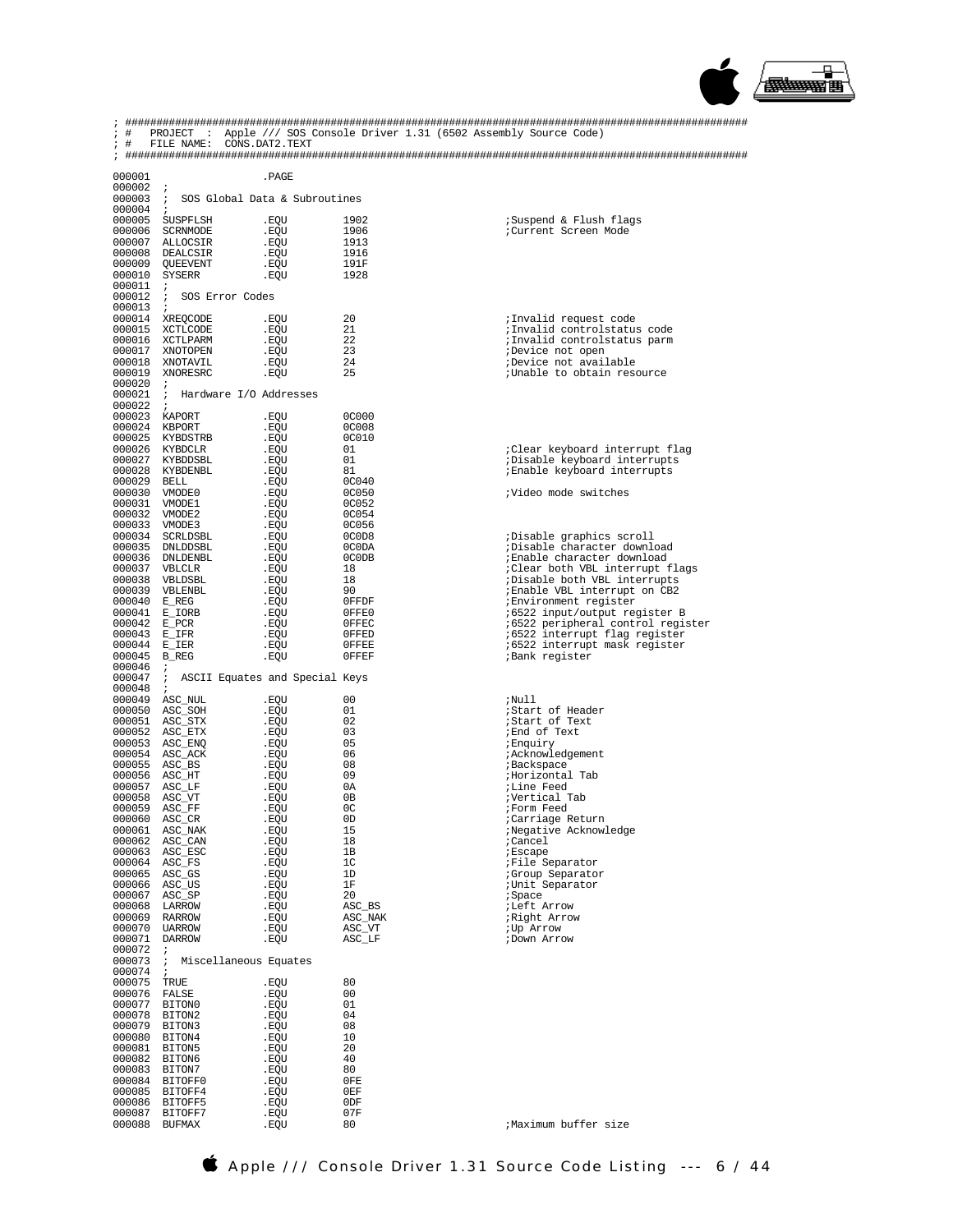

| 000090     | 000089 TEXTCSA                                 | .EQU 0C00<br>. PAGE                   |                                                                                                                                                                                                                                                    | ;Text character set address |  |
|------------|------------------------------------------------|---------------------------------------|----------------------------------------------------------------------------------------------------------------------------------------------------------------------------------------------------------------------------------------------------|-----------------------------|--|
|            |                                                |                                       |                                                                                                                                                                                                                                                    |                             |  |
| 000092 :   |                                                |                                       |                                                                                                                                                                                                                                                    |                             |  |
|            |                                                | 000093 ; SOS Device Handler Interface |                                                                                                                                                                                                                                                    |                             |  |
| 000094 :   |                                                |                                       |                                                                                                                                                                                                                                                    |                             |  |
|            |                                                |                                       |                                                                                                                                                                                                                                                    |                             |  |
| 000096     | $\mathbf{i}$                                   |                                       |                                                                                                                                                                                                                                                    |                             |  |
|            |                                                |                                       |                                                                                                                                                                                                                                                    |                             |  |
|            |                                                |                                       |                                                                                                                                                                                                                                                    | ;SOS request code           |  |
|            |                                                |                                       |                                                                                                                                                                                                                                                    | Buffer pointer              |  |
|            |                                                |                                       |                                                                                                                                                                                                                                                    | Requested count             |  |
|            |                                                |                                       |                                                                                                                                                                                                                                                    | Returned count;             |  |
|            |                                                |                                       |                                                                                                                                                                                                                                                    | ;Status / Control code      |  |
|            |                                                |                                       |                                                                                                                                                                                                                                                    | ;Status / Control list      |  |
| $000104$ ; |                                                |                                       |                                                                                                                                                                                                                                                    |                             |  |
| $000105$ ; |                                                |                                       |                                                                                                                                                                                                                                                    |                             |  |
|            |                                                |                                       |                                                                                                                                                                                                                                                    |                             |  |
| $000107$ ; |                                                |                                       |                                                                                                                                                                                                                                                    |                             |  |
|            |                                                |                                       | 000108 ; Zero Page Data (preserved) and Zero Page Save Area                                                                                                                                                                                        |                             |  |
| 000109 ;   |                                                |                                       |                                                                                                                                                                                                                                                    |                             |  |
|            |                                                |                                       |                                                                                                                                                                                                                                                    |                             |  |
| 000111 i   |                                                |                                       |                                                                                                                                                                                                                                                    |                             |  |
|            |                                                |                                       | 000111 /<br>1000112 ZPDATA .EQU SOSINT+10.<br>000113 BASEPTRS .EQU ZPDATA+0<br>000114 BASE1 .EQU BASEPTRS+0<br>000115 BASE2 .EQU BASEPTRS+2<br>000116 ZPLENGTH .EQU 4                                                                              |                             |  |
|            |                                                |                                       |                                                                                                                                                                                                                                                    | Screen memory base pointers |  |
|            |                                                |                                       |                                                                                                                                                                                                                                                    | ; even col. / text bytes    |  |
|            |                                                |                                       |                                                                                                                                                                                                                                                    | ; odd col. / color bytes    |  |
|            |                                                |                                       |                                                                                                                                                                                                                                                    |                             |  |
|            | $000117$ ;                                     |                                       |                                                                                                                                                                                                                                                    |                             |  |
|            |                                                | 000118 ZPSAVE .BLOCK ZPLENGTH         |                                                                                                                                                                                                                                                    |                             |  |
| $000119$ ; |                                                |                                       |                                                                                                                                                                                                                                                    |                             |  |
| 000120 i   |                                                |                                       |                                                                                                                                                                                                                                                    |                             |  |
|            |                                                |                                       |                                                                                                                                                                                                                                                    |                             |  |
| 000122 i   |                                                |                                       |                                                                                                                                                                                                                                                    |                             |  |
|            |                                                | 000123 ; Zero Page Data (temporary)   |                                                                                                                                                                                                                                                    |                             |  |
| 000124 ;   |                                                |                                       |                                                                                                                                                                                                                                                    |                             |  |
|            |                                                |                                       |                                                                                                                                                                                                                                                    |                             |  |
| $000126$ ; |                                                |                                       |                                                                                                                                                                                                                                                    |                             |  |
|            | 000127 WORKPTRS                                |                                       |                                                                                                                                                                                                                                                    |                             |  |
|            |                                                |                                       |                                                                                                                                                                                                                                                    |                             |  |
|            | 000128 WORK1<br>000129 WORK2<br>000130 COUNT   |                                       |                                                                                                                                                                                                                                                    |                             |  |
|            |                                                |                                       |                                                                                                                                                                                                                                                    | :Current I/O count          |  |
|            | 000131 ONEBYTE<br>000132 BLANK<br>000132 TEMPY |                                       | EQU ZPDATA+ZPLENGTH<br>EQU WORKPTRS+0<br>EQU WORKPTRS+2<br>EQU WORKPTRS+4<br>EQU WORKPTRS+4<br>EQU COUNT+2<br>EQU DIENTE+1<br>EQU BLANK+1<br>EQU TEMPX+1<br>EQU TEMPX+1<br>EQU TEMP1+1<br>EQU TEMP1+1<br>EQU TEMP1+1<br>EQU TEMP1+1<br>EQU TEMP1+1 | :One byte console read flag |  |
|            |                                                |                                       |                                                                                                                                                                                                                                                    |                             |  |
|            | 000133 TEMPX                                   |                                       |                                                                                                                                                                                                                                                    |                             |  |
|            | 000134 FLAGS                                   |                                       |                                                                                                                                                                                                                                                    |                             |  |
|            |                                                |                                       |                                                                                                                                                                                                                                                    |                             |  |
|            | 000135 TEMP1<br>000136 TEMP2                   |                                       |                                                                                                                                                                                                                                                    |                             |  |
|            | 000137 TEMP3                                   |                                       |                                                                                                                                                                                                                                                    |                             |  |
|            |                                                | 000138 TEMP4 .EQU TEMP3+1             |                                                                                                                                                                                                                                                    |                             |  |
|            |                                                |                                       |                                                                                                                                                                                                                                                    |                             |  |
|            |                                                |                                       |                                                                                                                                                                                                                                                    |                             |  |
| $;$ $\#$   |                                                | END OF FILE: CONS.DAT2.TEXT           |                                                                                                                                                                                                                                                    |                             |  |
| $;$ #      | LINES : 138                                    |                                       |                                                                                                                                                                                                                                                    |                             |  |
| $;$ $#$    | CHARACTERS : 7595                              |                                       |                                                                                                                                                                                                                                                    |                             |  |
| $;$ $#$    |                                                |                                       | Formatter : Assembly Language Reformatter 1.0.2 (07 January 1998)<br>Author : David T. Craig -- 71533.606@compuserve.com -- Santa Fe, New Mexico USA                                                                                               |                             |  |
| $;$ #      |                                                |                                       |                                                                                                                                                                                                                                                    |                             |  |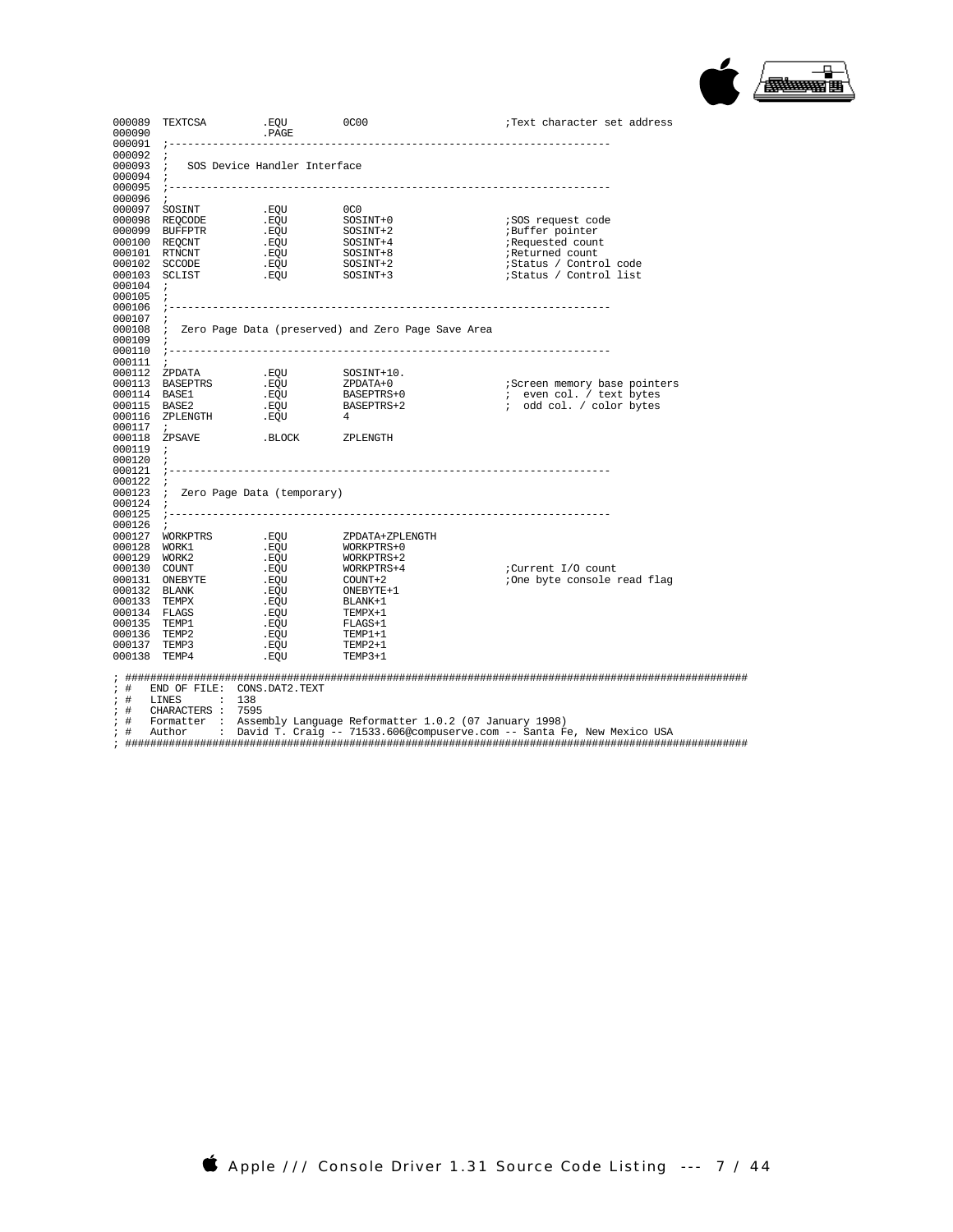

; #################################################################################################### ; # PROJECT : Apple /// SOS Console Driver 1.31 (6502 Assembly Source Code) ; # FILE NAME: CONS.DAT3.TEXT ; ####################################################################################################

|                                                       | . PAGE                                                                            |                                                                                       |                                              |
|-------------------------------------------------------|-----------------------------------------------------------------------------------|---------------------------------------------------------------------------------------|----------------------------------------------|
| ; ------------------<br>$\cdot$ :                     |                                                                                   | ---------------------------------                                                     |                                              |
| 000004 ; Console State Table                          |                                                                                   |                                                                                       |                                              |
| $\cdot$ $\cdot$                                       |                                                                                   |                                                                                       |                                              |
|                                                       |                                                                                   |                                                                                       |                                              |
| $\ddot{i}$                                            | 000008 CONSTTBL .EQU                                                              | $^\star$                                                                              | :Console state table                         |
| $000009$ ;                                            |                                                                                   |                                                                                       |                                              |
|                                                       |                                                                                   | -5                                                                                    | <i>l</i> Any Key Event parameters            |
|                                                       |                                                                                   | 5                                                                                     | Attention Event parameters                   |
|                                                       |                                                                                   | $\overline{0}$                                                                        | <i>i</i> Attention character                 |
| $000013$ ;                                            |                                                                                   |                                                                                       |                                              |
|                                                       | 000014 DFLTTBL .EQU                                                               |                                                                                       | This block initialized from default values   |
| $000015$ ;                                            |                                                                                   | $\begin{array}{c} 0 \ 0 \ 0 \ 0 \ 0 \ 0 \ 0 \ 0 \ \hline \text{ASC\_NAK} \end{array}$ |                                              |
| $000016$ KYBDMODE<br>000017 NEWLINE                   | .BYTE<br>. BYTE                                                                   |                                                                                       | :Console/Keyboard mode flag<br>Wew Line flag |
| 000018 NEWLNCHR                                       |                                                                                   |                                                                                       | ;New Line character                          |
| 000019 NOWAIT                                         |                                                                                   |                                                                                       | ;No Wait flag                                |
| 000020 ECHO                                           |                                                                                   |                                                                                       | ;Screen Echo flag                            |
| 000021 CHCPYFLG                                       |                                                                                   |                                                                                       | :Character Copy flag                         |
| 000022 CHCPYCHR<br>000023 CHDELFLG                    |                                                                                   |                                                                                       | Character Copy character                     |
|                                                       |                                                                                   | $\overline{0}$                                                                        | Character Delete flag                        |
|                                                       |                                                                                   | ASC_BS                                                                                | :Character Delete character                  |
| 000024 CHDELCHR<br>000025 LNDELFLG<br>000026 LNDELCHR |                                                                                   |                                                                                       | ;Line Delete flag                            |
|                                                       |                                                                                   |                                                                                       | ;Line Delete character                       |
| 000027 ESCAPE                                         | BYTE<br>BYTE<br>BYTE<br>BYTE<br>BYTE<br>EQU<br>EQU<br>CE<br>COURTE<br>EQU<br>SYTE | U<br>ASC_CAN<br>0                                                                     | ;Escape Mode flag                            |
| $000028$ ;                                            |                                                                                   |                                                                                       |                                              |
| 000029 SCRSTTBL                                       | .EQU                                                                              | $\star$                                                                               | Screen state table                           |
| $000030$ ;                                            |                                                                                   |                                                                                       |                                              |
| 000031 HMODE                                          | .BYTE<br>.BYTE                                                                    |                                                                                       | ;Hardware mode                               |
| 000032 SMODE                                          |                                                                                   |                                                                                       | ;Software mode                               |
| 000033 TPX                                            |                                                                                   |                                                                                       | ;Text position                               |
| 000034 TPY                                            | BYTE<br>BYTE<br>BYTE<br>BYTE<br>BYTE<br>SYTE<br>NTE<br>RYTE                       | $\begin{bmatrix} 0 \\ 0 \\ 0 \\ 0 \\ 0 \end{bmatrix}$                                 |                                              |
| 000035 VPL                                            |                                                                                   | $\begin{bmatrix} 79 \\ 0 \end{bmatrix}$                                               | <i>;</i> Viewport                            |
| 000036 VPR                                            |                                                                                   |                                                                                       |                                              |
| 000037 VPT<br>000038 VPB                              |                                                                                   | $\frac{0}{23}$ .                                                                      |                                              |
| 000039 TCF                                            |                                                                                   | 0F                                                                                    | ;Text color                                  |
| 000040 TCB                                            | BYTE .<br>. BYTE                                                                  | - 00                                                                                  |                                              |
| 000041 i                                              |                                                                                   |                                                                                       |                                              |
|                                                       | 000042 SCRSTLEN .EQU                                                              | *-SCRSTTBL                                                                            |                                              |
| $000043$ ;                                            |                                                                                   |                                                                                       |                                              |
|                                                       | 000044 DFLTLEN .EQU                                                               | *-DFLTTBL                                                                             |                                              |
| $000045$ ;                                            |                                                                                   |                                                                                       |                                              |
| 000046 SCRSTSAV                                       |                                                                                   | . BLOCK SCRSTLEN                                                                      | Saved screen state table                     |
| 000047 :                                              |                                                                                   |                                                                                       |                                              |
| 000048 CONSTLEN                                       | .EQU                                                                              | *-CONSTTBL                                                                            |                                              |
|                                                       | . PAGE                                                                            |                                                                                       |                                              |
|                                                       |                                                                                   |                                                                                       |                                              |
| $000051$ ;                                            |                                                                                   |                                                                                       |                                              |
| $\cdot$ $\cdot$                                       | 000052 ; Default Values for State Table                                           |                                                                                       |                                              |
| $\cdot$ $\cdot$ $-$                                   |                                                                                   |                                                                                       |                                              |
| $\mathbf{r}$                                          |                                                                                   |                                                                                       |                                              |
| 000056 DFLTVAL                                        |                                                                                   |                                                                                       | :Console / Keyboard flag                     |
|                                                       | BYTE FALSE<br>BYTE FALSE<br>BYTE ASC_CR<br>BYTE FALSE<br>BYTE TRUE                |                                                                                       | ;Newline flag                                |
|                                                       |                                                                                   |                                                                                       | ;Newline character                           |
|                                                       |                                                                                   |                                                                                       | ;Nowait flag                                 |
|                                                       |                                                                                   |                                                                                       | ;Screen echo flag                            |
|                                                       | . BYTE                                                                            | TRUE                                                                                  | Character copy flag                          |
|                                                       | .BYTE                                                                             | TRUE                                                                                  | :Character delete flags                      |
|                                                       | . BYTE                                                                            | TRUE                                                                                  | <i>i</i> Line delete flags                   |
|                                                       | .BYTE                                                                             | TRUE                                                                                  | ;Escape mode flags                           |
|                                                       | .BYTE                                                                             | 02                                                                                    | Hardware mode                                |
|                                                       | . BYTE                                                                            | 0 <sub>D</sub>                                                                        | ;Software mode                               |
|                                                       | . BYTE                                                                            | 0.                                                                                    | :Cursor position                             |
|                                                       | .BYTE                                                                             | 0.                                                                                    |                                              |
|                                                       | .BYTE                                                                             | 0.                                                                                    | ;Viewport                                    |
|                                                       | . BYTE                                                                            | 79.                                                                                   |                                              |
|                                                       | .BYTE                                                                             | 0.                                                                                    |                                              |
|                                                       | . BYTE                                                                            | 23.                                                                                   |                                              |
|                                                       | .BYTE<br>.BYTE                                                                    | 0F<br>00                                                                              | ;Text colors                                 |
|                                                       |                                                                                   |                                                                                       |                                              |
|                                                       | . PAGE                                                                            |                                                                                       |                                              |
| $\cdot$ :                                             |                                                                                   |                                                                                       |                                              |
|                                                       | ; Private Variable Storage                                                        |                                                                                       |                                              |
| $\ddot{i}$                                            |                                                                                   |                                                                                       |                                              |
|                                                       |                                                                                   |                                                                                       |                                              |
| $000081$ ;                                            |                                                                                   |                                                                                       |                                              |
| 000082 KYBDBUFS                                       | .EQU                                                                              | 01500                                                                                 | :Type ahead buffers                          |
| 000083 KABUF                                          | .EQU                                                                              | KYBDBUFS                                                                              |                                              |
| 000084 KBBUF                                          | .EQU<br>.EQU                                                                      | KYBDBUFS+BUFMAX                                                                       |                                              |
| 000085 XFORMTBL                                       |                                                                                   | 01700                                                                                 | ;Keyboard transform table                    |
| $000086$ ;                                            |                                                                                   |                                                                                       |                                              |
| 000087 KADATA                                         | . BYTE                                                                            | $\mathbf{0}$                                                                          | ;Temp Storage                                |
| 000088 KBDATA                                         | . BYTE                                                                            | $\mathbf{0}$                                                                          | ; for Interrupt Processing                   |

Apple /// Console Driver 1.31 Source Code Listing --- 8 / 44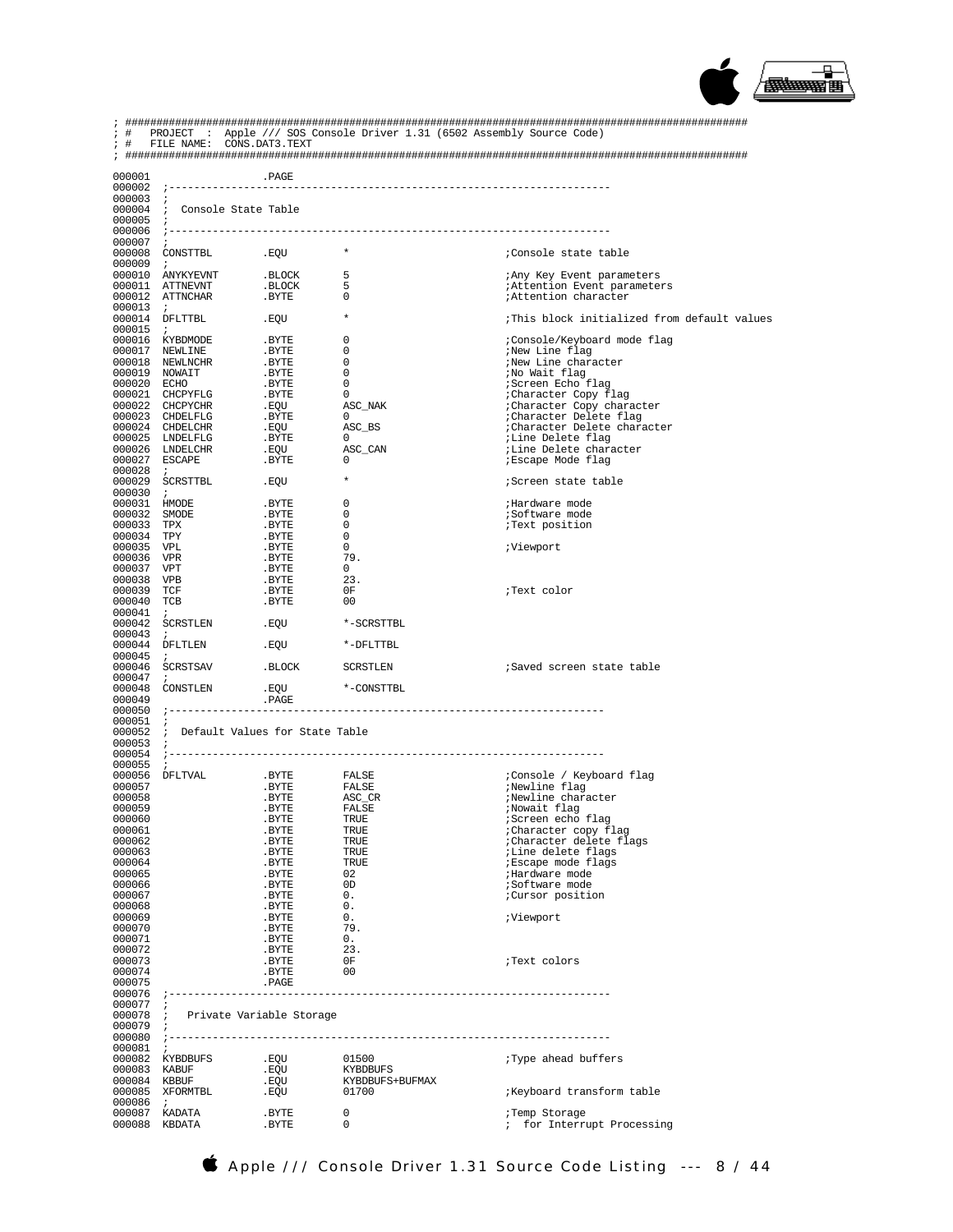

| $000089$ ;    |                                                                                                                               |                                             |                                                                         |                                                            |
|---------------|-------------------------------------------------------------------------------------------------------------------------------|---------------------------------------------|-------------------------------------------------------------------------|------------------------------------------------------------|
|               |                                                                                                                               |                                             |                                                                         |                                                            |
|               | 000090 KEYCNT<br>000091 BUFSIZ                                                                                                | .BYTE                                       | $^{\circ}$                                                              | ;Buffered keystroke count                                  |
|               |                                                                                                                               | . BYTE                                      | $\circ$                                                                 | Current buffer size                                        |
|               | 000092 BUFHEAD                                                                                                                | . BYTE                                      | $\overline{\phantom{0}}$                                                | ; Index of first character                                 |
|               | 000093 BUFTAIL                                                                                                                | . BYTE                                      | $\overline{\phantom{0}}$                                                | ; Index of last character                                  |
| 000094 ;      |                                                                                                                               |                                             |                                                                         |                                                            |
|               |                                                                                                                               |                                             |                                                                         |                                                            |
|               | 000095 OPENFLG<br>000096 READING                                                                                              | .BYTE<br>.BYTE<br>.BYTE                     | $\begin{matrix}0\\0\end{matrix}$                                        | ;Device open flag                                          |
|               |                                                                                                                               |                                             |                                                                         | Read in progress flag                                      |
|               | 000097 DSPLYCTL                                                                                                               |                                             | $\overline{\phantom{0}}$                                                | ;Display control characters                                |
| 000098 ;      |                                                                                                                               |                                             |                                                                         |                                                            |
|               |                                                                                                                               |                                             |                                                                         |                                                            |
|               | 000099 SMFLAGS<br>000099 SMFLAGS<br>000101 SMCURSOR<br>000102 SMSCROLL                                                        | EQU<br>BYTE<br>BYTE<br>BYTE<br>BYTE<br>NYTE | $\star$                                                                 |                                                            |
|               |                                                                                                                               |                                             | $\ddot{\circ}$                                                          | ;Inverse video                                             |
|               |                                                                                                                               |                                             | $\overline{\phantom{0}}$                                                | :Cursor enabled                                            |
|               |                                                                                                                               |                                             |                                                                         |                                                            |
|               |                                                                                                                               |                                             | $\overline{\phantom{0}}$                                                | ;Scroll flag                                               |
|               | 000103 SMAUTOCR                                                                                                               |                                             | $\overline{0}$                                                          | ;Auto CR                                                   |
|               | 000104 SMAUTOLF                                                                                                               | . BYTE<br>. BYTE                            | $\overline{\phantom{0}}$                                                | ;Auto LF                                                   |
|               |                                                                                                                               |                                             |                                                                         |                                                            |
|               | 000105 SMAUTOADV                                                                                                              |                                             | $\overline{0}$                                                          | ;Auto advance                                              |
| 000106 ;      |                                                                                                                               |                                             |                                                                         |                                                            |
|               | 000107 VPHMAX<br>000108 VPVMAX                                                                                                |                                             |                                                                         | viewport maximum horizontal index                          |
|               |                                                                                                                               |                                             | 79.<br>23.                                                              |                                                            |
|               |                                                                                                                               |                                             |                                                                         |                                                            |
|               | 000109 TCOLOR                                                                                                                 | .BYTE<br>.BYTE<br>.BYTE                     | 0F0                                                                     | ;viewport maximum vertical index<br>;text fg/bg color byte |
| $000110$ ;    |                                                                                                                               |                                             |                                                                         |                                                            |
|               | 000111 CTLINDX .BYTE 0<br>0001112 CTLBUFF .BLOCK 8<br>000113 CTLQUOTA .BYTE 0                                                 |                                             |                                                                         | :function buffer index                                     |
|               |                                                                                                                               |                                             |                                                                         |                                                            |
|               |                                                                                                                               |                                             |                                                                         | control function buffer                                    |
|               |                                                                                                                               |                                             |                                                                         | ;parameter quota                                           |
| 000114 :      |                                                                                                                               |                                             |                                                                         |                                                            |
|               |                                                                                                                               |                                             |                                                                         | Bit 7=Active, Bit 6=Request;                               |
|               |                                                                                                                               | BYTE<br>BYTE<br>MORD<br>MORD                |                                                                         |                                                            |
|               |                                                                                                                               |                                             |                                                                         | :Current download cell number                              |
|               |                                                                                                                               |                                             |                                                                         | Current download ASCII code                                |
|               | 000118 DNLDIMG                                                                                                                |                                             | 0000                                                                    | Pointer to character image                                 |
| 000119        |                                                                                                                               | . PAGE                                      |                                                                         |                                                            |
|               |                                                                                                                               |                                             |                                                                         |                                                            |
|               |                                                                                                                               |                                             |                                                                         |                                                            |
| $000121$ ;    |                                                                                                                               |                                             |                                                                         |                                                            |
|               |                                                                                                                               |                                             | 000122 ; Addresses used as subroutine parameters and SIR request tables |                                                            |
| $000123$ ;    |                                                                                                                               |                                             |                                                                         |                                                            |
|               |                                                                                                                               |                                             |                                                                         |                                                            |
|               |                                                                                                                               |                                             |                                                                         |                                                            |
| $000125$ ;    |                                                                                                                               |                                             |                                                                         |                                                            |
|               | $\begin{tabular}{llll} 000126 & ANYKYPARM & & .WORD & & ANYKYEVNT \\ 000127 & ATTNPARM & & .WORD & ATTNEVNT \\ \end{tabular}$ |                                             |                                                                         |                                                            |
|               |                                                                                                                               |                                             |                                                                         |                                                            |
|               |                                                                                                                               |                                             |                                                                         |                                                            |
| $000128$ ;    |                                                                                                                               |                                             |                                                                         |                                                            |
|               |                                                                                                                               |                                             |                                                                         |                                                            |
|               |                                                                                                                               |                                             |                                                                         |                                                            |
|               |                                                                                                                               |                                             |                                                                         | Keyboard interrupt                                         |
|               |                                                                                                                               |                                             |                                                                         |                                                            |
|               |                                                                                                                               |                                             |                                                                         |                                                            |
|               |                                                                                                                               |                                             |                                                                         |                                                            |
|               |                                                                                                                               |                                             |                                                                         |                                                            |
| 000134 ;      |                                                                                                                               |                                             |                                                                         |                                                            |
|               |                                                                                                                               |                                             |                                                                         |                                                            |
|               |                                                                                                                               |                                             |                                                                         |                                                            |
|               |                                                                                                                               |                                             |                                                                         | ;VBL positive<br>;VBL negative                             |
|               |                                                                                                                               |                                             |                                                                         |                                                            |
|               |                                                                                                                               |                                             |                                                                         |                                                            |
|               |                                                                                                                               |                                             |                                                                         |                                                            |
|               |                                                                                                                               |                                             |                                                                         |                                                            |
|               |                                                                                                                               |                                             |                                                                         | :Character download / Graphics scroll                      |
|               |                                                                                                                               |                                             |                                                                         |                                                            |
|               | $000142$ ;                                                                                                                    |                                             |                                                                         |                                                            |
|               |                                                                                                                               |                                             |                                                                         |                                                            |
|               |                                                                                                                               |                                             |                                                                         |                                                            |
|               | 000143 SYNCSADR<br>000144 SYNCSTBL                                                                                            | .WORD<br>.BYTE<br>.EQU                      | SYNCSTBL<br>5,0,0,0,0<br>*-SYNCSTBL                                     | ;VBL positive                                              |
|               | 000145 SYNCSSIZ                                                                                                               |                                             |                                                                         |                                                            |
| $000146$ ;    |                                                                                                                               |                                             |                                                                         |                                                            |
| 000147 ;      |                                                                                                                               |                                             |                                                                         |                                                            |
|               |                                                                                                                               |                                             |                                                                         |                                                            |
|               |                                                                                                                               |                                             |                                                                         |                                                            |
| $000149$ ;    |                                                                                                                               |                                             |                                                                         |                                                            |
|               | 000150 ; Base Calculator Address Tables                                                                                       |                                             |                                                                         |                                                            |
|               |                                                                                                                               |                                             |                                                                         |                                                            |
| 000151        | $\cdot$ ;                                                                                                                     |                                             |                                                                         |                                                            |
| $000152$ ;--- |                                                                                                                               |                                             |                                                                         |                                                            |
| 000153        | $\cdot$ ;                                                                                                                     |                                             |                                                                         |                                                            |
| 000154 BASL   |                                                                                                                               | . BYTE                                      | 000,080,000,080                                                         |                                                            |
|               |                                                                                                                               |                                             |                                                                         |                                                            |
| 000155        |                                                                                                                               | . BYTE                                      | 000,080,000,080                                                         |                                                            |
| 000156        |                                                                                                                               | .BYTE                                       | 028,0A8,028,0A8                                                         |                                                            |
| 000157        |                                                                                                                               | . BYTE                                      | 028, 0A8, 028, 0A8                                                      |                                                            |
|               |                                                                                                                               |                                             |                                                                         |                                                            |
| 000158        |                                                                                                                               | .BYTE                                       | 050,0D0,050,0D0                                                         |                                                            |
| 000159        |                                                                                                                               | .BYTE                                       | 050,0D0,050,0D0                                                         |                                                            |
| 000160 BASH   |                                                                                                                               | . BYTE                                      | 004,004,005,005                                                         |                                                            |
| 000161        |                                                                                                                               | . BYTE                                      | 006,006,007,007                                                         |                                                            |
|               |                                                                                                                               |                                             |                                                                         |                                                            |
| 000162        |                                                                                                                               | .BYTE                                       | 004,004,005,005                                                         |                                                            |
| 000163        |                                                                                                                               | . BYTE                                      | 006,006,007,007                                                         |                                                            |
| 000164        |                                                                                                                               | .BYTE                                       | 004,004,005,005                                                         |                                                            |
|               |                                                                                                                               |                                             |                                                                         |                                                            |
| 000165        |                                                                                                                               | . BYTE                                      | 006,006,007,007                                                         |                                                            |
| 000166        |                                                                                                                               | . PAGE                                      |                                                                         |                                                            |
| 000167        |                                                                                                                               |                                             |                                                                         |                                                            |
| 000168        | $\cdot$ $\cdot$                                                                                                               |                                             |                                                                         |                                                            |
|               |                                                                                                                               |                                             |                                                                         |                                                            |
| 000169        |                                                                                                                               |                                             | : Escape Command and Escape Operator Tables                             |                                                            |
| 000170        |                                                                                                                               |                                             |                                                                         |                                                            |
| 000171        |                                                                                                                               |                                             |                                                                         |                                                            |
| 000172        |                                                                                                                               |                                             |                                                                         |                                                            |
|               |                                                                                                                               |                                             |                                                                         |                                                            |
| 000173 ESCCMD |                                                                                                                               | .BYTE                                       | "B"                                                                     | ;Viewport bottom right                                     |
| 000174        |                                                                                                                               | . BYTE                                      | "ዋ"                                                                     | Wiewport top left                                          |
| 000175        |                                                                                                                               | .BYTE                                       | "V"                                                                     | ;Clear Viewport                                            |
|               |                                                                                                                               |                                             |                                                                         |                                                            |
| 000176        |                                                                                                                               | .BYTE                                       | "S"                                                                     | <i>i</i> Clear Screen                                      |
| 000177        |                                                                                                                               | . BYTE                                      | "P"                                                                     | ;Clear to End of Page                                      |
| 000178        |                                                                                                                               | .BYTE                                       | "L"                                                                     | :Clear to End of Line                                      |
| 000179        |                                                                                                                               |                                             | "H"                                                                     | Home Cursor                                                |
|               |                                                                                                                               | . BYTE                                      |                                                                         |                                                            |
| 000180        |                                                                                                                               | . BYTE                                      | ASC_BS                                                                  | ;Move left                                                 |
| 000181        |                                                                                                                               | .BYTE                                       | ASC_NAK                                                                 | Move right                                                 |
|               |                                                                                                                               |                                             |                                                                         |                                                            |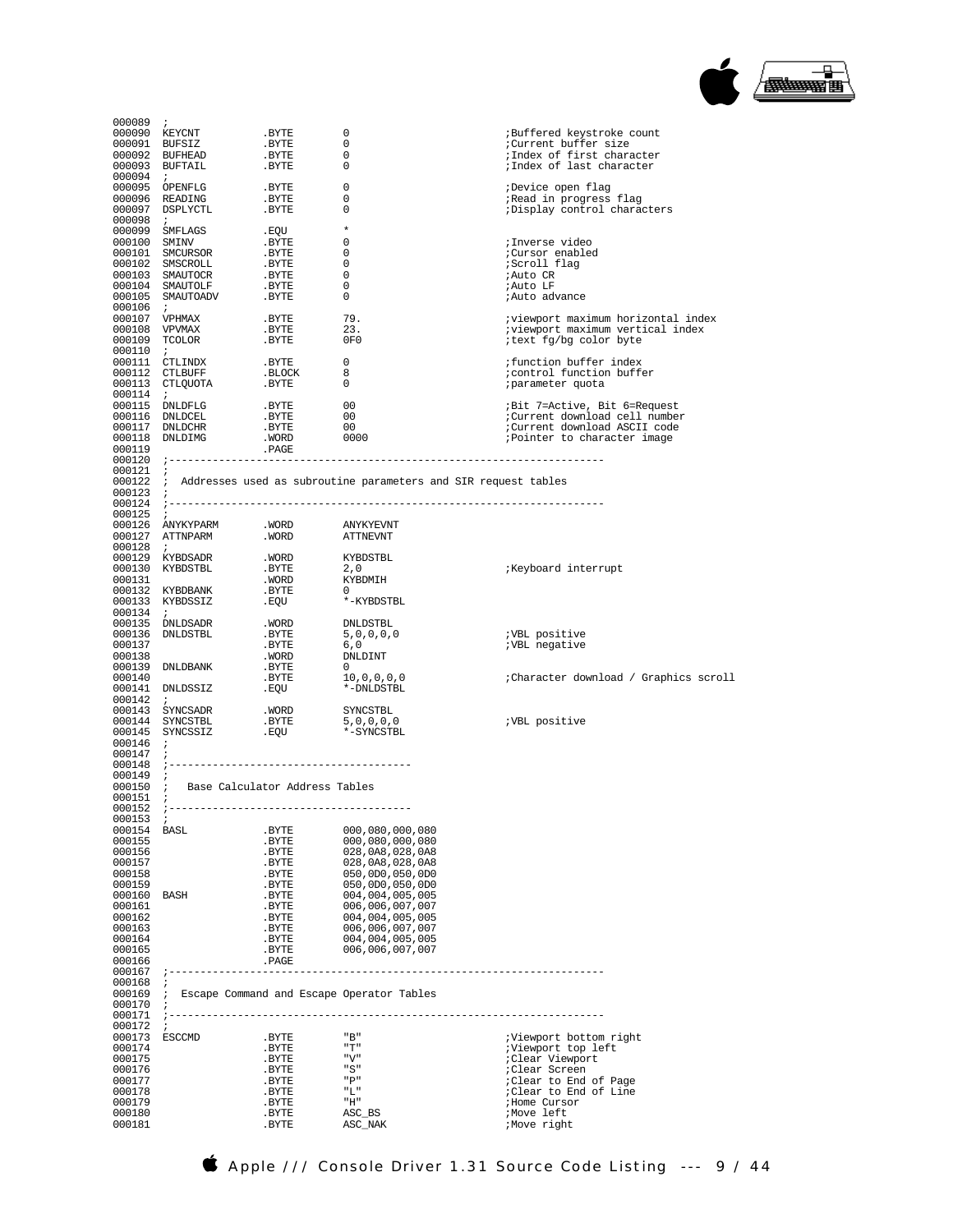

| 000182 |                | .BYTE | ASC VT   | <i>i</i> Move up |  |
|--------|----------------|-------|----------|------------------|--|
| 000183 |                | .BYTE | ASC LF   | ;Move down       |  |
| 000184 | <b>ECMDCNT</b> | .EOU  | *-ESCCMD |                  |  |
| 000185 | $\mathbf{r}$   |       |          |                  |  |
| 000186 | <b>ESCOP</b>   | .BYTE | ASC ETX  |                  |  |
| 000187 |                | .BYTE | ASC STX  |                  |  |
| 000188 |                | .BYTE | ASC SOH  |                  |  |
| 000189 |                | .BYTE | ASC FS   |                  |  |
| 000190 |                | .BYTE | ASC GS   |                  |  |
| 000191 |                | .BYTE | ASC US   |                  |  |
| 000192 |                | .BYTE | ASC FF   |                  |  |
| 000193 |                | .BYTE | ASC BS   |                  |  |
| 000194 |                | .BYTE | ASC HT   |                  |  |
| 000195 |                | .BYTE | ASC VT   |                  |  |
| 000196 |                | .BYTE | ASC LF   |                  |  |
| 000197 |                |       |          |                  |  |
|        |                |       |          |                  |  |

; ####################################################################################################

; # END OF FILE: CONS.DAT3.TEXT<br>; # LINES = : 197<br>; # CHARACTERS : 10599<br>; # Author : David T. Craig -- 71533.606@compuserve.com -- Santa Fe, New Mexico USA<br>; # Author : David T. Craig -- 71533.606@compuserve.com -- Santa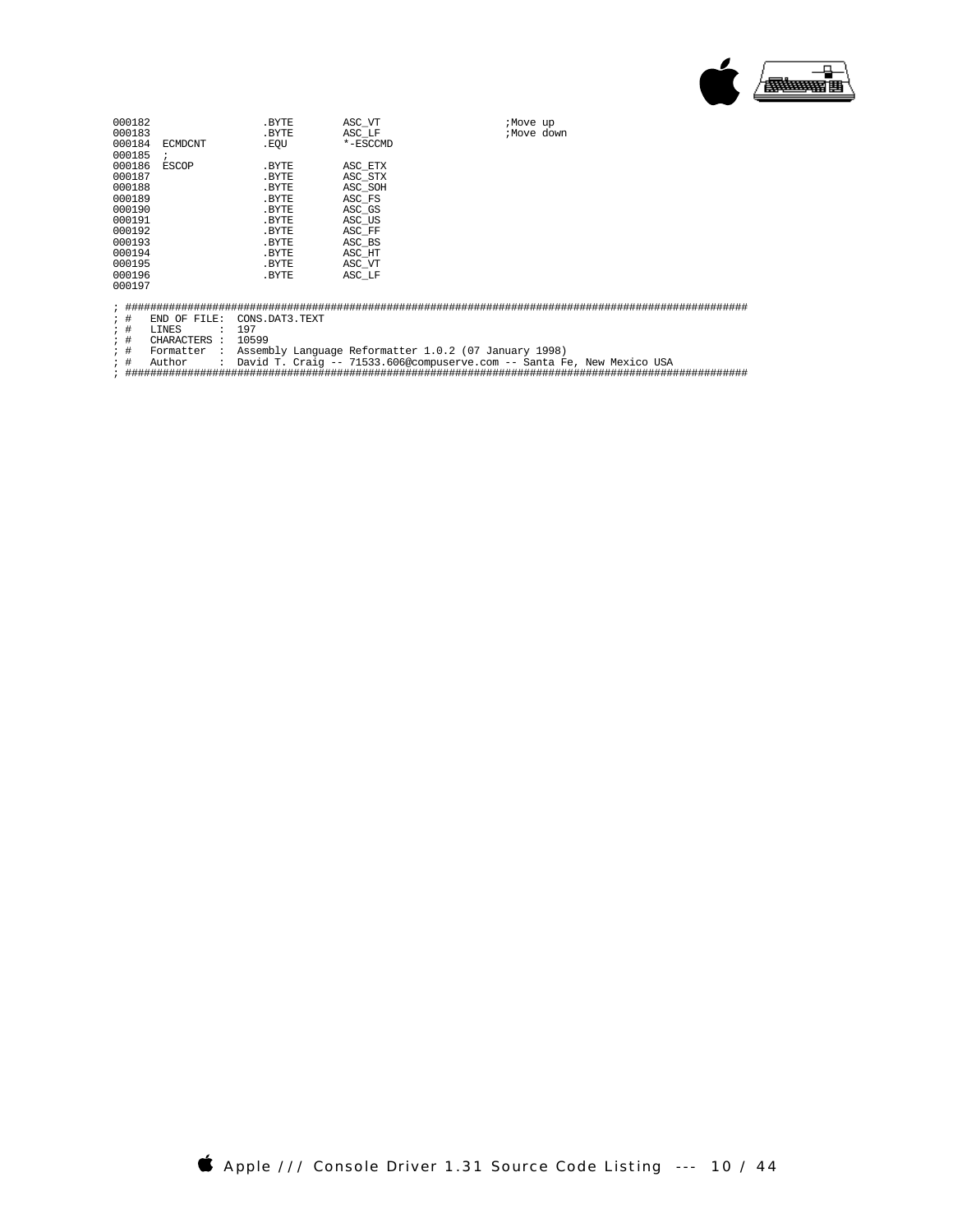

; #################################################################################################### ; # PROJECT : Apple /// SOS Console Driver 1.31 (6502 Assembly Source Code) ; # FILE NAME: CONS.MAIN.TEXT ; #################################################################################################### 000001 .PAGE 000002 ;-----------------------------------------------------------------------  $000003$ <br> $000004$ Console Device Handler  $000005$  ;<br>000006 ; 000006 ; This is the device handler's entry point. It sets the extended 000007 ; addressing bytes to zero and moves in the permanant zero page 000008 ; data, then switches to the appropriate request handler. If the 000009 ; request handler modifies the permanant zero page data, it must 000010 ; call ZPOUT before it exits to SOS. 000011<br>000012 000012 ;-----------------------------------------------------------------------  $000013$ 000014 CNSLDH .EQU .EQU  $\begin{array}{lll} \texttt{.} \texttt{C} \texttt{C} \\ \texttt{LDX} & \texttt{ \#0FF-ZPDATA}\\ \texttt{LDY} & \texttt{ \#00} \end{array}$ 000016 LDY<br>000017 TYA 000017 TYA 000018 \$010 STA 1400+ZPDATA,X ;Set extend bytes to zero 000019 CPX #ZPLENGTH 000020 BCS \$020  $\begin{array}{ccc}\n 000021 & & & \text{LDA} & & \text{ZPSAVE}, \text{X} \\
 000022 & & & \text{STA} & & \text{ZPDATA}, \text{X}\n \end{array}$ STA ZPDATA, X ;Set up zero page data<br>TYA 000023 TYA<br>000024 \$020 DEX 000024 \$020 DEX<br>000025 BPL  $000025$  BPL \$010<br>000026 ; 000026<br>000027 of the SMITCH REQCODE, 8, CREQSW . 000028 ; 000029 ;<br>000030 CBADREO 000030 CBADREQ LDA #XREQCODE ;Invalid request code 000031 000032 ;<br>000033 CNOTOPEN 000033 CNOTOPEN LDA #XNOTOPEN ;Console is not open SYSERR<sup>8</sup> 000035 ;<br>000036 CREQSW 000036 CREQSW .WORD CNSLREAD-1 .WORD CNSLREAD-1 000037 .WORD CNSLWRIT-1 .WORD CNSLWRIT-1  $\begin{array}{cccc}\n 000038 & .\n WORD & CNSLSTAT-1\n 000039 & .\n WORD & CNSLCNTL-1\n \end{array}$  $\begin{array}{cccc}\n 000039 & & & \text{WORD} & & \text{CNSLCNTL-1} \\
 000040 & & & \text{WORD} & & \text{CBADREO-1}\n \end{array}$ 000040 .WORD CBADREQ-1<br>000041 .WORD CBADREQ-1 000041 .WORD CBADREQ-1<br>000042 .WORD CNSLOPEN-000042 . WORD CNSLOPEN-1 . WORD CNSLOPEN-1 000043 .WORD CNSLCLOS-1  $-WORD$   $CNSLINIT-1$  $000045$ <br> $000046$ 000046 ;-----------------------------------------------------------------------  $000047$ ; Keyboard Interrupt Handler 000049 ; 000050 ;----------------------------------------------------------------------- 000052 KYBDMIH .EQU \*  $000053$  ;<br>000054 : Read keyboard data and clear interrupt 000055 ;<br>000056 000056 LDX #KYBDCLR  $\begin{array}{lllllll} {\tt LDA} & & {\tt KADORT} & & & {\tt }{\tt }{\tt }{\tt }{\tt Read}~{\tt data}~{\tt port} \\ {\tt BMI} & & {\tt \$010} & & & & \end{array}$ 000058 BMI \$010<br>000059 BMI \$010<br>000059 STX E\_IFR 000059 STX  $\overline{E}$  IFR  $\overline{N}$  ;No data ready -- clear in terms and exit 000060 RTS ; interrupt and exit  $\begin{array}{cccc}\n 000061 & 010 & & \text{AND} & \text{HBTOFF} \\
 000062 & & \text{STA} & & \text{KADATA}\n \end{array}$ 000062 STA KADATA LDA KBPORT ;Read status port EOR #3C  $\begin{array}{cc}\n 000064 & & \text{EOR} \\
 000065 & & \text{STA} \\
 000066 & & & \text{STX}\n \end{array}$ STA KBDATA<br>STX F. TFR 000066 STX E\_IFR ;Clear interrupt 000067 STX KYBDSTRB ; and keyboard strobe BMI KIHSPCL<br>LDA KADATA 000068 BMI<br>000069 LDA<br>000070 CMP  $\begin{array}{cccc}\n 000070 & & & & & & & \text{HASC_CR} \\
 000071 & & & & & & \text{BNE} & & & \text{KIIXFOR} \\
 000072 & & & & & & \text{LDA} & & & \text{KBDATA}\n \end{array}$ 000071 BNE KIHXFORM 000072 LDA KBDATA 000073 AND #BITON2 ;Transform CR iff 000074 BNE KIHXFORM ; CTRL is held down KIHA1KY 000076<br>000077 000077 ; Special key 000078 ; Check for console control commands 000079 ; Do not transform character code 000080 ;<br>000081 KIHSPCL 000081 KIHSPCL AND #36 ;Isolate A1, A2, CTRL, & SHIFT 000082 CMP #BITON2<br>000083 CMP #BITON2<br>000083 REO \$050 000083 BEQ \$050 000084 \$010 JMP KIHA1KY ;Not a console control command 000085 \$050 LDA KADATA 000086 CMP #"5" ;Toggle video? 000087 BCC \$010 000088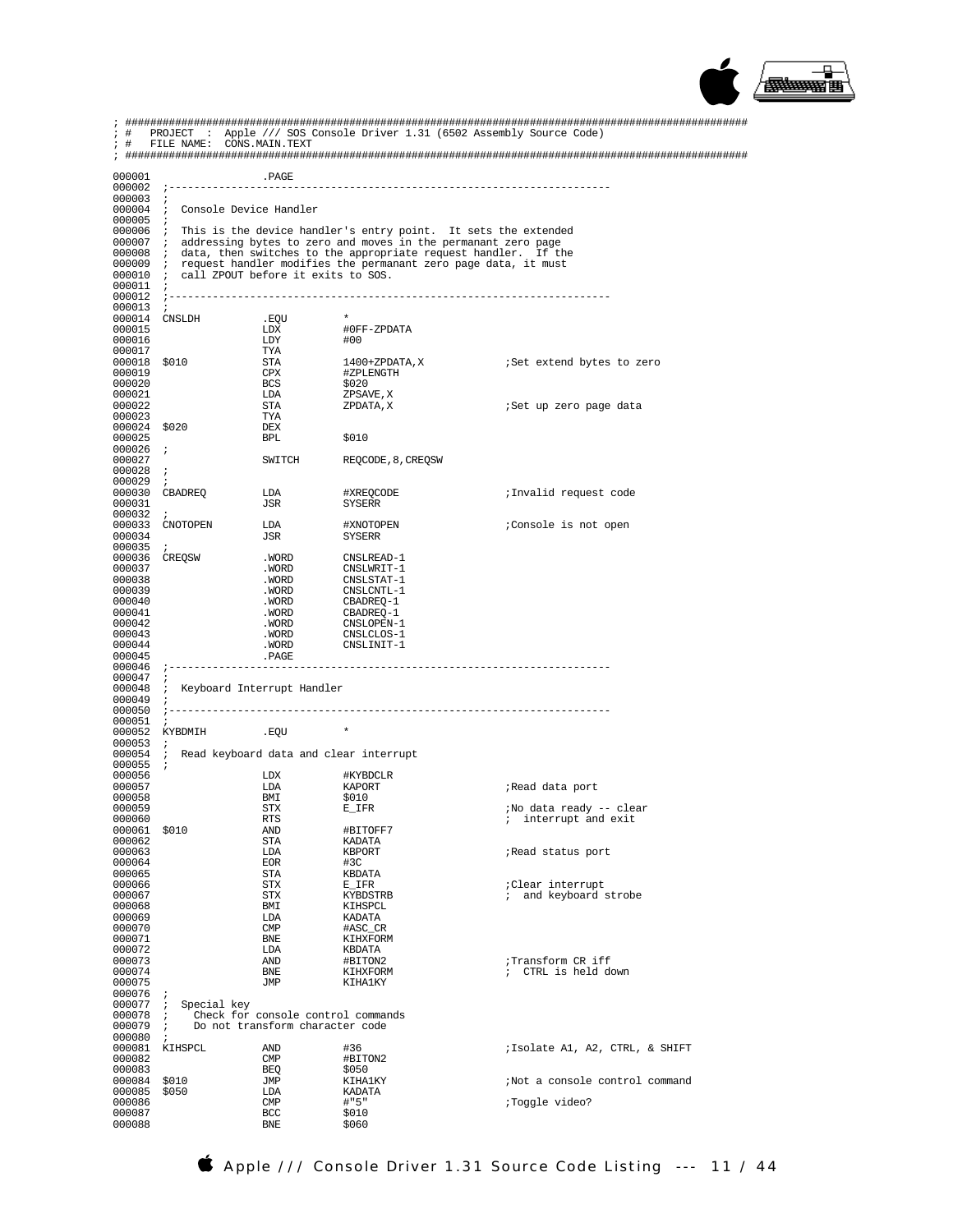

| 000089   |                            | LDA                                    | SCRNMODE        |                              |
|----------|----------------------------|----------------------------------------|-----------------|------------------------------|
| 000090   |                            | EOR                                    | #BITON7         |                              |
| 000091   |                            | STA                                    | SCRNMODE        |                              |
| 000092   |                            | <b>RTS</b>                             |                 |                              |
| 000093   | \$060                      | CMP                                    | #"6"            | ; Flush input buffer?        |
| 000094   |                            | BNE                                    | \$070           |                              |
| 000095   |                            | LDA                                    | #00             |                              |
| 000096   |                            | STA                                    | KEYCNT          |                              |
| 000097   |                            | STA                                    | <b>BUFHEAD</b>  |                              |
| 000098   |                            | STA                                    | BUFTAIL         |                              |
|          |                            |                                        |                 |                              |
| 000099   |                            | RTS                                    |                 |                              |
| 000100   | \$070                      | CMP                                    | #"7"            | ;Suspend screen output?      |
| 000101   |                            | BNE                                    | \$080           |                              |
| 000102   |                            | LDA                                    | SUSPFLSH        |                              |
| 000103   |                            | EOR                                    | #BITON7         |                              |
| 000104   |                            | STA                                    | SUSPFLSH        |                              |
| 000105   |                            | RTS                                    |                 |                              |
| 000106   | \$080                      | CMP                                    | #"8"            | ;Display control characters? |
| 000107   |                            | <b>BNE</b>                             | \$090           |                              |
| 000108   |                            | LDA                                    | DSPLYCTL        |                              |
| 000109   |                            | EOR                                    | #BITON7         |                              |
| 000110   |                            | STA                                    | DSPLYCTL        |                              |
| 000111   |                            |                                        |                 |                              |
|          | \$090                      | RTS                                    | #"9"            |                              |
| 000112   |                            | CMP                                    |                 | ;Flush screen output?        |
| 000113   |                            | BNE                                    | KIHA1KY         |                              |
| 000114   |                            | LDA                                    | SUSPFLSH        |                              |
| 000115   |                            | AND                                    | #BITOFF7        |                              |
| 000116   |                            | EOR                                    | #BITON6         |                              |
| 000117   |                            | STA                                    | SUSPFLSH        |                              |
| 000118   |                            | RTS                                    |                 |                              |
| 000119   | $\cdot$                    |                                        |                 |                              |
| 000120   | $\ddot{i}$<br>Standard key |                                        |                 |                              |
| 000121 i |                            | Transform character code               |                 |                              |
| 000122 i |                            | Check for alpha lock                   |                 |                              |
| 000123   | $\cdot$                    |                                        |                 |                              |
|          | 000124 KIHXFORM            | LDA                                    | KADATA          |                              |
| 000125   | \$010                      | CMP                                    | #7B             | ;Convert ASCII code to       |
|          |                            |                                        |                 |                              |
| 000126   |                            | BCC                                    | \$030           | ; transform table index      |
| 000127   |                            | CMP                                    | #7E             |                              |
| 000128   |                            | BCC                                    | \$020           |                              |
| 000129   |                            | EOR                                    | #0C0            |                              |
| 000130   |                            | BNE                                    | \$040           |                              |
| 000131   | \$020                      | AND                                    | #5F             |                              |
| 000132   | \$030                      | ORA                                    | #0C0            |                              |
| 000133   | \$040                      | TAX                                    |                 |                              |
| 000134   |                            | LDA                                    | KBDATA          | ;Get control & shift keys    |
| 000135   |                            | LSR                                    | Α               |                              |
| 000136   |                            | AND                                    | #03             |                              |
| 000137   |                            |                                        | XFORMTBL, X     |                              |
|          |                            | ORA                                    |                 | :OR in key number            |
| 000138   |                            | TAX                                    |                 |                              |
| 000139   |                            | LDA                                    | XFORMTBL, X     | Need to test alpha lock?     |
| 000140   |                            | BPL                                    | \$050           |                              |
| 000141   |                            | LDA                                    | KBDATA          | :Check alpha lock key        |
| 000142   |                            | AND                                    | #BITON3         |                              |
| 000143   |                            | BEQ                                    | \$050           |                              |
| 000144   |                            | TXA                                    |                 |                              |
| 000145   |                            | ORA                                    | #BITON0         | ;Force shift key on          |
| 000146   |                            | TAX                                    |                 |                              |
| 000147   | \$050                      | LDA                                    | XFORMTBL, X     | ;Get key code                |
| 000148   |                            | AND                                    | #BITOFF7        |                              |
|          |                            |                                        |                 |                              |
| 000149   |                            | STA                                    | KADATA          |                              |
| 000150   | ÷                          |                                        |                 |                              |
| 000151   | $\ddot{i}$                 | Set bit 7 according to Apple 1 key     |                 |                              |
| 000152   |                            |                                        |                 |                              |
|          | 000153 KIHA1KY             | LDA                                    | KBDATA          |                              |
| 000154   |                            | AND                                    | #BITON4         |                              |
| 000155   |                            | BEQ                                    | KIHCKEV         |                              |
| 000156   |                            | LDA                                    | KADATA          |                              |
| 000157   |                            | ORA                                    | #BITON7         |                              |
| 000158   |                            | STA                                    | KADATA          |                              |
| 000159   | $\cdot$                    |                                        |                 |                              |
| 000160 j |                            | Check for Any Key and Attention events |                 |                              |
| 000161   | $\cdot$                    |                                        |                 |                              |
|          |                            |                                        |                 |                              |
|          | 000162 KIHCKEV             | BIT                                    | READING         | ;If reading,                 |
| 000163   |                            | BMI                                    | \$010           | ; ignore Any Key event       |
| 000164   |                            | LDA                                    | ANYKYEVNT       | : Check Any Key Event        |
| 000165   |                            | BEQ                                    | \$010           |                              |
| 000166   |                            | LDX                                    | ANYKYPARM       |                              |
| 000167   |                            | LDY                                    | ANYKYPARM+1     |                              |
| 000168   |                            | JSR                                    | QUEEVENT        | :Queue the event             |
| 000169   |                            | LDA                                    | #FALSE          |                              |
| 000170   |                            | STA                                    | ANYKYEVNT       | ;Disable Any Key event       |
| 000171   |                            |                                        | \$020           |                              |
|          | \$010                      | BEQ                                    |                 |                              |
| 000172   |                            | LDA                                    | <b>ATTNEVNT</b> | Check Attention Event        |
| 000173   |                            | BEQ                                    | KIHBFCH         |                              |
| 000174   |                            | LDA                                    | KADATA          |                              |
| 000175   |                            | CMP                                    | ATTNCHAR        |                              |
| 000176   |                            | BNE                                    | KIHBFCH         |                              |
| 000177   |                            | LDX                                    | ATTNPARM        |                              |
| 000178   |                            | LDY                                    | ATTNPARM+1      |                              |
| 000179   |                            | JSR                                    | QUEEVENT        | :Queue the event             |
| 000180   |                            | LDA                                    | #FALSE          |                              |
| 000181   |                            | STA                                    | <b>ATTNEVNT</b> | ;Disable Attention event     |
|          |                            |                                        |                 |                              |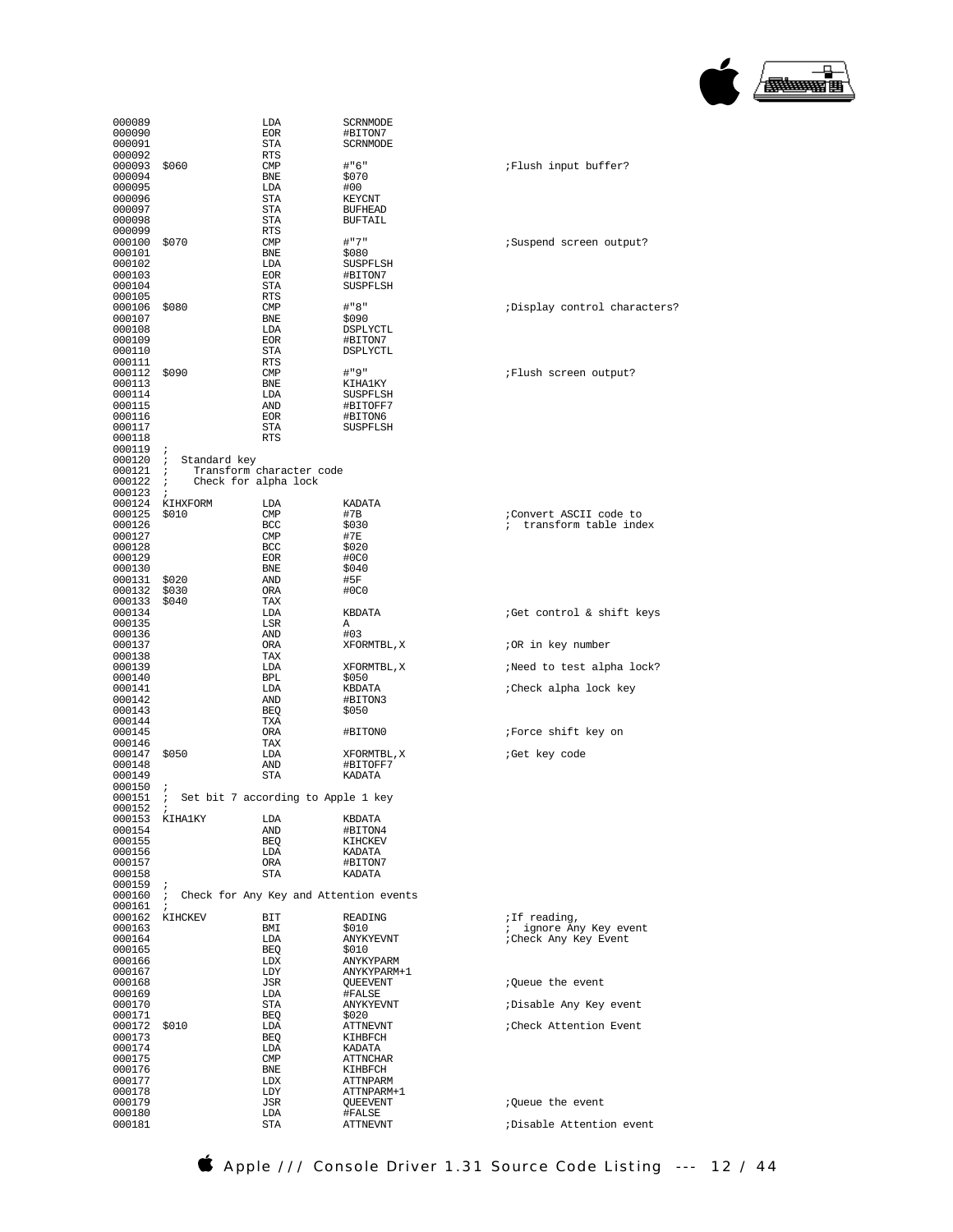

| 000182 \$020<br>000183<br>000184<br>000185 |                            | STA<br>STA<br>STA<br>STA                             | READING<br>KEYCNT<br><b>BUFHEAD</b><br><b>BUFTAIL</b>                  | Terminate any read in progress<br>;Flush the input buffer                                                                                                  |
|--------------------------------------------|----------------------------|------------------------------------------------------|------------------------------------------------------------------------|------------------------------------------------------------------------------------------------------------------------------------------------------------|
| 000186<br>$000187$ ;                       |                            | STA                                                  | SUSPFLSH                                                               | :Clear suspend & flush flags                                                                                                                               |
| 000188<br>000189                           |                            | ; Buffer the character                               |                                                                        |                                                                                                                                                            |
| 000191                                     | 000190 KIHBFCH             | LDX<br>BEQ                                           | BUFSIZ<br>\$030                                                        | Buffering enabled?                                                                                                                                         |
| 000192<br>000193                           |                            | DEX<br>CPX                                           | KEYCNT                                                                 | :Any room in buffer?                                                                                                                                       |
| 000194<br>000195                           |                            | <b>BCS</b><br><b>BIT</b>                             | \$010<br><b>BELL</b>                                                   | ;Buffer overflow                                                                                                                                           |
| 000196                                     |                            | BCC                                                  | \$030                                                                  |                                                                                                                                                            |
| 000198                                     | 000197 \$010               | INC<br>INC<br>LDX<br>LDA<br>STA<br>LDA<br>STA<br>NNY | KEYCNT<br>BUFTAIL<br>KADATA<br>KABUF, X<br>KBDATA<br>KBBUF, X          | Bump the key count                                                                                                                                         |
| 000199<br>000200                           |                            |                                                      |                                                                        | ;Buffer the keystroke                                                                                                                                      |
| 000201                                     |                            |                                                      |                                                                        |                                                                                                                                                            |
| 000202<br>000203                           |                            |                                                      |                                                                        |                                                                                                                                                            |
| 000204                                     |                            | INX<br>CPX                                           | <b>BUFSIZ</b>                                                          | Bump buffer tail pointer                                                                                                                                   |
| 000205<br>000206                           |                            | BCC<br>LDX                                           | \$020<br>#0                                                            |                                                                                                                                                            |
|                                            | $000207$ \$020             | <b>STX</b>                                           | <b>BUFTAIL</b>                                                         |                                                                                                                                                            |
| 000209                                     | 000208 \$030               | <b>RTS</b><br>. PAGE                                 |                                                                        |                                                                                                                                                            |
|                                            |                            |                                                      |                                                                        |                                                                                                                                                            |
| 000211 i                                   | 000212 ; Subroutine GETKEY |                                                      |                                                                        |                                                                                                                                                            |
| 000213 :                                   |                            |                                                      |                                                                        |                                                                                                                                                            |
|                                            |                            |                                                      |                                                                        | $000214$ ; This subroutine gets the next keystroke from the type ahead buffer.<br>000215 ; On entry, the interrupt system must be enabled but the keyboard |
|                                            |                            |                                                      |                                                                        | 000216 ; interrupt must be masked. On exit, if carry is clear, A contains                                                                                  |
|                                            |                            |                                                      |                                                                        | $000217$ ; the keyboard A port data and X contains the keyboard B port data;<br>000218 ; Y is undefined. If carry is set, no data is returned; either the  |
|                                            |                            |                                                      | 000219 ; buffer was empty and the NOWAIT flag is true, or the read was |                                                                                                                                                            |
|                                            |                            | $000220$ ; terminated by the interrupt handler.      |                                                                        |                                                                                                                                                            |
| $000221$ ;                                 |                            |                                                      |                                                                        |                                                                                                                                                            |
| $000223$ ;                                 |                            |                                                      |                                                                        |                                                                                                                                                            |
| 000225                                     | 000224 GETKEY .EQU         | LDA                                                  | $^\star$ KEYCNT                                                        | :Anything in the buffer?                                                                                                                                   |
| 000226                                     |                            | <b>BNE</b>                                           | \$030                                                                  | ; Yes                                                                                                                                                      |
| 000227<br>000228                           |                            | PHP                                                  |                                                                        |                                                                                                                                                            |
| 000229                                     |                            | SEI<br>LDA<br>ORA                                    | SCRNMODE                                                               |                                                                                                                                                            |
| 000230<br>000231                           |                            | <b>STA</b>                                           | #BITON7<br>SCRNMODE                                                    | Turn on video                                                                                                                                              |
| 000232                                     |                            | LDA                                                  | E_REG                                                                  |                                                                                                                                                            |
| 000233<br>000234                           |                            | ORA                                                  | #BITON5<br>E_REG                                                       |                                                                                                                                                            |
| 000235                                     |                            | STA<br>PLP<br>BIT<br>BPL                             |                                                                        |                                                                                                                                                            |
| 000236<br>000237                           |                            |                                                      | NOWAIT<br>\$010                                                        | Check the NOWAIT flag;                                                                                                                                     |
| 000238                                     |                            | ASL                                                  | READING                                                                | :Clear the READING flag,                                                                                                                                   |
| 000239<br>$000240$ ;                       |                            | RTS                                                  |                                                                        | ; set carry, and exit                                                                                                                                      |
|                                            | 000241 \$010               | ${\tt LDX}$                                          | BUFSIZ                                                                 | Preserve buffer size in X                                                                                                                                  |
| 000242<br>000243                           |                            | LDA<br><b>STA</b>                                    | #1<br><b>BUFSIZ</b>                                                    | ;Set buffer size to 1                                                                                                                                      |
| 000244                                     |                            | LDA                                                  | #KYBDENBL                                                              | ;Unmask the keyboard                                                                                                                                       |
| 000245<br>000246                           |                            | STA<br>BIT                                           | E_IER<br><b>ESCAPE</b>                                                 | ; In ESCAPE mode?                                                                                                                                          |
| 000247                                     |                            | <b>BVC</b>                                           | \$020                                                                  | $\mathbf{r}$<br>No                                                                                                                                         |
| 000248<br>000249                           |                            | CLC<br>LDA                                           | TPX                                                                    | Preserve current cursor and                                                                                                                                |
| 000250                                     |                            | LDY                                                  | HMODE                                                                  | ; replace it with plus sign                                                                                                                                |
| 000251<br>000252                           |                            | BPL<br>LSR                                           | \$015<br>Α                                                             |                                                                                                                                                            |
| 000253                                     |                            | BCC                                                  | \$015                                                                  |                                                                                                                                                            |
| 000254<br>000255                           |                            | TAY<br>LDA                                           | $(BASE2)$ , Y                                                          |                                                                                                                                                            |
| 000256                                     |                            | PHA                                                  |                                                                        |                                                                                                                                                            |
| 000257<br>000258                           |                            | AND<br>ORA                                           | #BITON7<br>#2B                                                         |                                                                                                                                                            |
| 000259                                     |                            | STA                                                  | $(BASE2)$ , Y                                                          |                                                                                                                                                            |
| 000260<br>000261                           |                            | BCS                                                  | \$020                                                                  |                                                                                                                                                            |
| 000262                                     | \$015                      | TAY<br>LDA                                           | $(BASE1)$ , Y                                                          |                                                                                                                                                            |
| 000263<br>000264                           |                            | PHA                                                  |                                                                        |                                                                                                                                                            |
| 000265                                     |                            | AND<br>ORA                                           | #BITON7<br>#2B                                                         |                                                                                                                                                            |
| 000266                                     |                            | STA                                                  | $(BASE1)$ , Y                                                          |                                                                                                                                                            |
| 000267<br>000268                           | \$020                      | LDA<br><b>BEQ</b>                                    | KEYCNT<br>\$020                                                        | Wait for a keystroke                                                                                                                                       |
| 000269                                     |                            | <b>BVC</b>                                           | \$026                                                                  | Not in ESCAPE mode                                                                                                                                         |
| 000270<br>000271                           |                            | PLA<br>BCC                                           | \$024                                                                  | Restore original cursor                                                                                                                                    |
| 000272                                     |                            | STA                                                  | $(BASE2)$ , Y                                                          |                                                                                                                                                            |
| 000273<br>000274                           | \$024                      | BCS<br>STA                                           | \$026<br>$(BASE1)$ , Y                                                 |                                                                                                                                                            |
|                                            |                            |                                                      |                                                                        |                                                                                                                                                            |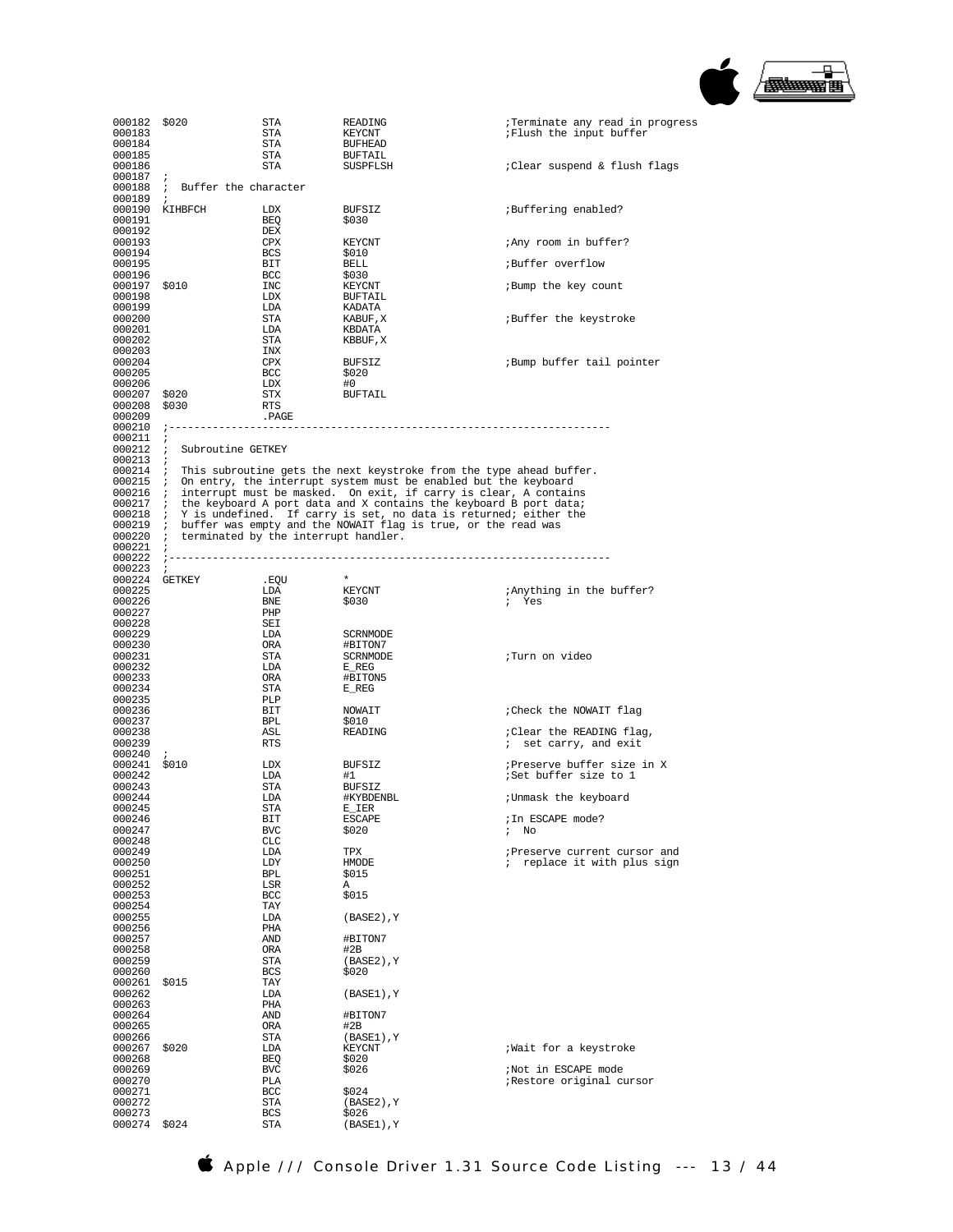

| 000275 \$026                |                                                                        | LDA                             | #KYBDDSBL                                                                                                                                              | Mask the keyboard                                                      |
|-----------------------------|------------------------------------------------------------------------|---------------------------------|--------------------------------------------------------------------------------------------------------------------------------------------------------|------------------------------------------------------------------------|
| 000276<br>000277            |                                                                        | STA<br>STX                      | $E$ _IER<br>BUFSIZ                                                                                                                                     | Restore the buffer size                                                |
| 000278                      |                                                                        | SEC                             |                                                                                                                                                        |                                                                        |
| 000279                      |                                                                        | BIT                             | READING                                                                                                                                                | Check the reading flag                                                 |
| 000280<br>000281 :          |                                                                        | BPL                             | \$060                                                                                                                                                  | ; Exit with carry set                                                  |
| 000282 \$030                |                                                                        | LDY                             | BUFHEAD                                                                                                                                                | ;Get buffer index of keystroke                                         |
| 000283                      |                                                                        | DEC                             | KEYCNT                                                                                                                                                 |                                                                        |
| 000284<br>000285            |                                                                        | <b>BNE</b><br>LDA               | \$040<br>#0                                                                                                                                            | ; If $KEYCNT = 0$                                                      |
| 000286                      |                                                                        | STA                             | <b>BUFHEAD</b>                                                                                                                                         | ; then BUFHEAD := BUFTAIL := $0$                                       |
| 000287                      |                                                                        | STA                             | <b>BUFTAIL</b>                                                                                                                                         |                                                                        |
| 000288                      | 000289 \$040                                                           | BEQ<br>INC                      | \$050<br><b>BUFHEAD</b>                                                                                                                                | $:$ else BUFHEAD := BUFHEAD + 1                                        |
| 000290                      |                                                                        | LDA                             | <b>BUFHEAD</b>                                                                                                                                         |                                                                        |
| 000291<br>000292            |                                                                        | CMP<br>BCC                      | BUFSIZ<br>\$050                                                                                                                                        | ; If BUFHEAD >= BUFSIZ                                                 |
| 000293                      |                                                                        | LDA                             | #0                                                                                                                                                     | ; then BUFHEAD := $0$                                                  |
| 000294                      |                                                                        | STA                             | BUFHEAD                                                                                                                                                |                                                                        |
| 000295 \$050<br>000296      |                                                                        | LDA<br>LDX                      | KABUF, Y<br>KBBUF, Y                                                                                                                                   | ;Load the A and B port data                                            |
| 000297                      |                                                                        | CLC                             |                                                                                                                                                        |                                                                        |
| 000298 \$060                |                                                                        | <b>RTS</b>                      |                                                                                                                                                        |                                                                        |
| 000299                      |                                                                        | . PAGE                          |                                                                                                                                                        |                                                                        |
| 000301 i                    |                                                                        |                                 |                                                                                                                                                        |                                                                        |
|                             | 000302 ; Subroutine SCRNECHO                                           |                                 |                                                                                                                                                        |                                                                        |
| $000303$ ;                  |                                                                        |                                 | 000304 : This subroutine writes a single character to the screen. On entry,                                                                            |                                                                        |
|                             |                                                                        |                                 | $000305$ ; the character must be in A. On exit, all registers are undefined.                                                                           |                                                                        |
| $000306$ ;                  |                                                                        |                                 |                                                                                                                                                        |                                                                        |
|                             | 000308 SCRNECHO .EQU                                                   |                                 | $\qquad \, \star$                                                                                                                                      |                                                                        |
| 000309                      |                                                                        | BIT                             | <b>ECHO</b>                                                                                                                                            | ;Screen Echo enabled?                                                  |
| 000310<br>000311            |                                                                        | BPL<br>PHA<br>JSR<br>PLA<br>TOP | \$010                                                                                                                                                  |                                                                        |
| 000312                      |                                                                        |                                 | CURSOR                                                                                                                                                 | ;Remove cursor                                                         |
| 000313                      |                                                                        |                                 |                                                                                                                                                        |                                                                        |
| 000314<br>000315            |                                                                        | JSR<br>JSR                      | PRINT<br>CURSOR                                                                                                                                        | Print the character<br>Restore cursor,                                 |
|                             | 000316 \$010                                                           | RTS                             |                                                                                                                                                        |                                                                        |
| $000317$ ;                  |                                                                        |                                 |                                                                                                                                                        |                                                                        |
| $000318$ ;                  |                                                                        |                                 |                                                                                                                                                        |                                                                        |
| $000320$ ;                  |                                                                        |                                 |                                                                                                                                                        |                                                                        |
| 000322 :                    | 000321 ; Subroutine BACKSP                                             |                                 |                                                                                                                                                        |                                                                        |
|                             |                                                                        |                                 | 000323 ; This subroutine performs the screen backspace when the console                                                                                |                                                                        |
|                             |                                                                        |                                 | 000324 ; deletes an input character. On entry, the input buffer pointer                                                                                |                                                                        |
|                             |                                                                        |                                 | 000325 ; must point to the character to be deleted and the overflow flag<br>$000326$ ; must be set to indicate that the character should be erased, or |                                                                        |
|                             |                                                                        |                                 | $000327$ ; clear to indicate that it should be left on the screen. On exit,                                                                            |                                                                        |
| $000329$ ;                  | $000328$ ; all registers are undefined.                                |                                 |                                                                                                                                                        |                                                                        |
|                             |                                                                        |                                 |                                                                                                                                                        |                                                                        |
|                             | 000331 BACKSP                                                          | . EQU                           | $\star$                                                                                                                                                |                                                                        |
| 000332<br>000333            |                                                                        | LDA<br><b>BPL</b>               | <b>ECHO</b>                                                                                                                                            | ;Screen Echo not enabled                                               |
| 000334                      |                                                                        | LDY                             | $$020$<br>$$0$                                                                                                                                         |                                                                        |
| 000335                      |                                                                        | LDA                             | (BUFFPTR), Y                                                                                                                                           | :Printable character?                                                  |
| 000336<br>000337            |                                                                        | $\text{CMP}$<br>BCC             | #ASC_SP<br>\$020                                                                                                                                       |                                                                        |
| 000338                      |                                                                        | PHP                             |                                                                                                                                                        | ;Save overflow flag                                                    |
| 000339<br>000340            |                                                                        | JSR<br>LDA                      | <b>CURSOR</b><br>#ASC_BS                                                                                                                               | Remove cursor                                                          |
| 000341                      |                                                                        | JSR                             | PRINT                                                                                                                                                  | ; Backspace                                                            |
| 000342                      |                                                                        | PLP                             |                                                                                                                                                        |                                                                        |
| 000343<br>000344            |                                                                        | <b>BVC</b><br>LDA               | \$010<br>#ASC_SP                                                                                                                                       | ;Don't erase                                                           |
| 000345                      |                                                                        | JSR                             | PRINT                                                                                                                                                  | Erase the character                                                    |
| 000346                      |                                                                        | LDA                             | #ASC_BS                                                                                                                                                |                                                                        |
| 000347<br>000348            | \$010                                                                  | JSR<br>JSR                      | PRINT<br><b>CURSOR</b>                                                                                                                                 | Restore cursor                                                         |
| 000349                      | \$020                                                                  | RTS                             |                                                                                                                                                        |                                                                        |
| $\ddot{i}$<br>$\#$<br>$;$ # | END OF FILE: CONS.MAIN.TEXT<br>$\sim 100$ M $_{\odot}$<br>349<br>LINES |                                 |                                                                                                                                                        |                                                                        |
| $;$ #                       | CHARACTERS :                                                           | 17347                           |                                                                                                                                                        |                                                                        |
| $\ddot{i}$<br>#<br>$;$ #    | Formatter :<br>Author<br>$\mathcal{I}$                                 |                                 | Assembly Language Reformatter 1.0.2 (07 January 1998)                                                                                                  | David T. Craig -- 71533.606@compuserve.com -- Santa Fe, New Mexico USA |
|                             |                                                                        |                                 |                                                                                                                                                        |                                                                        |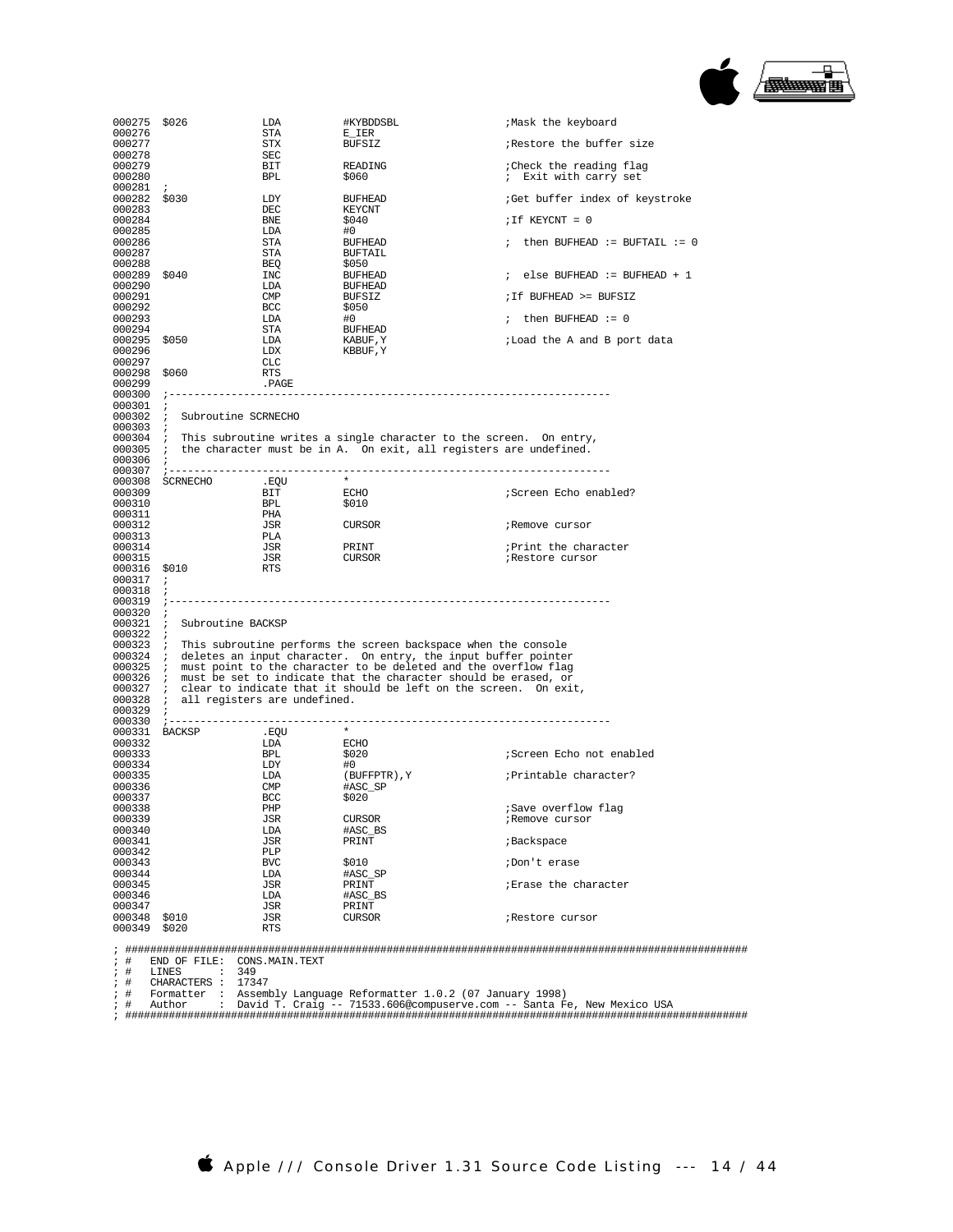

; #################################################################################################### ; # PROJECT : Apple /// SOS Console Driver 1.31 (6502 Assembly Source Code) ; # FILE NAME: CONS.READ.TEXT ; #################################################################################################### 000001 .PAGE 000002 ;----------------------------------------------------------------------- 000002<br>000003 Console Read Request 000005<br>000006 000006 ; Parameters:<br>000007 ; BUFFPTR: 000007 ; BUFFPTR: Pointer to caller's data buffer<br>000008 ; REOCNT: Requested read count 000008 ; REQCNT: Requested read count 000009 ; RTNCNT: Pointer to actual read count 000010 000011 ; Zero Page Temporary Storage 000012 ; COUNT: Number of bytes read 000013 ; ONEBYTE: TRUE if REQCNT = 1  $000013$  ;<br>000014 ;<br>000015 ; 000015 ; If the ECHO or ESCAPE functions are enabled, this segment will call 000016 ; PRINT to display a character or perform a screen control function. PRINT to display a character or perform a screen control function.  $000017$ <br> $000018$ 000018 ;----------------------------------------------------------------------- 000019<br>000020 CNSLREAD . EQU  $000021$ <br> $000022$ Initialize read variables 000023<br>000024 BIT OPENFLG<br>BMI \$010 000025 BMI \$010 000026 JMP CNOTOPEN 000027 \$010 BIT KYBDMODE ;Keyboard mode? 000028 BMI \$030  ${\small \begin{array}{lll} \text{LDA} & \text{SMCURSOR} \\ \text{PHA} & \end{array}}$ 000030 PHA<br>000031 BMT 000031 BMI \$020 000032 LDA #ASC\_ENQ ;Turn on cursor  $\begin{array}{cccc} \texttt{JO00033} & \texttt{JSR} & \texttt{SCRNECHO} \\ \texttt{OO0034} & \texttt{\$020} & \texttt{LDA} & \texttt{\#FALSE} \end{array}$ 000034 \$020 LDA #FALSE 000035 STA ONEBYTE ;Clear one byte read flag LDA REQCNT+1<br>BNE \$040 000037 BNE <br>000038 LDA LDA REQCNT<br>CMP #1 000039 CMP #1<sup>2</sup><br>000040 BNE \$040  $\begin{array}{cccc}\n 000040 & & & \text{BNE} & & \text{\$040} \\
 000041 & & & \text{ROR} & & & \text{ONEBYTE}\n \end{array}$ POR ONEBYTE ;Set one byte read flag<br>
RMT \$040  $000042$  $000043$  ;<br>000044 \$030 000044 \$030 LDA REQCNT ;Make requested count even in the same state of the state of the state of the state of the state of the state of the state of the state of the state of the state of the state of the state of the stat 000045 AND #BITOFF0 REQCNT  $000047$  ;<br>000048 \$040 000048 \$040 LDA ESCAPE<br>000049 AND #BITON  $\begin{array}{cccc}\n 000049 & & & & \text{AND} & & \text{\#BITON7}\n 000050 & & & & \text{STA} & & \text{ESCAPE}\n \end{array}$ 000050 STA ESCAPE ;Clear escape pending 000051 LDA #0<br>000052 STA COUNT 000052 STA COUNT 000053 STA COUNT+1 ;Zero bytes read count 000054 PHP<br>000055 SEI 000055 SEI 000056 STA SUSPFLSH ;Clear suspend & flush flags  $\begin{array}{lllllll} 000057 & \text{LDA} & \text{\#KYBDDSBL} \\ 000058 & \text{STA} & \text{E\_IER} \end{array}$ 000058 STA E\_IER ;Mask the keyboard 000059 LDA #TRUE  ${\small \begin{array}{ll} \tt STA \end{array}} {\small \begin{array}{ll} \tt FEDING \end{array}} {\small \begin{array}{ll} \tt FEDING \end{array}} {\small \begin{array}{ll} \tt CIMG \end{array}} {\small \begin{array}{ll} \tt CIMG \end{array}}$  $000061$  $000062$  ;<br>000063 ; Main read loop 000064 ;<br>000065 CNSLLOOP 000065 CNSLLOOP LDA COUNT ;If COUNT >= REQCNT 000066 CMP REQCNT ; then goto CNSLEXIT LDA COUNT+1<br>SBC REQCNT+<br>BCC \$020 REQCNT+1<br>\$020 000068<br>
000069<br>
000070 \$010<br>
DMP CNSLEXIT  $000071$  ;<br>000072 \$020  $\begin{array}{lll} {\rm JSR} & {\rm GETKEY} & {\rm jGet~next~keystroke}\\ {\rm BCS} & {\rm \ddot s010} & & & \end{array}$ 000073 BCS \$010 000074 BIT KYBDMODE ;Console or Keyboard mode? 000075 BPL TSTESCAPE 000076 ; Keyboard mode read  $000078$  ;<br>000079 KYBDRDY PHA  $\downarrow 0$   $\downarrow 0$  $\begin{array}{cccc}\n 000080 & & & \text{LDY} & & \text{\#0} \\
 000081 & & & \text{STA} & & \text{(BUFFPTR)}, \text{Y}\n \end{array}$  $\begin{array}{lll} \texttt{STA} & \texttt{(BUFFPTR)}, \texttt{Y} & \texttt{:Store data byte in buffer} \\ \texttt{INV} & \texttt{V} & \texttt{V} & \texttt{V} \end{array}$ 000082 INY<br>000083 TWY  $\begin{array}{ccccc} 000083 & & & & \text{TXA} \\ 000084 & & & & \text{STA} \end{array}$ 000084 STA (BUFFPTR),Y ;Store status byte in buffer 000085 LDA<br>000086 LDA Go update COUNT and BUFFPTR 000087<br>000088

; Console mode read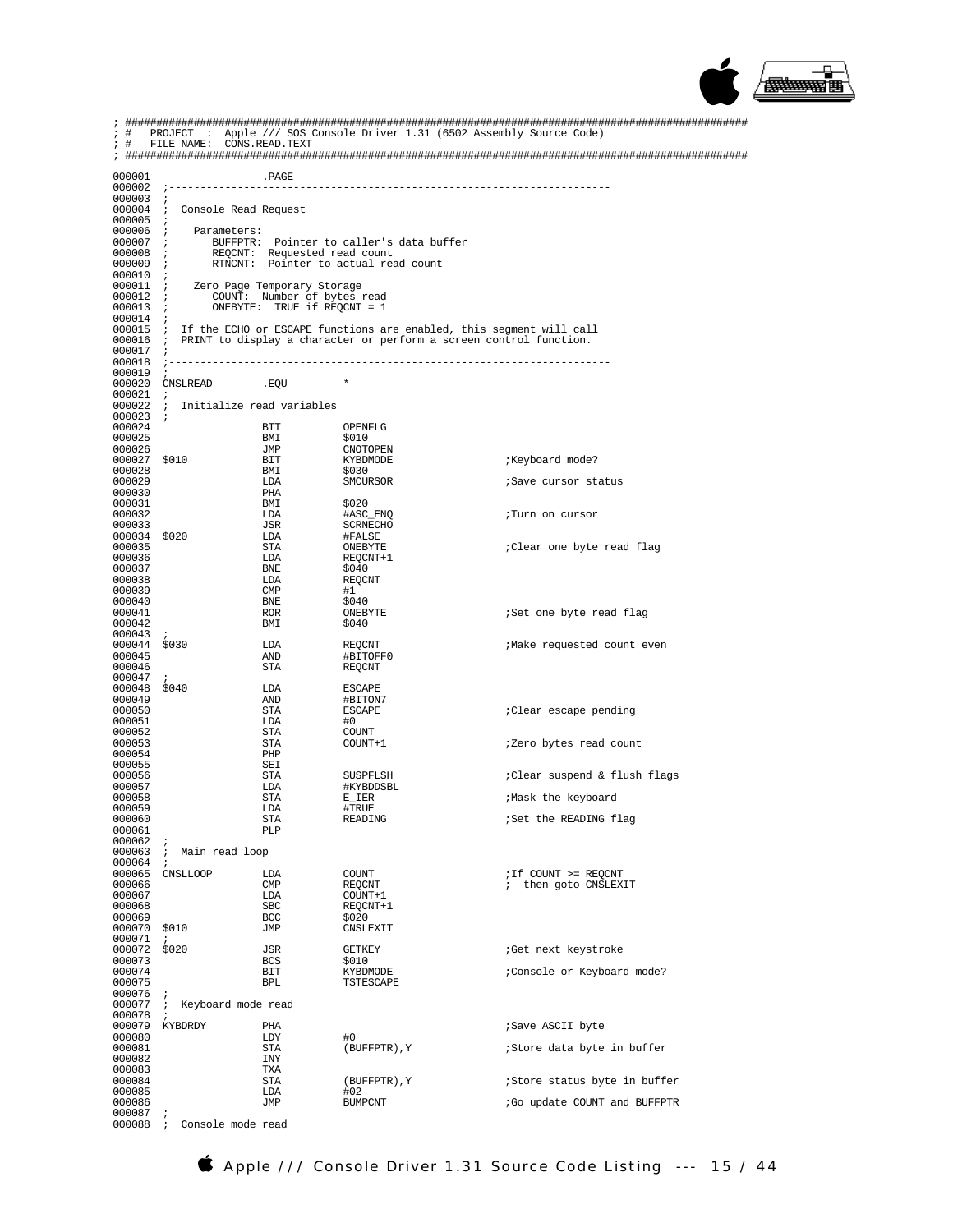![](_page_15_Picture_0.jpeg)

| 000089           |                  |                   |                      |                                 |
|------------------|------------------|-------------------|----------------------|---------------------------------|
|                  | $\cdot$          |                   |                      |                                 |
|                  |                  |                   |                      |                                 |
|                  | 000090 TSTESCAPE | BIT               | ECHO                 | ;Test for Escape Mode           |
| 000091           |                  | <b>BPL</b>        | TSTCHDEL             |                                 |
| 000092           |                  | <b>BIT</b>        | <b>ESCAPE</b>        |                                 |
| 000093           |                  | <b>BPL</b>        | TSTCHDEL             |                                 |
| 000094           |                  | <b>BVC</b>        | \$040                | Escape not pending              |
| 000095           |                  | LDY               | #ECMDCNT-1           |                                 |
|                  |                  |                   |                      |                                 |
| 000096           |                  | $\text{CMP}$      | #"a"                 |                                 |
| 000097           |                  | BCC               | \$010                |                                 |
| 000098           |                  | CMP               | #"{"                 |                                 |
| 000099           |                  | <b>BCS</b>        | \$010                |                                 |
|                  |                  |                   |                      |                                 |
| 000100           |                  | AND               | #BITOFF5             | ;Upshift lower case alpha       |
| 000101 \$010     |                  | CMP               | ESCCMD, Y            | ; Search for escape command     |
| 000102           |                  | <b>BEQ</b>        | \$020                |                                 |
| 000103           |                  | DEY               |                      |                                 |
| 000104           |                  | <b>BPL</b>        | \$010                |                                 |
|                  |                  |                   |                      |                                 |
| 000105           |                  | ASL               | <b>ESCAPE</b>        | Not found -- clear pending flag |
| 000106           |                  | <b>BCS</b>        | \$030                |                                 |
| 000107           | \$020            | LDA               | ESCOP, Y             | ;Get screen control character   |
| 000108           |                  | <b>JSR</b>        | <b>SCRNECHO</b>      |                                 |
| 000109 \$030     |                  | JMP               |                      |                                 |
|                  |                  |                   | <b>CNSLLOOP</b>      |                                 |
| 000110           | $\cdot$          |                   |                      |                                 |
| 000111           | \$040            | CMP               | #ASC_ESC             | ;Is this an ESC?                |
| 000112           |                  | BNE               | TSTCHDEL             |                                 |
| 000113           |                  | <b>ROR</b>        | <b>ESCAPE</b>        | ;Set escape pending             |
|                  |                  |                   |                      |                                 |
| 000114           |                  | BMI               | \$030                |                                 |
| 000115           | $\cdot$          |                   |                      |                                 |
|                  | 000116 TSTCHDEL  | BIT               | ONEBYTE              | ;Test for character delete      |
| 000117           |                  | BMI               | TSTLNDEL             |                                 |
| 000118           |                  | BIT               | <b>CHDELFLG</b>      |                                 |
|                  |                  |                   |                      |                                 |
| 000119           |                  | <b>BPL</b>        | TSTLNDEL             |                                 |
| 000120           |                  | <b>CMP</b>        | #CHDELCHR            |                                 |
| 000121           |                  | BNE               | TSTLNDEL             |                                 |
| 000122           |                  | LDA               | COUNT                | ;Anything to delete?            |
|                  |                  |                   |                      |                                 |
| 000123           |                  | <b>ORA</b>        | COUNT+1              |                                 |
| 000124           |                  | BEQ               | \$030                |                                 |
| 000125           |                  | LDA               | COUNT                |                                 |
| 000126           |                  | <b>BNE</b>        | \$010                |                                 |
|                  |                  |                   |                      |                                 |
| 000127           |                  | DEC               | COUNT+1              | Decrement current read count    |
| 000128           | \$010            | DEC               | COUNT                |                                 |
| 000129           |                  | LDA               | <b>BUFFPTR</b>       |                                 |
| 000130           |                  | BNE               | \$020                |                                 |
|                  |                  |                   |                      |                                 |
| 000131           |                  | DEC               | BUFFPTR+1            | ;Decrement buffer pointer       |
| 000132 \$020     |                  | DEC               | <b>BUFFPTR</b>       |                                 |
| 000133           |                  | JSR               | <b>BACKSP</b>        | ; Backspace                     |
| 000134 \$030     |                  | JMP               | <b>CNSLLOOP</b>      |                                 |
|                  |                  |                   |                      |                                 |
| 000135           | $\cdot$ :        |                   |                      |                                 |
|                  | 000136 TSTLNDEL  | BIT               | ONEBYTE              | ;Test for line delete           |
| 000137           |                  | BMI               | TSTCHCPY             |                                 |
|                  |                  |                   |                      |                                 |
| 000138           |                  | <b>BIT</b>        | LNDELFLG             |                                 |
| 000139           |                  | BPL               | TSTCHCPY             |                                 |
|                  |                  | CMP               | #LNDELCHR            |                                 |
|                  |                  |                   |                      |                                 |
| 000140           |                  |                   |                      |                                 |
| 000141           |                  | <b>BNE</b>        | TSTCHCPY             |                                 |
| 000142           |                  | LDA               | ECHO                 |                                 |
| 000143           |                  | BPL               | \$050                |                                 |
| 000144           |                  |                   |                      |                                 |
|                  |                  | <b>BVC</b>        | \$040                |                                 |
| 000145           | $\cdot$ ;        |                   |                      |                                 |
| 000146 \$010     |                  | LDA               | COUNT                | <i>i</i> Anything to delete?    |
| 000147           |                  | <b>ORA</b>        | COUNT+1              |                                 |
| 000148           |                  | BEQ               | \$060                |                                 |
|                  |                  |                   |                      |                                 |
| 000149           |                  | LDA               | COUNT                |                                 |
| 000150           |                  | <b>BNE</b>        | \$020                |                                 |
| 000151           |                  | DEC               | COUNT+1              | Decrement current read count    |
| 000152 \$020     |                  | DEC               | COUNT                |                                 |
| 000153           |                  | LDA               | <b>BUFFPTR</b>       |                                 |
|                  |                  |                   |                      |                                 |
| 000154           |                  | BNE               | \$030                |                                 |
| 000155           |                  | DEC               | BUFFPTR+1            | ;Decrement buffer pointer       |
| 000156 \$030     |                  | DEC               | <b>BUFFPTR</b>       |                                 |
| 000157           |                  | BIT               | LNDELFLG             |                                 |
|                  |                  |                   |                      |                                 |
| 000158           |                  | JSR               | <b>BACKSP</b>        | ; Backspace                     |
| 000159           |                  | JMP               | \$010                |                                 |
| 000160           | $\cdot$          |                   |                      |                                 |
| 000161 \$040     |                  | LDA               | $\#$ " $\setminus$ " |                                 |
| 000162           |                  | JSR               |                      |                                 |
|                  |                  |                   | <b>SCRNECHO</b>      | $i$ Write "\ CR LF"             |
| 000163           |                  | LDA               | #ASC_CR              |                                 |
| 000164           |                  | JSR               | <b>SCRNECHO</b>      |                                 |
| 000165           |                  | LDA               | #ASC LF              |                                 |
| 000166           |                  | JSR               | <b>SCRNECHO</b>      |                                 |
|                  |                  |                   |                      |                                 |
| 000167 \$050     |                  | <b>SEC</b>        |                      |                                 |
| 000168           |                  | LDA               | <b>BUFFPTR</b>       | Reset buffer pointer            |
| 000169           |                  | SBC               | COUNT                |                                 |
|                  |                  |                   |                      |                                 |
| 000170           |                  | STA               | <b>BUFFPTR</b>       |                                 |
| 000171           |                  | LDA               | BUFFPTR+1            |                                 |
| 000172           |                  | SBC               | COUNT+1              |                                 |
| 000173           |                  | STA               | BUFFPTR+1            |                                 |
|                  |                  |                   |                      |                                 |
| 000174           |                  | LDA               | #0                   | Reset current read count        |
| 000175           |                  | STA               | COUNT                |                                 |
| 000176           |                  | STA               | COUNT+1              |                                 |
| 000177           | \$060            | JMP               | <b>CNSLLOOP</b>      |                                 |
|                  |                  |                   |                      |                                 |
| 000178           | $\cdot$          |                   |                      |                                 |
| 000179           | TSTCHCPY         | BIT               | ECHO                 | ;Test for character copy        |
| 000180<br>000181 |                  | <b>BPL</b><br>BIT | CNSLRDY              |                                 |

Apple /// Console Driver 1.31 Source Code Listing --- 16 / 44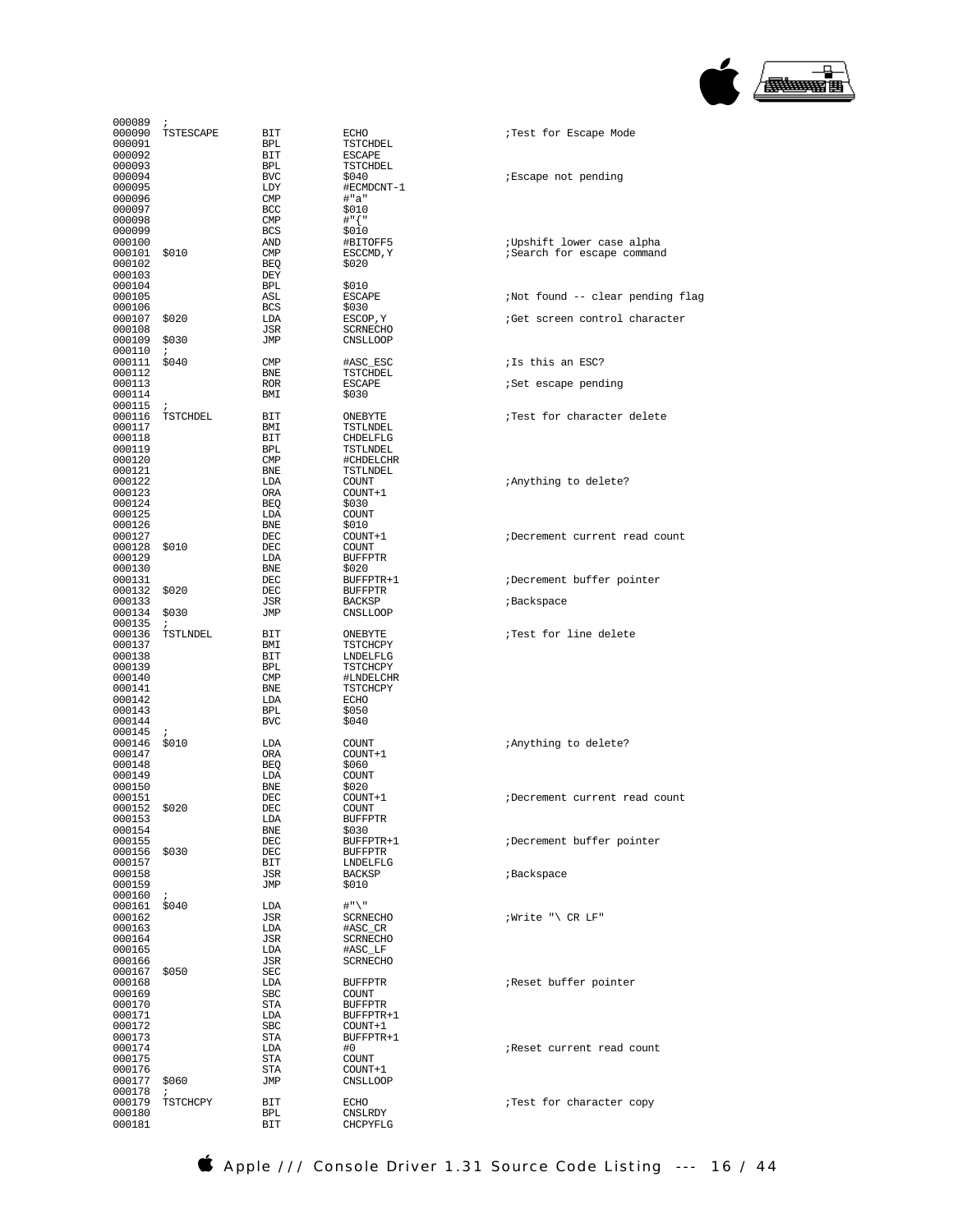![](_page_16_Picture_0.jpeg)

| 000182<br>000183<br>000184<br>000185<br>000186<br>000187<br>000188<br>000189<br>000190 | $\cdot$ :                            | <b>BPL</b><br>$\text{CMP}$<br>BNE<br>JSR<br>ASL<br>CMP<br>ROR<br>EOR | CNSLRDY<br>#CHCPYCHR<br>CNSLRDY<br>SCRNPICK<br>A<br>#40<br>A<br>#BITON7 | ;Copy character from screen                                                     |  |  |  |  |
|----------------------------------------------------------------------------------------|--------------------------------------|----------------------------------------------------------------------|-------------------------------------------------------------------------|---------------------------------------------------------------------------------|--|--|--|--|
| 000191                                                                                 | CNSLRDY                              | PHA                                                                  |                                                                         | ;Save character for new line test                                               |  |  |  |  |
| 000192<br>000193                                                                       |                                      | LDY<br>STA                                                           | #0<br>(BUFFPTR), Y                                                      | ;Store character in buffer                                                      |  |  |  |  |
| 000194 :                                                                               |                                      |                                                                      |                                                                         |                                                                                 |  |  |  |  |
| 000195<br>000196                                                                       |                                      | BIT<br>BPL                                                           | ECHO<br>\$020                                                           | ;Echo enabled?                                                                  |  |  |  |  |
| 000197                                                                                 |                                      | BVS                                                                  | \$010                                                                   |                                                                                 |  |  |  |  |
| 000198                                                                                 |                                      | $\mathsf{CMP}$                                                       | #20                                                                     | :Check for control character                                                    |  |  |  |  |
| 000199                                                                                 |                                      | BCC                                                                  | \$020                                                                   |                                                                                 |  |  |  |  |
| 000200 \$010<br>000201 \$020                                                           |                                      | JSR<br>LDA                                                           | <b>SCRNECHO</b><br>#01                                                  |                                                                                 |  |  |  |  |
| 000202                                                                                 | $\cdot$ ;                            |                                                                      |                                                                         |                                                                                 |  |  |  |  |
|                                                                                        | 000203 BUMPCNT                       | PHA                                                                  |                                                                         |                                                                                 |  |  |  |  |
| 000204                                                                                 |                                      | CLC                                                                  |                                                                         |                                                                                 |  |  |  |  |
| 000205                                                                                 |                                      | ADC                                                                  | COUNT                                                                   | :Update current read count                                                      |  |  |  |  |
| 000206<br>000207                                                                       |                                      | STA<br>BCC                                                           | COUNT<br>\$010                                                          |                                                                                 |  |  |  |  |
| 000208                                                                                 |                                      | INC                                                                  | COUNT+1                                                                 |                                                                                 |  |  |  |  |
| 000209 \$010                                                                           |                                      | PLA                                                                  |                                                                         |                                                                                 |  |  |  |  |
| 000210                                                                                 |                                      | <b>CLC</b>                                                           |                                                                         |                                                                                 |  |  |  |  |
| 000211                                                                                 |                                      | ADC                                                                  | BUFFPTR                                                                 | ;Update buffer pointer                                                          |  |  |  |  |
| 000212<br>000213                                                                       |                                      | STA<br>BCC                                                           | <b>BUFFPTR</b><br>TSTNEWLN                                              |                                                                                 |  |  |  |  |
| 000214                                                                                 |                                      | INC                                                                  | BUFFPTR+1                                                               |                                                                                 |  |  |  |  |
| 000215                                                                                 |                                      | LDA                                                                  | BUFFPTR+1                                                               |                                                                                 |  |  |  |  |
| 000216                                                                                 |                                      | $\text{CMP}$                                                         | #0FF                                                                    |                                                                                 |  |  |  |  |
| 000217                                                                                 |                                      | BCC                                                                  | TSTNEWLN                                                                |                                                                                 |  |  |  |  |
| 000218<br>000219                                                                       |                                      | SBC<br>STA                                                           | #080<br>BUFFPTR+1                                                       | ;Wrap buffer at FF page                                                         |  |  |  |  |
| 000220                                                                                 |                                      | INC                                                                  | 1400+BUFFPTR+1                                                          |                                                                                 |  |  |  |  |
| 000221                                                                                 |                                      |                                                                      |                                                                         |                                                                                 |  |  |  |  |
| 000222                                                                                 | TSTNEWLN                             | PLA                                                                  |                                                                         | ;Test for New Line                                                              |  |  |  |  |
| 000223                                                                                 |                                      | BIT                                                                  | NEWLINE                                                                 |                                                                                 |  |  |  |  |
| 000224<br>000225                                                                       |                                      | BPL<br>$\mathsf{CMP}$                                                | \$010<br>NEWLNCHR                                                       |                                                                                 |  |  |  |  |
| 000226                                                                                 |                                      | BEO                                                                  | CNSLEXIT                                                                |                                                                                 |  |  |  |  |
| 000227 \$010                                                                           |                                      | JMP                                                                  | CNSLLOOP                                                                |                                                                                 |  |  |  |  |
| $000228$ ;                                                                             |                                      |                                                                      |                                                                         |                                                                                 |  |  |  |  |
|                                                                                        | 000229 CNSLEXIT                      | ASL                                                                  | READING                                                                 | :Clear the READING flag                                                         |  |  |  |  |
| 000230<br>000231                                                                       |                                      | LDA<br>STA                                                           | #KYBDENBL<br>$E$ _IER                                                   | ;Unmask the keyboard                                                            |  |  |  |  |
| 000232                                                                                 |                                      | LDY                                                                  | #0                                                                      |                                                                                 |  |  |  |  |
| 000233                                                                                 |                                      | LDA                                                                  | COUNT                                                                   | ;Return the actual byte count                                                   |  |  |  |  |
| 000234                                                                                 |                                      | STA                                                                  | (RTNCNT), Y                                                             |                                                                                 |  |  |  |  |
| 000235                                                                                 |                                      | INY                                                                  |                                                                         |                                                                                 |  |  |  |  |
| 000236<br>000237                                                                       |                                      | LDA<br>STA                                                           | COUNT+1<br>(RTNCNT), Y                                                  |                                                                                 |  |  |  |  |
| 000238                                                                                 |                                      | BIT                                                                  | KYBDMODE                                                                |                                                                                 |  |  |  |  |
| 000239                                                                                 |                                      | BMI                                                                  | \$020                                                                   |                                                                                 |  |  |  |  |
| 000240                                                                                 |                                      | PLA                                                                  |                                                                         |                                                                                 |  |  |  |  |
| 000241                                                                                 |                                      | BMI                                                                  | \$010                                                                   |                                                                                 |  |  |  |  |
| 000242<br>000243                                                                       |                                      | LDA<br>JSR                                                           | #ASC_ACK<br>SCRNECHO                                                    | ;Turn off cursor                                                                |  |  |  |  |
| 000244 \$010                                                                           |                                      | JSR                                                                  | ZPOUT                                                                   |                                                                                 |  |  |  |  |
| 000245 \$020                                                                           |                                      | RTS                                                                  |                                                                         |                                                                                 |  |  |  |  |
| $;$ #<br>$;$ #<br>$;$ #<br>$;$ #<br>$;$ #                                              | : 245<br>LINES<br>CHARACTERS : 11718 | END OF FILE: CONS.READ.TEXT                                          | Formatter : Assembly Language Reformatter 1.0.2 (07 January 1998)       | Author : David T. Craig -- 71533.606@compuserve.com -- Santa Fe, New Mexico USA |  |  |  |  |
|                                                                                        |                                      |                                                                      |                                                                         |                                                                                 |  |  |  |  |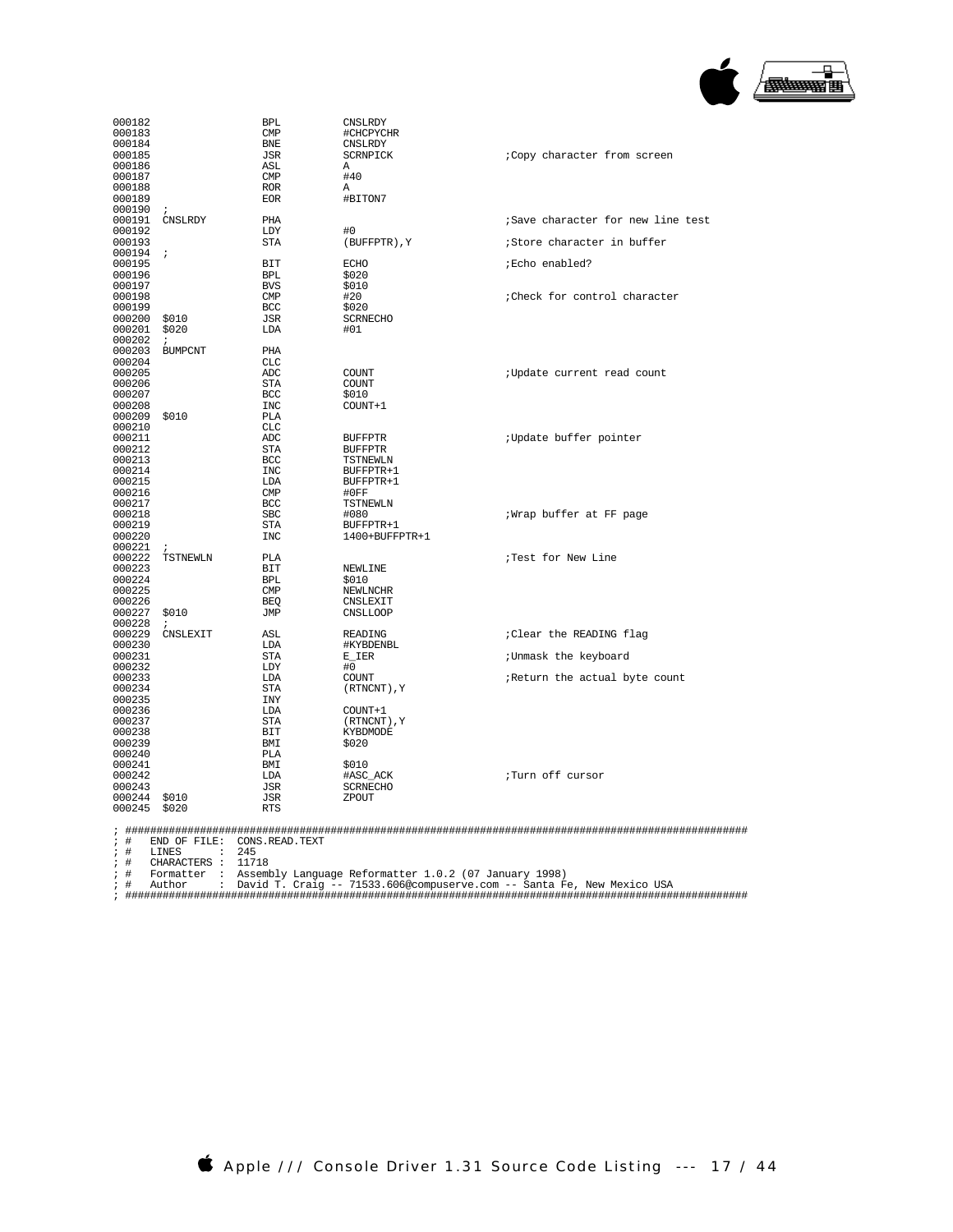![](_page_17_Picture_0.jpeg)

; #################################################################################################### ; # PROJECT : Apple /// SOS Console Driver 1.31 (6502 Assembly Source Code) ; # FILE NAME: CONS.WRIT.TEXT ; #################################################################################################### 000001 .PAGE 000002 ;-----------------------------------------------------------------------  $000003$ <br> $000004$ Console Write Request 000005<br>000006 000006 ; Parameters:<br>000007 ; BUFFPTR: 000007 ; BUFFPTR: Pointer to caller's data buffer<br>000008 ; REOCNT: Number of bytes to write REQCNT: Number of bytes to write  $000009$ <br> $000010$ 000010 ; Zero Page Temporary Storage<br>000011 ; COUNT: Number of bytes 000011 ; COUNT: Number of bytes written  $000012$ <br> $000013$ 000013 ; Additional zero page data may be used to perform screen<br>000014 ; control functions control functions.  $000015$ <br> $000016$ 000016 ;----------------------------------------------------------------------- 000017 000018 CNSLWRIT .EQU \* BIT OPENFLG<br>RMT \$010 000020 BMI \$010 000021 <br>
000022 \$010 JSR CURSOR<br>
000022 \$010 JSR CURSOR JSR CURSOR ;Remove Cursor<br>
IDA #0  $\begin{array}{cccc}\n 000023 & & & \text{LDA} & & \text{\#0} \\
 000024 & & & \text{STA} & & \text{COUNT}\n \end{array}$  $\begin{array}{cccc}\n 000024 & & & & \phantom{0}2000024 & & & \phantom{0}2000025 & & & \phantom{0}2000025 & & & \phantom{0}2000025 & & & \phantom{0}2000025 & & & \phantom{0}20000025 & & & \phantom{0}20000025 & & & \phantom{0}2000000000 & & & \phantom{0}200000000 & & & \phantom{0}20000000 & & & \phantom{0}200000000 & & & \phantom{0}20000000 &$  $COUNT+1$  $000026$  ;<br> $000027$  \$020 000027 \$020 LDA COUNT ;Check for end of buffer 000028 CMP REQCNT <br>000029 LDA COUNT+1  $\begin{array}{cccc}\n 000029 & & & \text{LDA} & & \text{COUNT}+1 \\
 000030 & & & \text{SBC} & & \text{REOCNT}+\n \end{array}$ 000030 SBC REQCNT+1<br>000031 BCS \$060 000031 BCS \$060 ;Go Exit 000032 \$030 BIT SUSPFLSH ;Check suspend and flush flags  $\begin{array}{ccccccccc} 000033 & & & & \text{BMI} & & & \text{${\bf 5030}$} & & & & \text{${\bf 5080}$.} & & & & & \text{Suspend} \\ 000034 & & & & \text{BVS} & & & \text{${\bf 5050}$} & & & & \text{${\bf 5080}$.} & & & & \text{Flush} \end{array}$ 000034 BVS \$050 ; Flush  $\begin{array}{ccc}\n 000035 & & & \text{LDY} \\
 000035 & & & \text{LDY} \\
 000036 & & & \text{LDA}\n \end{array}$  $\begin{array}{lll} \texttt{1} & \texttt{1} & \texttt{1} & \texttt{1} \\ \texttt{1} & \texttt{1} & \texttt{1} & \texttt{1} \\ \texttt{0} & \texttt{0} & \texttt{0} & \texttt{1} \\ \texttt{1} & \texttt{1} & \texttt{1} & \texttt{1} \\ \texttt{2} & \texttt{1} & \texttt{2} & \texttt{1} \\ \texttt{3} & \texttt{2} & \texttt{2} & \texttt{1} \\ \texttt{4} & \texttt{5} & \texttt{6} & \texttt{7} \\ \texttt{5} & \texttt{6} & \text$ 000037 JSR PRINT ;Print the byte 000038 INC BUFFPTR<br>000039 BNE \$040 000039 BNE \$040 ;Bump pointer  $\begin{array}{lll}\n\text{INC} & \text{BUFFPTR+1} \\
\text{BNE} & \text{$040}\n\end{array}$ 000041 BNE \$040<br>000042 T.DA #80 000042 LDA #80<br>000043 STA BUFFPTR+1 000043 STA BUFFPTR+1 ;Process buffer wrap around  $\frac{1400 + \text{BufferPTR} + 1}{\text{CONF}}$ 000045 \$040 INC COUNTY COUNTY  $000046$  BNE  $$\tt 5020$$   $$\tt 7Bump$  bytes read count $000047$ INC COUNT+1<br>JMP \$020 000048  $000049$  ;<br>000050 \$050  $\begin{array}{cccc}\n 000050 & 5050 & \text{LDA} & \text{H00} \\
 000051 & & \text{STA} & \text{CTLINDX}\n \end{array}$ ;Clear any pending cntl function  $000052$  ;<br>000053 \$060 000053 \$060 JSR CURSOR ;Restore cursor 000054 JMP ZPOUT ;Save Zero Page data and exit 000055<br>000056 ;<br>; 000057<br>000058 ; Subroutine PRINT 000059 ;<br>000060 : 000060 ; This routine processes a single byte of output. Characters are 000061 ; printed by calling DISPLAY. Screen control functions are proces 000061 ; printed by calling DISPLAY. Screen control functions are processed<br>000062 ; by accumulating any required parameters in CTLBUFF then switching<br>000063 ; to the appropriate screen control routine. 000064<br>000065 000065 ; Parameters:<br>000066 ; A: The A: The byte to process 000067 000068 ; Exit:<br>000069 ; A, ..<br>A, X, Y: Undefined 000070 000071 ;-----------------------------------------------------------------------  $000072$  ;<br>000072 ;<br>000073 PRINT  $000073$  PRINT  $EQU$  \*  $UDY$  CTLINDX  $\begin{array}{lll} \text{LDY} & \text{CTLINDX} & \text{;Get control function index} \\ \text{BNE} & \text{S010} & \text{.} & \text{.} & \text{.} \\ \end{array}$ 000075<br>000075 BNE<br>000076 ORA 000076 ORA DSPLYCTL 000077 CMP #ASC\_SP ;Display or control? CMP #ASC\_SP<br>BCS DISPLAY<br>TAX 000079<br>000080 TAX<br>000080 LDA 1. LDA QUOTATBL, X ;Get function quota<br>BEO \$020 000081 BEQ<br>000082 STA  $\begin{array}{cccc}\n 000082 & & & & \overline{\text{STA}} & & & \overline{\text{CTLQUOTA}} \\
 000083 & & & & \overline{\text{TTA}} & & & \overline{\text{CTLQUOTA}} \\
 \end{array}$  $000084$   $$010$  STA of the CTLBUFF, Y state function character<br>INY STA CTLBUFF, Y state in the state of the state of the state of the state of the state of the state of the state of the state of the state of the state of the state of the stat 000085 INY<br>000086 STY 000086 STY CTLINDX ;Update buffer index 000087 CPY CTLQUOTA ;See if quota filled 000088 BCC \$020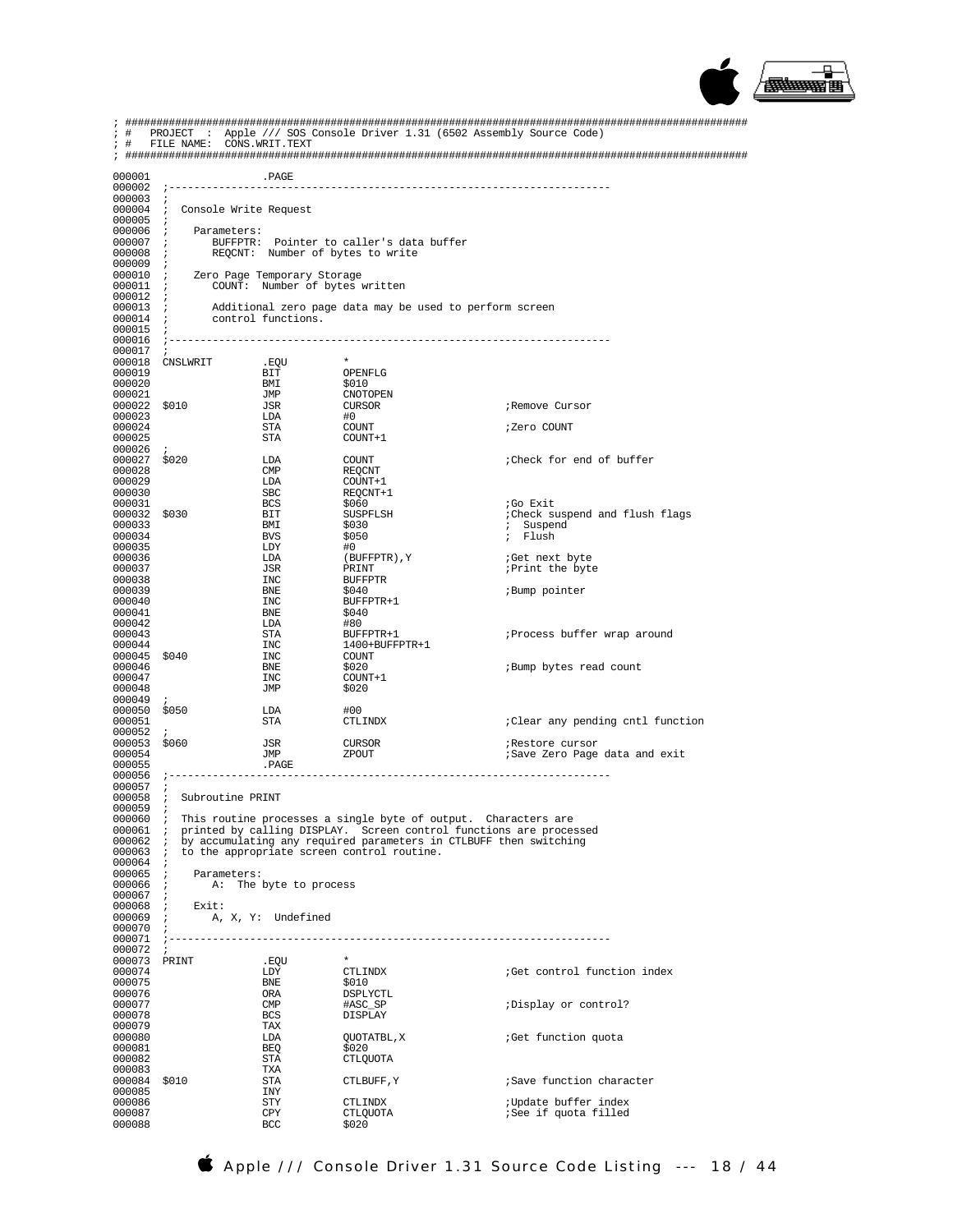![](_page_18_Picture_0.jpeg)

| 000089<br>000090<br>000091<br>000092 \$020<br>000093 | LDY<br>RTS<br>. PAGE                      | #0<br>$\begin{tabular}{ll} \bf STY & \tt CTLINDX \\ \bf SYI & \tt CTL. \end{tabular} \begin{tabular}{ll} \bf STY & \tt CTLINDX \\ \bf TWU & \tt CTLBUFF ~ , (CTLSWTBL ~ , * \\ \end{tabular}$ | ;Zero buffer index                                                                                    |
|------------------------------------------------------|-------------------------------------------|-----------------------------------------------------------------------------------------------------------------------------------------------------------------------------------------------|-------------------------------------------------------------------------------------------------------|
|                                                      |                                           |                                                                                                                                                                                               |                                                                                                       |
| 000095 :<br>000096 ; Subroutine DISPLAY              |                                           |                                                                                                                                                                                               |                                                                                                       |
| 000097 ;                                             |                                           | 000098 ; This routine displays a single character. If auto advance is                                                                                                                         |                                                                                                       |
| 000100 j                                             |                                           | $000099$ ; enabled, it calls CF_HT to advance the cursor.                                                                                                                                     |                                                                                                       |
| $000101$ ; Parameters:                               |                                           |                                                                                                                                                                                               |                                                                                                       |
| $000103$ ;                                           | 000102 ; A: The character to be displayed |                                                                                                                                                                                               |                                                                                                       |
| 000104 $i$ Exit:                                     |                                           |                                                                                                                                                                                               |                                                                                                       |
| $000106$ ;                                           | $000105$ ; $A, X, Y:$ Undefined           |                                                                                                                                                                                               |                                                                                                       |
| $000108$ ;                                           |                                           |                                                                                                                                                                                               |                                                                                                       |
| 000109 DISPLAY .EQU<br>000110 ORA                    |                                           | $\star$<br>#80                                                                                                                                                                                | ;set hi-bit                                                                                           |
| 000111                                               | ORA<br>EOR                                | SMINV                                                                                                                                                                                         | iset normal or inverse                                                                                |
| 000112                                               | PHA<br>BIT<br>BPL<br>LDA                  |                                                                                                                                                                                               | i(for safe keeping)                                                                                   |
| 000113                                               |                                           |                                                                                                                                                                                               | :80 column text?                                                                                      |
| 000114<br>000115                                     |                                           | HMODE<br>\$010<br>TPX                                                                                                                                                                         |                                                                                                       |
| 000116                                               | $_{\rm LSR}$                              | $\mathbb A$                                                                                                                                                                                   | ;80 col: X=TPX/2                                                                                      |
| 000117                                               | TAY                                       |                                                                                                                                                                                               | carry bit clear?                                                                                      |
| 000118<br>000119                                     |                                           | \$020                                                                                                                                                                                         | ;yes: use page 1                                                                                      |
| 000120                                               | HAI<br>BCC<br>PLA<br>STA<br>STA           |                                                                                                                                                                                               | :80 col page two                                                                                      |
| 000121                                               | <b>BCS</b>                                | (BASE2),Y<br>\$030<br>TPX<br>TCOLOR                                                                                                                                                           |                                                                                                       |
| 000122 \$010                                         | LDY                                       |                                                                                                                                                                                               | ;40 col: X=TPX                                                                                        |
| 000123<br>000124                                     | LDA                                       | (BASE2), Y                                                                                                                                                                                    | ;set color byte                                                                                       |
| 000125 \$020                                         | STA<br>PLA<br>STA<br>BIT<br>BPL           |                                                                                                                                                                                               |                                                                                                       |
| 000126<br>000127 \$030                               |                                           | (BASE1),Y<br>SMAUTOADV                                                                                                                                                                        | ;80 col page one                                                                                      |
|                                                      | <b>BPL</b>                                | \$040                                                                                                                                                                                         | iif auto advance,                                                                                     |
| 000128<br>000129                                     | JMP                                       | $CF\_HT$                                                                                                                                                                                      | advance cursor                                                                                        |
| 000130 \$040<br>000131                               | <b>RTS</b><br>. PAGE                      |                                                                                                                                                                                               |                                                                                                       |
| 000138<br>000139                                     | $000137$ QUOTATBL . EQU                   |                                                                                                                                                                                               | The Control Function Quota Table<br>% contains the total number of<br>bytes required by the function, |
| 000140                                               |                                           |                                                                                                                                                                                               | ; including the function character                                                                    |
| 000141                                               |                                           |                                                                                                                                                                                               | ; itself. A zero indicates that<br>; the function is unimplemented.                                   |
|                                                      |                                           |                                                                                                                                                                                               |                                                                                                       |
| 000144                                               |                                           |                                                                                                                                                                                               |                                                                                                       |
|                                                      |                                           |                                                                                                                                                                                               |                                                                                                       |
| 000146<br>000147                                     |                                           |                                                                                                                                                                                               |                                                                                                       |
| 000148                                               |                                           |                                                                                                                                                                                               |                                                                                                       |
| 000149 CTLSWTBL                                      | . EQU<br>WORD                             |                                                                                                                                                                                               |                                                                                                       |
|                                                      |                                           | WORD CF_NUL-1<br>WORD CF_SOH-1<br>WORD CR_CTU_CT                                                                                                                                              | i00 no-op<br>:01 Save Environment & Release Viewport                                                  |
|                                                      | . WORD                                    | $CF\_STX-1$                                                                                                                                                                                   | :02 Set Viewport Upper Left                                                                           |
| 000152                                               | .WORD                                     | CF_ETX-1                                                                                                                                                                                      | ;03<br>Set Viewport Lower Right                                                                       |
|                                                      | . WORD<br>.WORD                           | CF_EOT-1<br>$CF\_ENQ-1$                                                                                                                                                                       | :04 Restore Environment<br>; 05<br>Cursor On                                                          |
|                                                      | .WORD                                     | CF ACK-1                                                                                                                                                                                      | ;06<br>Cursor Off                                                                                     |
|                                                      | .WORD                                     | $CF$ $BEL-1$                                                                                                                                                                                  | ;07<br>Audible signal                                                                                 |
|                                                      | .WORD                                     | $CF BS-1$                                                                                                                                                                                     | ;08<br>Backspace                                                                                      |
|                                                      | .WORD<br>.WORD                            | $CF$ HT-1<br>$CF$ $LF-1$                                                                                                                                                                      | ;09<br>Forward Space<br>:0A Line Feed                                                                 |
|                                                      | .WORD                                     | $CF_VT-1$                                                                                                                                                                                     | :0B Reverse Line Feed                                                                                 |
|                                                      | . WORD                                    | $CF$ $FF-1$                                                                                                                                                                                   | :0C Home Cursor                                                                                       |
|                                                      | .WORD<br>.WORD                            | $CF_C_R-1$<br>$CF_SO-1$                                                                                                                                                                       | :0D Carriage Return<br>; 0 E<br>Screen Off                                                            |
|                                                      | .WORD                                     | $CF SI-1$                                                                                                                                                                                     | ; 0F<br>Screen On                                                                                     |
|                                                      | .WORD                                     | CF DLE-1                                                                                                                                                                                      | <i>i</i> 10 Set Text Mode                                                                             |
|                                                      | .WORD                                     | $CF\_DC1-1$                                                                                                                                                                                   | ;11 Normal Video                                                                                      |
|                                                      | .WORD<br>.WORD                            | $CF$ DC2-1<br>$CF\_DC3-1$                                                                                                                                                                     | $12^{\circ}$<br>Inverse Video<br><i>i</i> 13 Foreground Color                                         |
|                                                      | .WORD                                     | $CF\_DC4-1$                                                                                                                                                                                   | 714<br>Background Color                                                                               |
|                                                      | .WORD                                     | CF NAK-1                                                                                                                                                                                      | 715<br>Set Text Options                                                                               |
|                                                      | .WORD<br>.WORD                            | $CF_SYN-1$<br>$CF$ $ETB-1$                                                                                                                                                                    | 716<br>Sync on VBL<br>17<br>Horizontal Shift                                                          |
|                                                      | .WORD                                     | CF CAN-1                                                                                                                                                                                      | ;18<br>Go to X                                                                                        |
|                                                      | .WORD                                     | $CF\_EM-1$                                                                                                                                                                                    | ;19<br>Go to Y                                                                                        |
|                                                      | .WORD                                     | $CF\_SUB-1$                                                                                                                                                                                   | <i>i</i> lA Go to X, Y                                                                                |
|                                                      | .WORD<br>.WORD                            | CF ESC-1<br>$CF_FS-1$                                                                                                                                                                         | $71B$ No-op<br>1C<br>Clear Screen                                                                     |
|                                                      | .WORD                                     | $CF_GS-1$                                                                                                                                                                                     | <i>i</i> lD Clear to End of Screen                                                                    |
|                                                      | .WORD<br>.WORD                            | $CF$ $RS-1$<br>$CF_US-1$                                                                                                                                                                      | Clear Line<br>;1E<br>71F<br>Clear to End of Line                                                      |
|                                                      |                                           |                                                                                                                                                                                               |                                                                                                       |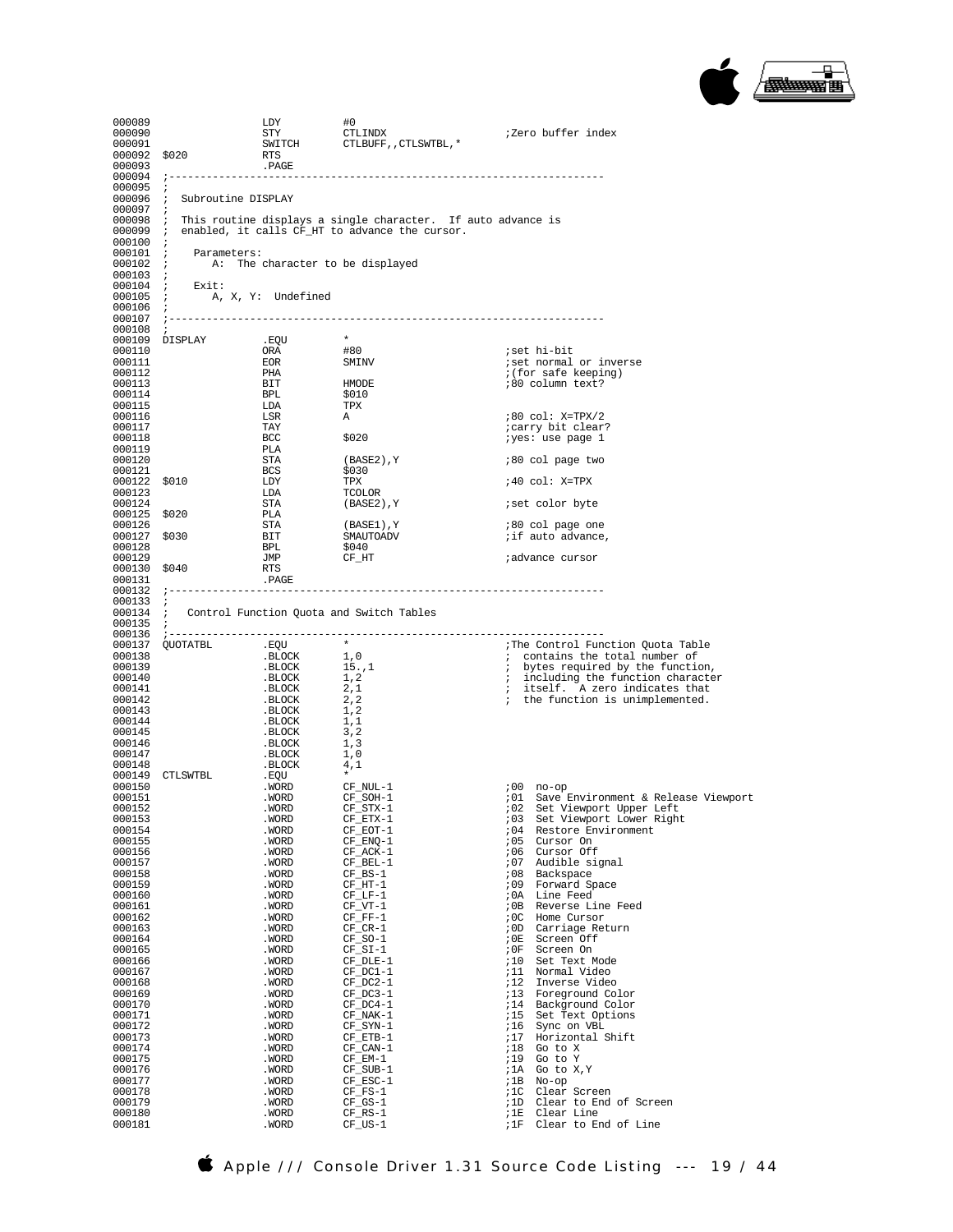![](_page_19_Picture_0.jpeg)

000182

; ####################################################################################################

- ; # END OF FILE: CONS.WRIT.TEXT ; # LINES : 182 ; # CHARACTERS : 10016
- 
- 
- 
- ; # Formatter : Assembly Language Reformatter 1.0.2 (07 January 1998) ; # Author : David T. Craig -- 71533.606@compuserve.com -- Santa Fe, New Mexico USA ; ####################################################################################################
-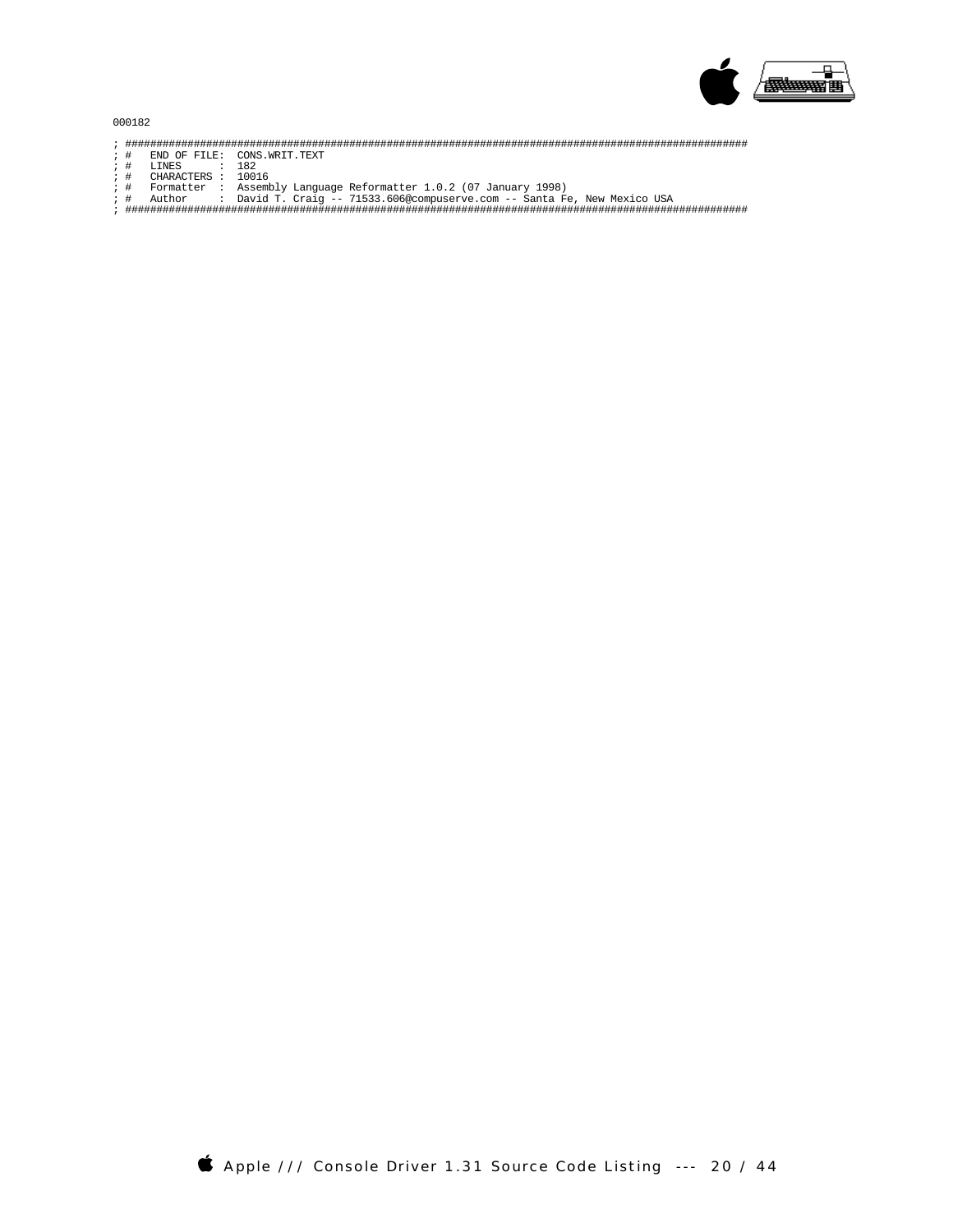![](_page_20_Picture_0.jpeg)

; #################################################################################################### ; # PROJECT : Apple /// SOS Console Driver 1.31 (6502 Assembly Source Code) ; # FILE NAME: CONS.FCTN.TEXT ; #################################################################################################### 000001 .PAGE 000002 ;----------------------------------------------------------------------  $000002$ <br> $000003$ <br> $000004$ Screen Control Functions  $000005$  ;<br>000006 ; These routines perform all screen control functions.  $000007$ <br> $000008$ 000008 ; Parameters:<br>000009 ; All para All parameters are accumulated in CTLBUFF 000010 000011 ; Exit:<br>000012 ; A, ..<br>A, X, Y: Undefined 000013 ; 000014 ;----------------------------------------------------------------------  $000015$ <br> $000016$  $000016$  CF\_NUL .EQU \*<br>000017 CF\_ESC .EOU \* 000017 CF\_ESC .EQU .EQU 000018 RTS ;NO-OP 000019 ;<br>000020 CF\_SOH 000020 CF\_SOH .EQU \* ;Save & Release Viewport  $\begin{array}{cccc}\n 000021 & -2011 & -122 \\
 000022 & 5010 & -1204 & -18CRSTLEN \\
 000022 & 5010 & -1204 & -1204\n \end{array}$ 000022 \$010 LDA SCRSTTBL-1,Y 000023 STA SCRSTSAV-1,Y 000024<br>000024 DEY<br>000025 BNE 000025 BNE \$010<br>000026 CLC 000026 CLC<br>000027 LDA  $\begin{array}{ccc} 000027 & & & \textrm{LDA} & & \textrm{TPX} \\ 000028 & & & \textrm{ADC} & & \textrm{VPL} \end{array}$ 000028 ADC VPL STA TPX ;retain X posn LDA TPY 000030 LDA TPY  $\begin{array}{ccc}\n 000031 & & & \overline{\text{ADC}} & \text{VPT} \\
 000032 & & & \overline{\text{STA}} & \text{TPY}\n \end{array}$ STA TPY ;retain y posn<br>
LDA #0 000033 LDA #0<br>000034 STA VPL 000034 STA VPL ;zero left margin STA VPT ; zero top margin LDA #0FF 000036 LDA #0FF<br>000037 STA VPR 000037 STA VPR ;Let VERIFY set the right edge 000038 STA VPB ; and bottom margin **VERIFY** 000040 ;<br>000041 CF\_STX 000041 CF\_STX .EQU \* ;SET VIEWPORT UPPER LEFT  $000042$  CLC<br>000043 LDA  $\begin{tabular}{lllllllllll} 0000043 & & & \text{LDA} & & \text{VPL} \\ 0000044 & & & \text{ADC} & & \text{TPX} \end{tabular}$ 000044 ADC TPX ;at cursor posn STA VPL ;set left margin in the set of the set of the set of the set of the set of the set of the set of the set of the set of the set of the set of the set of the set of the set of the set of the set of the set of the set  $\begin{tabular}{lllllllllllllllllll} \multicolumn{3}{l} \textbf{1} & \multicolumn{3}{c} \textbf{1} & \multicolumn{3}{c} \textbf{1} & \multicolumn{3}{c} \textbf{1} & \multicolumn{3}{c} \textbf{1} & \multicolumn{3}{c} \textbf{1} & \multicolumn{3}{c} \textbf{1} & \multicolumn{3}{c} \textbf{1} & \multicolumn{3}{c} \textbf{1} & \multicolumn{3}{c} \textbf{1} & \multicolumn{3}{c} \textbf{1} & \multicolumn{3}{c} \textbf{1} & \multicolumn{3}{c} \text$ 000047 ADC TPY<br>000048 STA VPT STA VPT *iset top margin*<br>  $\begin{array}{ccc} 1 \text{D} \text{A} & \text{H} \text{O} \end{array}$  $\begin{array}{cccc}\texttt{LDA} & \texttt{H0} \\ \texttt{000050} & \texttt{STA} & \texttt{TPX} \end{array}$ 000050 STA TPX ;reset cursor X 000051 STA TPY ; and cursor Y ;and verify  $000053$  ;<br>000054 CF\_ETX 000054 CF\_ETX .EQU \* ;SET VIEWPORT LOWER RIGHT 000055 CLC 000056  $\overline{LDA}$  TPX  $\overline{VPL}$  TPX  $\overline{VPL}$ 000057 ADC VPL 000058 STA VPR ;set left margin 000059 LDA TPY TO TOP TO THE MOOD ON THE MANUSCRIPT OF THE MANUSCRIPT OF THE MANUSCRIPT OF THE MANUSCRIPT OF T<br>ADC ADC VPT  $i\&$  bottom margin STA VPB  $\begin{array}{cccc}\n 000061 & & & & \text{STA} & & \text{VPB} \\
 000062 & & & & \text{JMP} & & & \text{VERIFY}\n \end{array}$ ; and verify 000063 ;<br>000064 CF\_EOT 000064 CF\_EOT .EQU \* ;RESTORE VIEWPORT  $\overline{\hspace{1cm}}$  000065  $\overline{\hspace{1cm}}$  LDY  $\overline{\hspace{1cm}}$   $\overline{\hspace{1cm}}$   $\overline{\hspace{1cm}}$   $\overline{\hspace{1cm}}$   $\overline{\hspace{1cm}}$   $\overline{\hspace{1cm}}$   $\overline{\hspace{1cm}}$   $\overline{\hspace{1cm}}$   $\overline{\hspace{1cm}}$   $\overline{\hspace{1cm}}$   $\overline{\hspace{1cm}}$   $\overline{\hspace{1cm}}$   $\overline{\hspace{1cm}}$   $\overline{\hspace{1cm}}$   $\$  $\begin{array}{cccc}\n 000066 & \text{\$010} & \text{LDA} & \text{SCRSTSAV-1,Y} \\
 000067 & \text{STA} & \text{SCRSTTEL-1,Y}\n \end{array}$ STA SCRSTTBL-1, Y<br>DEY 000068 DEY 000069 BNE \$010 000070 JMP VERIFY 000071 ;<br>000072 CF ENO  $\begin{array}{lllllll} \texttt{EQU} & \star & \texttt{:=}\texttt{ENABLE} & \texttt{CURSOR} \\ \texttt{LDA} & \texttt{SMDDE} & \texttt{[SMDDE]} & \texttt{[SDM} & \texttt{[SDM} & \texttt{[SDM} & \texttt{[SDM} & \texttt{[SDM} & \texttt{[SDM} & \texttt{[SDM} & \texttt{[SDM} & \texttt{[SDM} & \texttt{[SDM} & \texttt{[SDM} & \texttt{[SDM} & \texttt{[SDM} & \texttt{[SDM} & \texttt{[SDM} & \texttt{[SDM} & \texttt{[SDM$  $\overline{000073}$   $\overline{100}$   $\overline{100}$   $\overline{100}$   $\overline{100}$ ORA #BITON4<br>STA SMODE  $000075 \qquad \begin{matrix} \text{STA} & \text{MODE} \\ \text{SMOD} & \text{SMOD} \end{matrix}$ 000076 LDA<br>000077 STA STA SMCURSOR<br>RTS  $000078$ 000079 ;  $\begin{array}{cccc}\n 000080 & CF\_ACK & .EQU & * & .\n 000081 & .LDA & .SMODE\n\end{array} \qquad \begin{array}{c} \star & .\quad \ \ \, \star & .\quad \ \ \, \star & .\quad \ \ \, \star & .\quad \ \ \, \star & .\quad \ \ \, \star & .\quad \ \ \, \star & .\quad \ \ \, \star & .\quad \ \ \, \star & .\quad \ \ \, \star & .\quad \ \ \, \star & .\quad \ \ \, \star & .\quad \ \ \, \star & .\quad \ \ \, \star &$  $000081$ <br> $000082$  AND 000082 AND #BITOFF4<br>000083 AND #BITOFF4 000083 STA SMODE  $\begin{array}{ccc}\n 000084 & \text{LDA} & \text{HFDLE} \\
 000085 & \text{STA} & \text{SMCURS}\n \end{array}$ STA SMCURSOR<br>RTS 000086 000087 ; 000088 CF\_BEL .EQU \* ;Sound Bell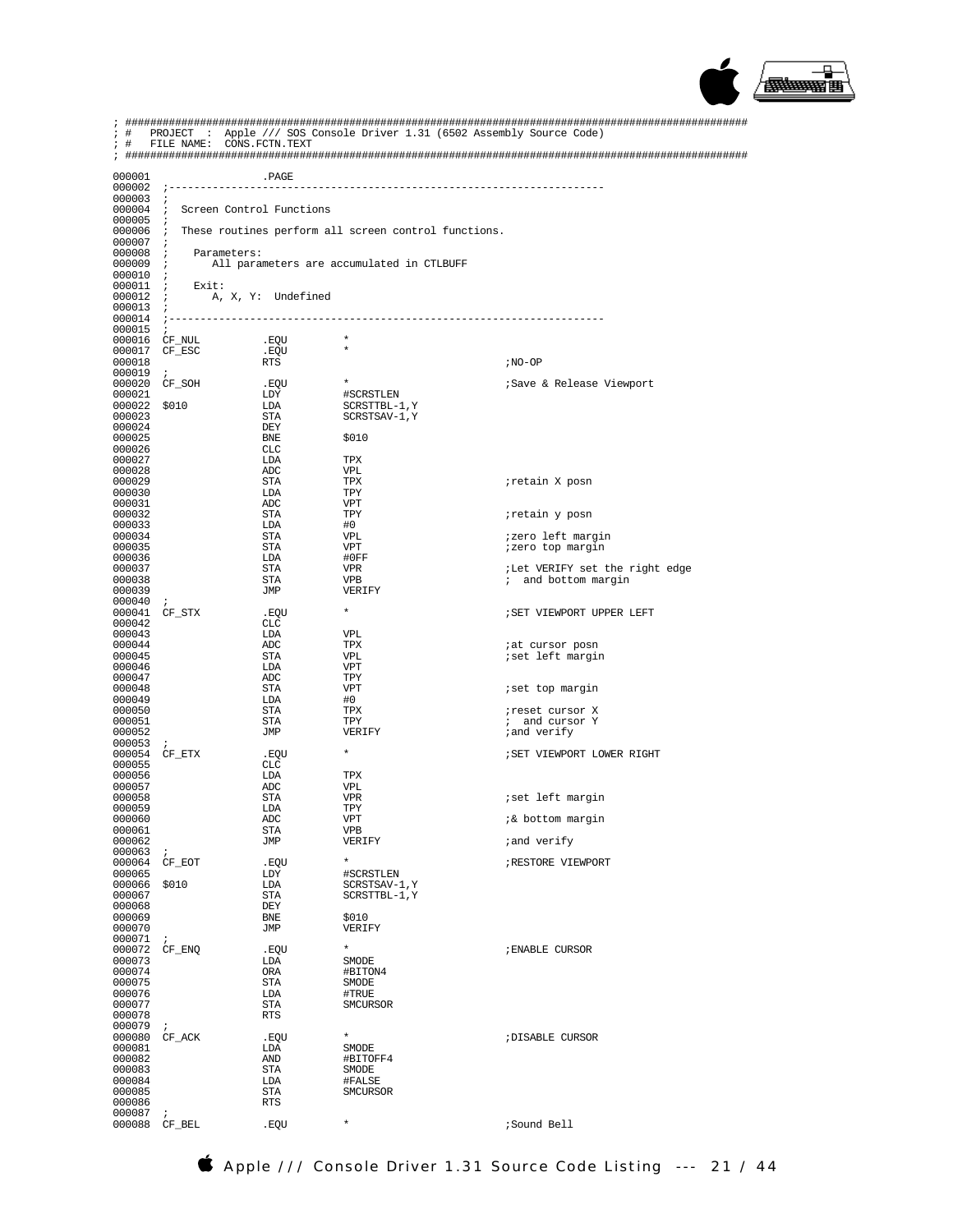![](_page_21_Picture_0.jpeg)

| 000089<br>000090   |                        | BIT<br><b>RTS</b>        | <b>BELL</b>               |                                      |
|--------------------|------------------------|--------------------------|---------------------------|--------------------------------------|
| 000091             | $\cdot$                |                          |                           |                                      |
| 000092<br>000093   | $CF\_BS$               | .EQU<br><b>DEC</b>       | $\star$<br>TPX            | ; BACKSPACE                          |
| 000094             |                        | <b>BPL</b>               | \$020                     |                                      |
| 000095<br>000096   |                        | <b>BIT</b><br><b>BPL</b> | SMAUTOCR<br>\$010         | ;BS at left:                         |
| 000097             |                        | LDA                      | VPHMAX                    | Wrap to right                        |
| 000098<br>000099   |                        | <b>STA</b><br>JMP        | TPX<br>CF VT              | ; edge of viewport                   |
| 000100             | \$010                  | <b>INC</b>               | TPX                       |                                      |
| 000101<br>000102   | \$020<br>$\cdot$ :     | <b>RTS</b>               |                           |                                      |
| 000103             | $CF\_HT$               | .EQU                     | $\star$                   | ; ADVANCE                            |
| 000104<br>000105   |                        | LDA<br>CMP               | TPX<br>VPHMAX             |                                      |
| 000106             |                        | <b>BCS</b>               | \$010                     | <i>i</i> at edge?                    |
| 000107<br>000108   |                        | TNC<br><b>RTS</b>        | TPX                       | ino: advance                         |
| 000109             | \$010                  | <b>BIT</b>               | SMAUTOCR                  | <i>i</i> auto CR on?                 |
| 000110<br>000111   |                        | <b>BPL</b><br>LDA        | CF_EXIT<br>#0             | ;yes: wrap to                        |
| 000112             |                        | <b>STA</b>               | TPX                       | ; left margin                        |
| 000113<br>000114   | $\cdot$                | JMP                      | $CF$ <sub>LF</sub>        | <i>i</i> & line feed                 |
| 000115             | $CF\_LF$               | .EQU                     | $\star$                   | <b>;LINE FEED</b>                    |
| 000116<br>000117   |                        | LDA<br>CMP               | TPY<br>VPVMAX             |                                      |
| 000118             |                        | <b>BCS</b>               | \$010                     | <i>i</i> at edge?                    |
| 000119<br>000120   |                        | TNC<br>JMP               | TPY<br>TBASCAL            | ino: move down<br>;calc base address |
| 000121             | \$010                  | BIT                      | SMSCROLL                  | <i>i</i> auto scroll?                |
| 000122<br>000123   |                        | <b>BPL</b><br>LDA        | CF_EXIT<br>#00            |                                      |
| 000124             |                        | <b>JMP</b>               | <b>SCROLL</b>             | ;yes: go to it                       |
| 000125<br>000126   | $\cdot$<br>CF VT       | . EOU                    | $\star$                   | REVERSE LINE FEED                    |
| 000127             |                        | LDA                      | <b>TPY</b>                |                                      |
| 000128<br>000129   |                        | <b>BEO</b><br>DEC        | \$010<br>TPY              | <i>i</i> at top?<br>;no: do it       |
| 000130             |                        | JMP                      | TBASCAL                   | ; calc base address                  |
| 000131<br>000132   | \$010                  | <b>BIT</b><br>BPL        | SMSCROLL<br>CF EXIT       | <i>i</i> auto scroll?                |
| 000133             |                        | LDA                      | #80                       |                                      |
| 000134             |                        | JMP                      | SCROLL                    |                                      |
| 000135<br>000136   | $\cdot$<br>$CF\_FF$    | .EQU                     | $\star$                   | <b>FORM FEED</b>                     |
| 000137             |                        | LDA                      | #0                        |                                      |
| 000138<br>000139   |                        | <b>STA</b><br><b>STA</b> | TPX<br><b>TPY</b>         | ; reset TPX<br>; and TPY             |
| 000140             |                        | JMP                      | TBASCAL                   | ;calc base address                   |
| 000141<br>000142   | $\ddot{i}$<br>$CF_C R$ | .EQU                     | $\star$                   | ; CARRIAGE RETURN                    |
| 000143             |                        | LDA                      | #0                        |                                      |
| 000144<br>000145   |                        | STA<br><b>BIT</b>        | TPX<br>SMAUTOLF           | ireset TPX<br>;auto LF set?          |
| 000146             |                        | <b>BPL</b>               | CF_EXIT                   |                                      |
| 000147<br>000148   | $\cdot$                | JMP                      | $CF$ <sub>LF</sub>        | ;yes: go to it                       |
| 000149             | CF_SO                  | .EQU                     | $\star$                   | ; SCREEN OFF                         |
| 000150<br>000151   |                        | LDA<br><b>STA</b>        | #FALSE<br><b>SCRNMODE</b> |                                      |
| 000152             |                        | JMP                      | VERIFY                    |                                      |
| $000153$ ;         | 000154 CF_SI           | .EQU                     | $\star$                   | ; SCREEN ON                          |
| 000155             |                        | LDA                      | #TRUE                     |                                      |
| 000156<br>000157   |                        | STA<br>JMP               | SCRNMODE<br>VERIFY        |                                      |
| $000158$ ;         |                        |                          | $\star$                   |                                      |
| 000160             | 000159 CF_DLE          | . EOU<br>LDA             | CTLBUFF+1                 | ; SET HARDWARE MODE                  |
| 000161             |                        | STA                      | HMODE                     |                                      |
| 000162<br>000163 : |                        | JMP                      | VERIFY                    |                                      |
|                    | 000164 CF_DC1          | . EQU                    | $\star$                   | ;NORMAL VIDEO                        |
| 000165<br>000166   |                        | LDA<br>AND               | SMODE<br>#BITOFF5         | ireset INVERSE bit                   |
| 000167             |                        | STA                      | SMODE                     |                                      |
| 000168<br>000169   |                        | LDA<br>STA               | #FALSE<br>SMINV           |                                      |
|                    | 000170 CF_EXIT         | RTS                      |                           |                                      |
| 000171 i           | 000172 CF_DC2          | .EQU                     | $\star$                   | ; INVERSE VIDEO                      |
| 000173             |                        | LDA                      | SMODE                     |                                      |
| 000174<br>000175   |                        | ORA<br>STA               | #BITON5<br>SMODE          | set INVERSE bit;                     |
| 000176             |                        | LDA                      | #TRUE                     |                                      |
| 000177<br>000178   |                        | STA<br><b>RTS</b>        | SMINV                     |                                      |
| 000179 ;           |                        |                          |                           |                                      |
| 000181             | 000180 CF_DC3          | . EOU<br>LDA             | $\star$<br>CTLBUFF+1      | FOREGROUND COLOR                     |
|                    |                        |                          |                           |                                      |

Apple /// Console Driver 1.31 Source Code Listing --- 22 / 44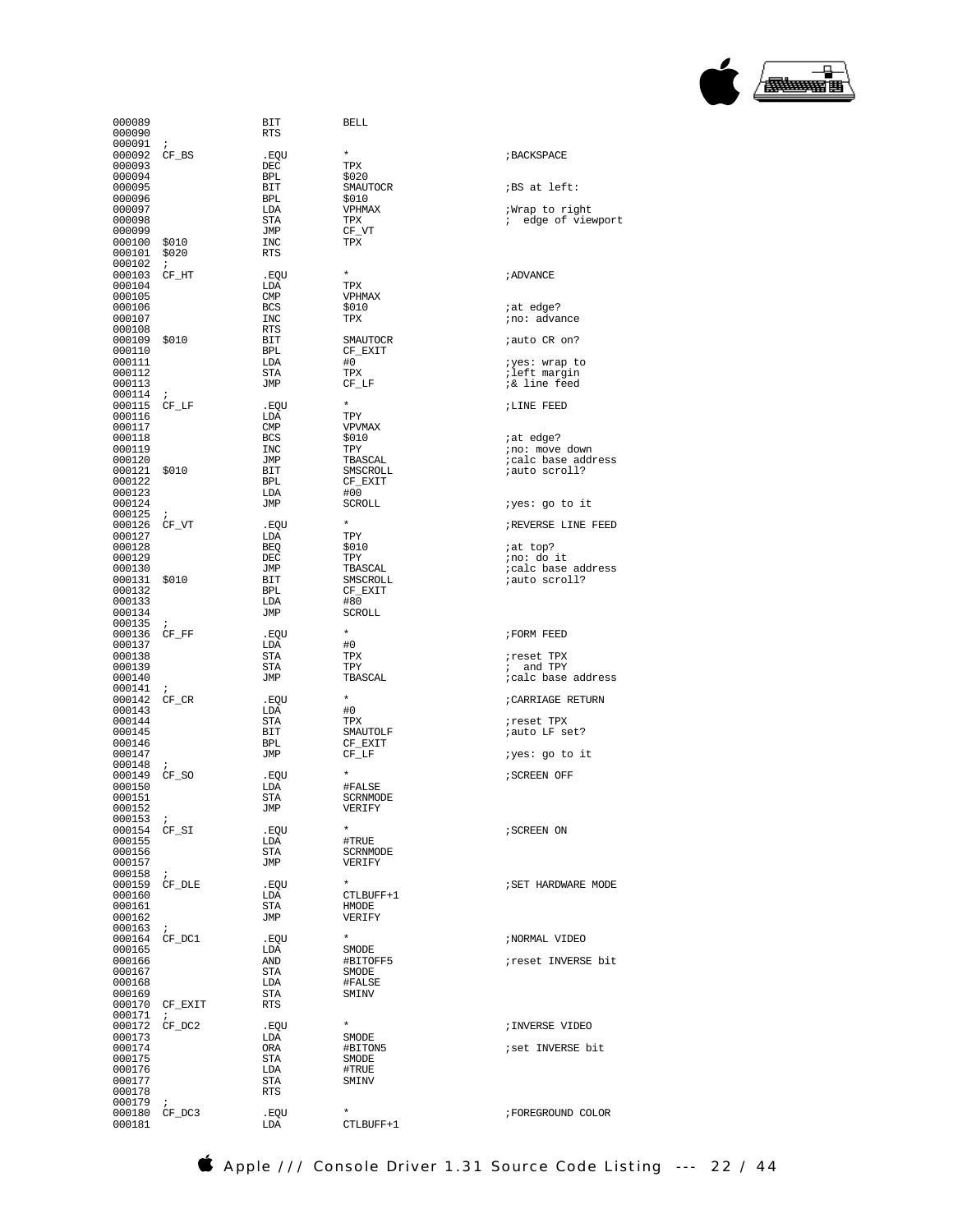![](_page_22_Picture_0.jpeg)

| 000182<br>000183         |                             | STA<br>JMP                    | TCF<br>VERIFY                                         | iset TCOLOR                                                            |
|--------------------------|-----------------------------|-------------------------------|-------------------------------------------------------|------------------------------------------------------------------------|
| $000184$ ;               |                             |                               |                                                       |                                                                        |
|                          | 000185 CF_DC4               | . EQU                         | $\star$<br>CTLBUFF+1                                  | ; BACKGROUND COLOR                                                     |
| 000186<br>000187         |                             | LDA<br>STA                    | TCB                                                   |                                                                        |
| 000188                   |                             | JMP                           | VERIFY                                                | ; set TCOLOR                                                           |
| $000189$ ;               | 000190 CF_NAK               | . EQU                         | $\star$                                               | ; SET SOFTWARE MODE                                                    |
| 000191                   |                             | LDA                           | CTLBUFF+1                                             |                                                                        |
| 000192                   |                             | AND                           | #0F                                                   |                                                                        |
| 000193<br>000194         |                             | STA<br>LDA                    | CTLBUFF+1<br>SMODE                                    | ;Save bits 7-4                                                         |
| 000195                   |                             | AND                           | #0F0                                                  |                                                                        |
| 000196                   |                             | ORA                           | CTLBUFF+1                                             |                                                                        |
| 000197<br>000198         |                             | STA<br>JMP                    | SMODE<br>VERIFY                                       |                                                                        |
| 000199i                  |                             |                               |                                                       |                                                                        |
| 000200 CF_SYN            |                             | .EQU                          | $\star$                                               | ; SYNCHRONIZE WITH VBL                                                 |
| 000201<br>000202         |                             | LDA<br>LDX                    | #SYNCSSIZ<br>SYNCSADR                                 |                                                                        |
| 000203                   |                             | LDY                           | SYNCSADR+1                                            |                                                                        |
| 000204                   |                             | JSR                           | ALLOCSIR                                              | ;Allocate CB2 for VBL                                                  |
| 000205<br>000206         |                             | BCS<br>JSR                    | CF_EXIT<br>CURSOR                                     | Restore cursor while waiting                                           |
| 000207                   |                             | PHP                           |                                                       |                                                                        |
| 000208                   |                             | SEI                           |                                                       |                                                                        |
| 000209<br>000210         |                             | LDA<br>AND                    | E PCR<br>#1F                                          |                                                                        |
| 000211                   |                             | ORA                           | #60                                                   | ;Set up CB2 to monitor                                                 |
| 000212                   |                             | STA                           | E_PCR                                                 | ; VBL positive edge                                                    |
| 000213<br>000214         |                             | LDA<br>STA                    | #08<br>$E\_IER$                                       |                                                                        |
| 000215                   |                             | STA                           | $E_I$ FR                                              |                                                                        |
| 000216                   |                             | PLP                           |                                                       |                                                                        |
| 000217 \$010<br>000218   |                             | BIT                           | E_IFR<br>\$010                                        | Wait for VBL edge                                                      |
| 000219                   |                             | BEQ<br>JSR                    | CURSOR                                                | Remove cursor                                                          |
| 000220                   |                             | LDA                           | #SYNCSSIZ                                             |                                                                        |
| 000221                   |                             | LDX                           | SYNCSADR                                              |                                                                        |
| 000222<br>000223         |                             | LDY<br>JMP                    | SYNCSADR+1<br>DEALCSIR                                | Release CB2 resource                                                   |
| $000224$ ;               |                             |                               |                                                       |                                                                        |
| 000225 CF_ETB            |                             | . EQU                         | $\star$                                               | HORIZONTAL SCROLL                                                      |
| 000226<br>000227 \$010   |                             | LDA<br>JMP                    | CTLBUFF+1<br>SHIFT                                    |                                                                        |
| $000228$ ;               |                             |                               |                                                       |                                                                        |
| 000229 CF_CAN            |                             | .EQU                          | $\star$                                               | ;Go To X                                                               |
| 000230<br>000231         |                             | LDA<br>CMP                    | CTLBUFF+1<br>VPHMAX                                   | jout of range?                                                         |
| 000232                   |                             | BCC                           | \$010                                                 |                                                                        |
| 000233                   |                             | LDA                           | VPHMAX                                                | ;Set to right margin                                                   |
| 000234 \$010<br>000235   |                             | STA<br>RTS                    | TPX                                                   |                                                                        |
| $000236$ ;               |                             |                               |                                                       |                                                                        |
| 000237 CF_EM             |                             | . EQU                         | $\star$                                               | ;Go To Y                                                               |
| 000238<br>000239         |                             | LDA<br>CMP                    | CTLBUFF+1<br>VPVMAX                                   |                                                                        |
| 000240                   |                             | BCC                           | \$010                                                 | jout of range?                                                         |
| 000241                   |                             | LDA                           | VPVMAX                                                | ;Set to top                                                            |
| 000242 \$010<br>000243   |                             | STA                           | TPY<br>TBASCAL                                        | <i>iget</i> base address                                               |
| $000244$ ;               |                             | JMP                           |                                                       |                                                                        |
|                          | 000245 CF_SUB               | . EQU                         | $\star$                                               | ;Go To X, Y                                                            |
| 000246<br>000247         |                             | JSR<br>LDA                    | CF_CAN<br>CTLBUFF+2                                   |                                                                        |
| 000248                   |                             | STA                           | CTLBUFF+1                                             |                                                                        |
| 000249                   |                             | JMP                           | $CF\_EM$                                              |                                                                        |
| 000250                   | $\cdot$ :                   |                               | $\star$                                               | ; CLEAR SCREEN                                                         |
| 000251 CF_FS<br>000252   |                             | .EQU<br>JSR                   | $CF_F$ FF                                             |                                                                        |
| 000253                   |                             | JMP                           | <b>CLREOS</b>                                         |                                                                        |
| 000254 :<br>000255 CF GS |                             |                               | $\star$                                               | ; CLEAR TO EOS                                                         |
| 000256                   |                             | .EQU<br>JMP                   | <b>CLREOS</b>                                         |                                                                        |
| 000257                   | $\cdot$ :                   |                               |                                                       |                                                                        |
| 000258 CF_RS             |                             | . EQU                         | $\star$<br>#0                                         | ; CLEAR LINE                                                           |
| 000259<br>000260         |                             | LDA<br>STA                    | TPX                                                   |                                                                        |
| 000261                   |                             | JMP                           | CLREOL                                                |                                                                        |
| 000262                   | $\cdot$                     |                               | $\star$                                               |                                                                        |
| 000263 CF_US<br>000264   |                             | .EQU<br>JMP                   | CLREOL                                                | ; CLEAR TO EOL                                                         |
| 000265                   |                             |                               |                                                       |                                                                        |
|                          |                             |                               |                                                       |                                                                        |
| $;$ #                    |                             | END OF FILE: CONS. FCTN. TEXT |                                                       |                                                                        |
| $;$ #                    | $\sim 200$<br>LINES         | 265                           |                                                       |                                                                        |
| $;$ #<br>$;$ #           | CHARACTERS :<br>Formatter : | 12878                         | Assembly Language Reformatter 1.0.2 (07 January 1998) |                                                                        |
| $;$ #                    | $\mathbf{L}$<br>Author      |                               |                                                       | David T. Craig -- 71533.606@compuserve.com -- Santa Fe, New Mexico USA |
|                          |                             |                               |                                                       |                                                                        |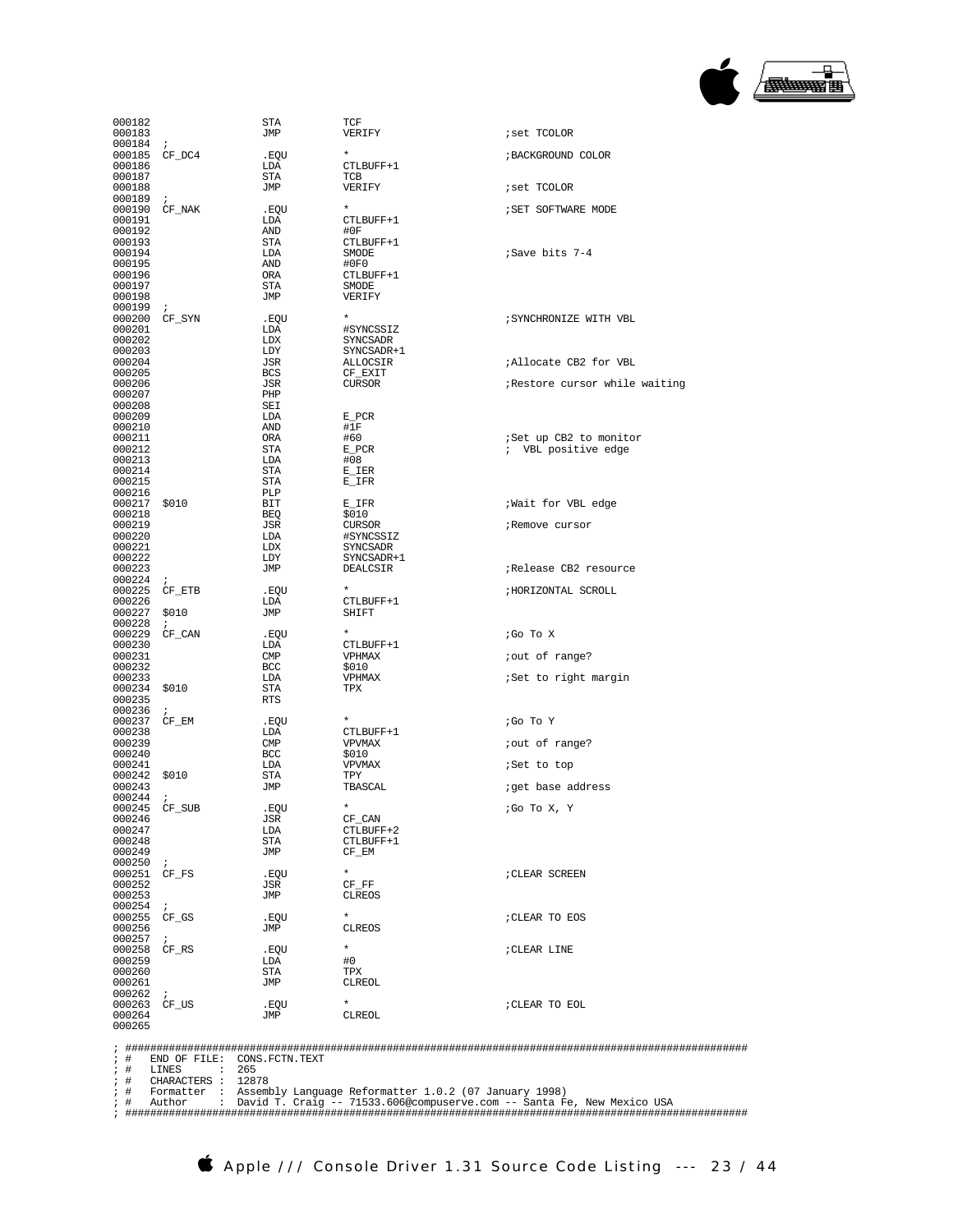![](_page_23_Picture_0.jpeg)

; #################################################################################################### ; # PROJECT : Apple /// SOS Console Driver 1.31 (6502 Assembly Source Code) ; # FILE NAME: CONS.STAT.TEXT ; #################################################################################################### 000001 .PAGE 000002 ;----------------------------------------------------------------------  $000003$ <br> $000004$ Console Status Request 000005<br>000006 000006 ; Parameters:<br>000007 ; SCCODE: 000007 ; SCCODE: Status / Control code<br>000008 ; SCLIST: Pointer to caller's s SCLIST: Pointer to caller's status / control list 000009<br>000010 000010 ; Before switching to the appropriate request handling code,  $0.00011$  ;  $y$  is set to zero Y is set to zero.  $000012$ <br> $000013$ 000013 ;---------------------------------------------------------------------- 000014<br>000015 000015 CNSLSTAT .EQU \* 000016 BIT OPENFLG ;Is the Console open? 000017 BMI \$010 000018<br>
000018 JMP CNOTOPEN<br>
000019 \$010 SWITCH SCCODE,18 000019 \$010 SWITCH SCCODE, 18., CSTATSW, \* 000020  $\begin{array}{lll} \text{BCS} & \text{CBADCTL} \\ \text{LDY} & \text{\#0} \end{array}$ 000021 LDY<br>000021 LDY<br>000022 RTS 000022 000023 ;<br>000024 CBADCTL  ${\tt\#XCTLCODE}\atop {\tt JSR}\hspace{2cm} ; \hbox{\tt Invalid control code}$ 000025 000026 ;<br>000027 CSTATSW 000027 CSTATSW .WORD CSTAT00-1<br>000028 .WORD CSTAT01-1 000028 .WORD CSTAT01-1<br>000029 .WORD CSTAT02-1 000029 .WORD CSTAT02-1<br>000030 .WORD CSTAT03-1  $\begin{array}{cccc}\n 000030 & & & \text{WORD} & & \text{CSTAT03--} \\
 000031 & & & \text{WORD} & & \text{CSTAT04--} \n \end{array}$  $\begin{tabular}{lllllllllll} 000031 & & & & \text{WORD} & & \text{CSTAT04--1} \\ 000032 & & & & \text{WORD} & & \text{CSTAT05--1} \end{tabular}$ 000032 .WORD CSTAT05-1<br>000033 .WORD CSTAT06-1 000033 .WORD CSTAT06-1<br>000034 .WORD CBADCTL-1<br>000035 .WORD CSTAT08-1  $\begin{array}{cccc}\n 000034 & .\n WORD & CBADCTL-1 \\
 000035 & .\n WORD & CSTAT08-1\n \end{array}$  $\begin{array}{cccc}\n 000035 & \text{WORD} & \text{CSTAT08-1} \\
 000036 & \text{WORD} & \text{CSTAT09-1}\n \end{array}$ 000036 . WORD CSTAT09-1 . WORD CSTAT09-1 000037 .WORD CSTAT10-1<br>000038 .WORD CSTAT11-1  $\begin{array}{cccc}\n 000038 & & & & \text{WORD} & & \text{CSTAT11--} \\
 000039 & & & & \text{WORD} & & \text{CSTAT12--} \\
 \end{array}$ 000039 . WORD CSTAT12-1 . WORD CSTAT12-1 000040 .WORD CSTAT13-1<br>000041 .WORD CSTAT14-1 000041 .WORD CSTAT14-1<br>000042 .WORD CSTAT15-1 000042 . WORD CSTAT15-1<br>000043 . WORD CSTAT16-1 000043 .WORD CSTAT16-1<br>000044 .WORD CSTAT17-1 000044 .WORD CSTAT17-1<br>000045 .WORD CSTAT18-1  $CSTAT18-1$ 000046<br>000047  $\begin{array}{ccc}\n\text{CSTATOO} & \text{RTS} \\
\end{array}\n\quad \begin{array}{ccc}\n\text{0} & - & \text{NOP} \\
\end{array}$ 000048 ;<br>000049 CSTAT01 000049 CSTAT01 .EQU \* ;1 -- Console Status Table 000050 LDA (SCLIST),Y CMP #CONSTLEN<br>BCS \$010 000052 BCS \$010 LDA #XCTLPARM<br>.tsp. syseep 000054 JSR<br>000055 \$010 LDA  $\begin{array}{cccc}\n 000055 & 010 & \text{LDA} & \text{HCONSTLEN} \\
 000056 & \text{STA} & \text{(SCLIST)}, \end{array}$  $STA$  (SCLIST), Y  $TAY$ 000057 TAY  $\begin{array}{cccc}\n 000058 & $020 & & \text{LDA} & & \text{CONSTTBL-1, Y} \\
 000059 & & & \text{STA} & & \text{(SCLIST), Y}\n \end{array}$ STA (SCLIST), Y 000060 DEY<br>000061 BNE  $\begin{array}{ccc}\n 000061 & & & \text{DNE} & & \text{ } \updownarrow 020 \\
 000062 & & & \text{RTS} & & \text{ } \end{array}$ 000062 000063 ;<br>000064 CSTAT02  $\begin{array}{lllll} \texttt{.EQU} & & \star & & \texttt{ :2 -- New Line}\\ \texttt{LDA} & & & \texttt{NEWLINE} & & \end{array}$  $000065$  LDA<br>000066 STA  $\begin{array}{lll} \text{STA} & \qquad \qquad \text{(SCLIST) ,Y} \\ \text{INY} & \qquad \qquad \end{array}$ 000067 INY<br>000068 IDA 000068 LDA NEWLNCHR<br>000069 STA (SCLIST)  $\begin{array}{lll} \text{STA} & \qquad \qquad \text{(SCLIST)}, \text{Y} \\ \text{RTS} & & \end{array}$ 000070  $000071$  ;<br>000072 CSTAT03 000072 CSTAT03 .EQU \* ;3 -- Console / Keyboard mode 000073 LDA KYBDMODE STA (SCLIST), Y
RTS  $000075$ 000076 ;<br>000077 CSTAT04 000077 CSTAT04 .EQU \* ;4 -- Buffer Size 000078 LDA BUFSIZ<br>000079 STA (SCLIS: STA (SCLIST), Y<br>RTS  $000080$  $000081$  ;<br> $000082$  CSTAT05 000082 CSTAT05 .EQU \* ;5 -- Current Key Count 000083 LDA KEYCNT  $\overline{STA}$  STA (SCLIST), Y
000085 RTS
(SCLIST), Y
000085 000085 000086 ;<br>000087 CSTAT06 000087 CSTAT06 LDY #5 ;6 -- Attention Event ATTNEVNT, Y

Apple /// Console Driver 1.31 Source Code Listing --- 24 / 44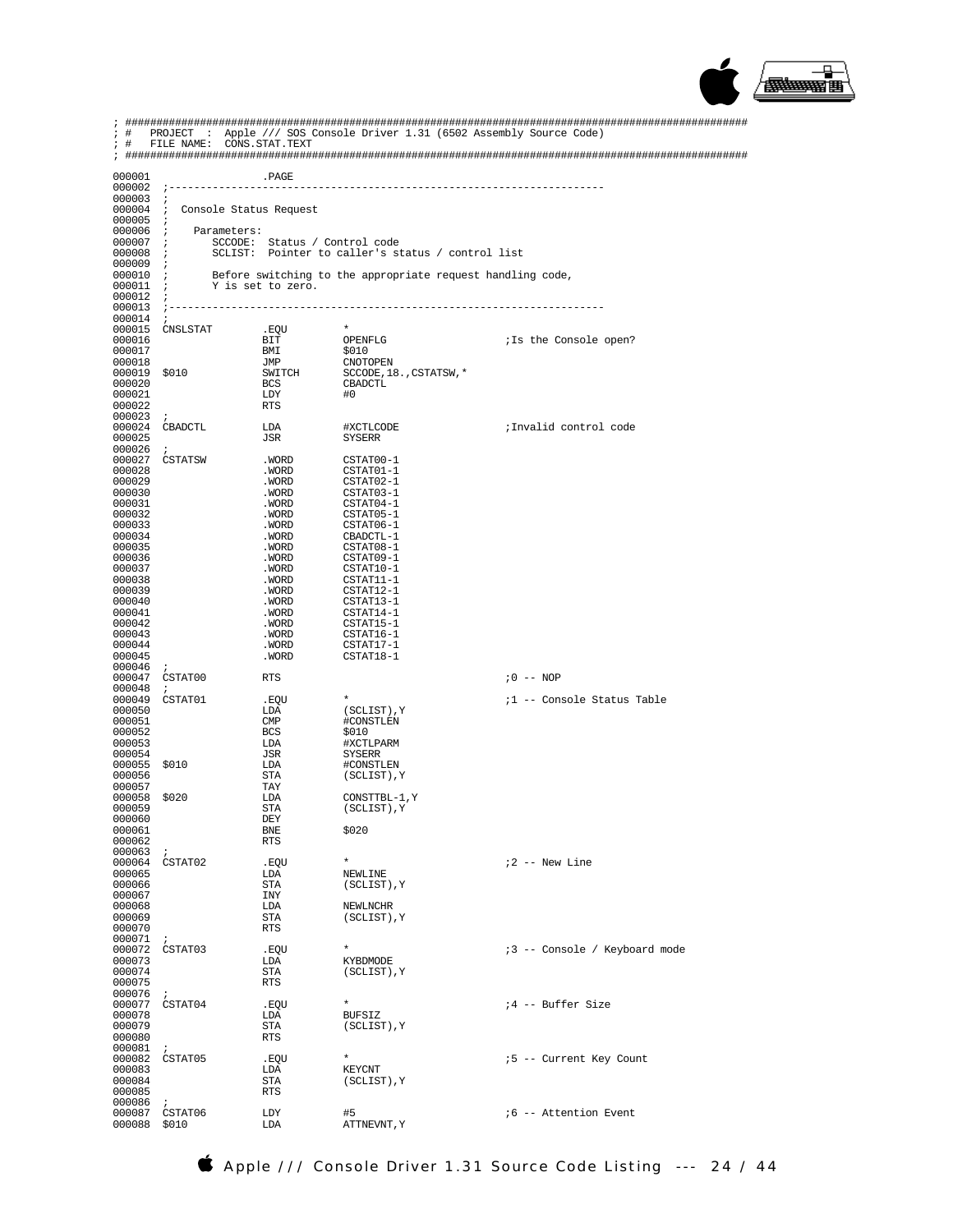![](_page_24_Picture_0.jpeg)

| 000089           |                                               | STA                   | (SCLIST), Y                  |                                                                                                                                 |
|------------------|-----------------------------------------------|-----------------------|------------------------------|---------------------------------------------------------------------------------------------------------------------------------|
| 000090<br>000091 |                                               | DEY<br>BPL            | \$010                        |                                                                                                                                 |
| 000092<br>000093 | $\cdot$                                       | RTS                   |                              |                                                                                                                                 |
| 000094<br>000095 | CSTAT08<br>\$010                              | LDY<br>LDA            | #4<br>ANYKYEVNT, Y           | :8 -- Any Key Event                                                                                                             |
| 000096           |                                               | STA                   | (SCLIST), Y                  |                                                                                                                                 |
| 000097<br>000098 |                                               | DEY<br>BPL            | \$010                        |                                                                                                                                 |
| 000099           |                                               | RTS                   |                              |                                                                                                                                 |
| 000100<br>000101 | ï<br>CSTAT09                                  | .EQU                  | $\star$                      | $109 -$ Read Screen with norm/inv                                                                                               |
| 000102<br>000103 |                                               | JSR<br>EOR            | SCRNPICK<br>#BITON7          |                                                                                                                                 |
| 000104           |                                               | EOR                   | SMCURSOR                     |                                                                                                                                 |
| 000105<br>000106 |                                               | LDY<br>STA            | #0<br>(SCLIST), Y            |                                                                                                                                 |
| 000107           |                                               | RTS                   |                              |                                                                                                                                 |
| 000108<br>000109 | $\ddot{i}$<br>CSTAT10                         | .EQU                  | $^{\star}$                   | :10 -- No Wait Input                                                                                                            |
| 000110<br>000111 |                                               | LDA<br>STA            | NOWAIT<br>(SCLIST), Y        |                                                                                                                                 |
| 000112           |                                               | RTS                   |                              |                                                                                                                                 |
| 000113<br>000114 | $\cdot$<br>CSTAT11                            | .EQU                  | $\star$                      | ;11 -- Screen Echo                                                                                                              |
| 000115           |                                               | LDA                   | ECHO                         |                                                                                                                                 |
| 000116<br>000117 |                                               | STA<br>RTS            | (SCLIST), Y                  |                                                                                                                                 |
| 000118<br>000119 | ÷<br>CSTAT12                                  | .EQU                  | $\star$                      | ;12 -- Character Copy                                                                                                           |
| 000120           |                                               | LDA                   | CHCPYFLG                     |                                                                                                                                 |
| 000121<br>000122 |                                               | STA<br>RTS            | (SCLIST), Y                  |                                                                                                                                 |
| 000123           | ÷                                             |                       |                              |                                                                                                                                 |
| 000124<br>000125 | CSTAT13                                       | .EQU<br>LDA           | $^\star$<br>CHDELFLG         | ;13 -- Character Delete                                                                                                         |
| 000126           |                                               | STA                   | (SCLIST), Y                  |                                                                                                                                 |
| 000127<br>000128 | ÷                                             | RTS                   |                              |                                                                                                                                 |
| 000129<br>000130 | CSTAT14                                       | .EQU<br>LDA           | $\star$<br>LNDELFLG          | <i>i</i> 14 -- Line Delete                                                                                                      |
| 000131           |                                               | STA                   | (SCLIST), Y                  |                                                                                                                                 |
| 000132<br>000133 | $\ddot{\phantom{0}}$                          | RTS                   |                              |                                                                                                                                 |
| 000134           | CSTAT15                                       | .EQU                  | $^{\star}$                   | :15 -- Escape Functions                                                                                                         |
| 000135<br>000136 |                                               | LDA<br>STA            | <b>ESCAPE</b><br>(SCLIST), Y |                                                                                                                                 |
| 000137<br>000138 | $\ddot{i}$                                    | RTS                   |                              |                                                                                                                                 |
| 000139           | CSTAT16                                       | .EQU                  | $^{\star}$                   | :16 -- Cursor Position                                                                                                          |
| 000140<br>000141 |                                               | LDA<br>STA            | TPX<br>(SCLIST), Y           |                                                                                                                                 |
| 000142           |                                               | INY                   |                              |                                                                                                                                 |
| 000143<br>000144 |                                               | LDA<br>STA            | TPY<br>(SCLIST), Y           |                                                                                                                                 |
| 000145<br>000146 | ÷                                             | RTS                   |                              |                                                                                                                                 |
| 000147           | CSTAT17                                       | .EQU                  | $\star$                      | ;17 -- Pick Character                                                                                                           |
| 000148<br>000149 |                                               | JSR<br>ASL            | SCRNPICK<br>Α                |                                                                                                                                 |
| 000150           |                                               | <b>CMP</b>            | #40                          |                                                                                                                                 |
| 000151<br>000152 |                                               | ROR<br>EOR            | Α<br>#BITON7                 |                                                                                                                                 |
| 000153<br>000154 |                                               | LDY<br>STA            | #0<br>(SCLIST), Y            |                                                                                                                                 |
| 000155           |                                               | <b>RTS</b>            |                              |                                                                                                                                 |
| 000156<br>000157 | $\ddot{i}$<br>CSTAT18                         | .EQU                  | $^{\star}$                   | :18 -- Screen Dump                                                                                                              |
| 000158           |                                               | LDA                   | HMODE                        |                                                                                                                                 |
| 000159<br>000160 |                                               | STA<br>INY            | (SCLIST), Y                  |                                                                                                                                 |
| 000161<br>000162 |                                               | LDA<br>STA            | VPHMAX<br>(SCLIST), Y        |                                                                                                                                 |
| 000163           |                                               | INY                   |                              |                                                                                                                                 |
| 000164<br>000165 |                                               | LDA<br>STA            | VPVMAX<br>(SCLIST), Y        |                                                                                                                                 |
| 000166           |                                               | LDA                   | #00                          |                                                                                                                                 |
| 000167<br>000168 |                                               | BIT<br>BMI            | DSPLYCTL<br>\$010            |                                                                                                                                 |
| 000169<br>000170 | \$010                                         | JMP<br>STA            | SCRNDUMP<br>(SCLIST), Y      | <i>i</i> If control characters are being                                                                                        |
| 000171           |                                               | DEY                   |                              | ; displayed, dump a null viewport                                                                                               |
| 000172<br>000173 |                                               | STA<br>RTS            | (SCLIST), Y                  |                                                                                                                                 |
| 000174           |                                               |                       |                              |                                                                                                                                 |
|                  |                                               |                       |                              |                                                                                                                                 |
| $;$ #<br>$;$ #   | END OF FILE:<br>$\ddot{\phantom{0}}$<br>LINES | CONS.STAT.TEXT<br>174 |                              |                                                                                                                                 |
| $;$ #            | CHARACTERS :                                  | 7340                  |                              |                                                                                                                                 |
| $;$ #<br>$;$ #   | Formatter<br>$\sim$ $\sim$<br>Author<br>:     |                       |                              | Assembly Language Reformatter 1.0.2 (07 January 1998)<br>David T. Craig -- 71533.606@compuserve.com -- Santa Fe, New Mexico USA |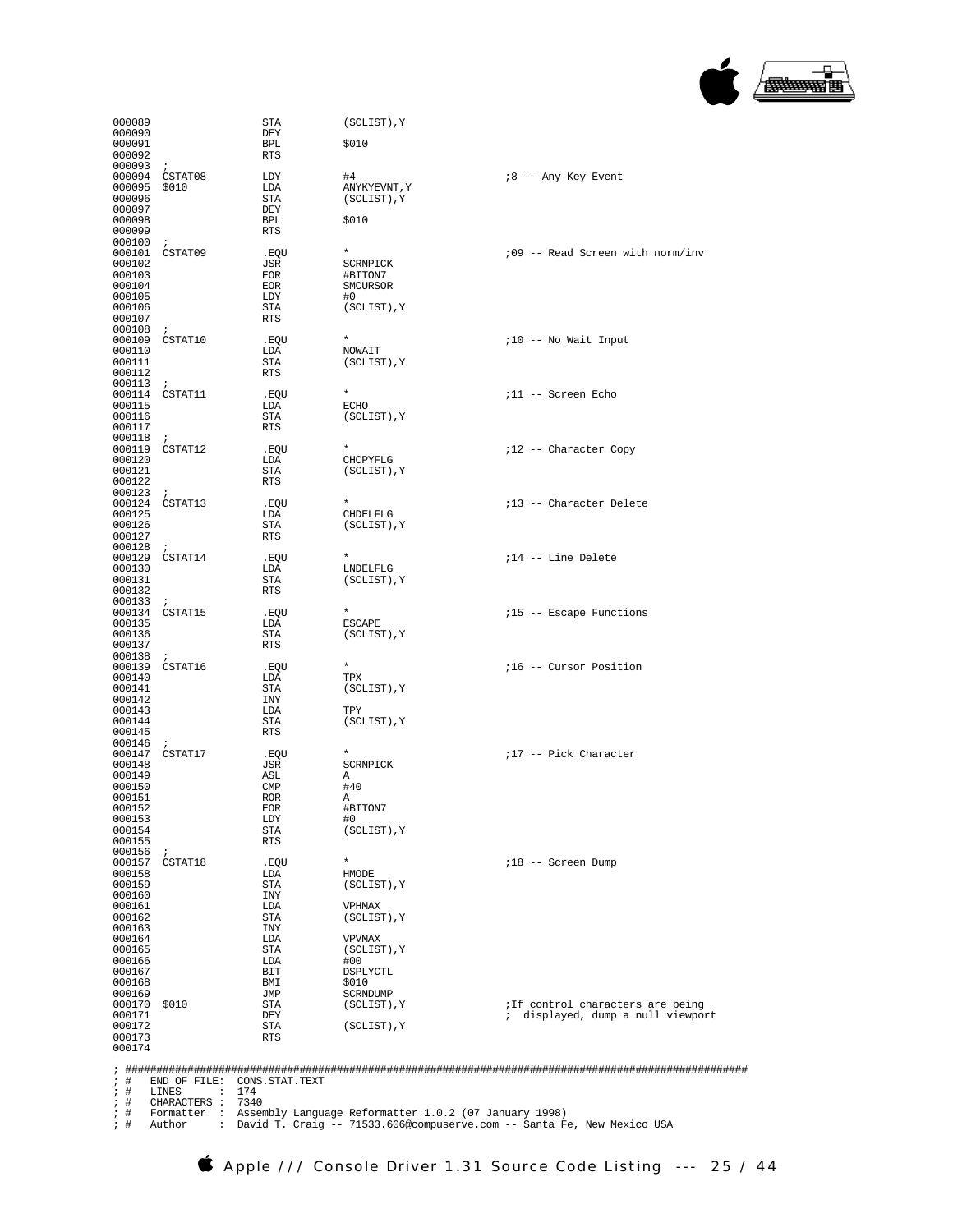![](_page_25_Picture_0.jpeg)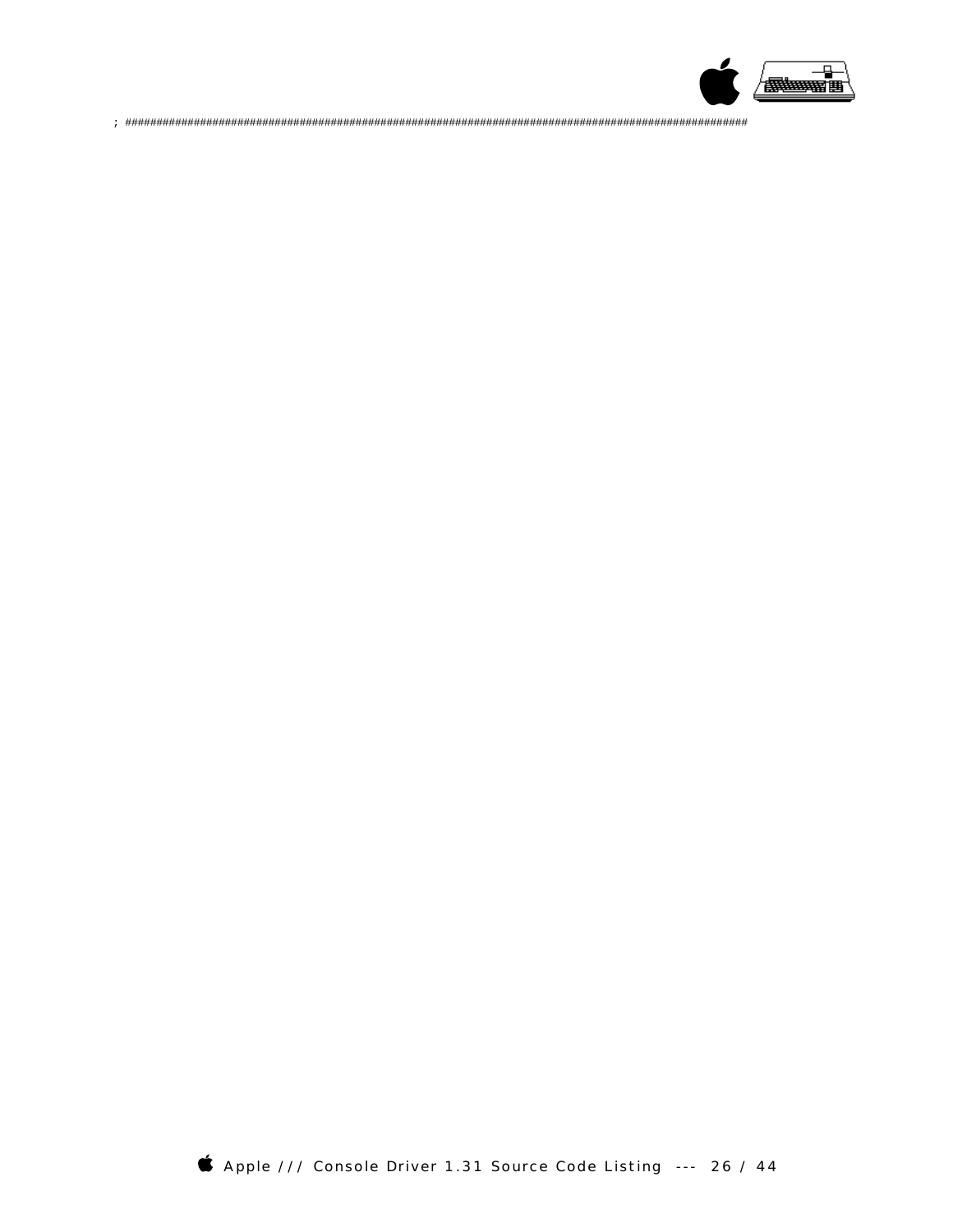![](_page_26_Picture_0.jpeg)

; #################################################################################################### ; # PROJECT : Apple /// SOS Console Driver 1.31 (6502 Assembly Source Code) ; # FILE NAME: CONS.CNTL.TEXT ; #################################################################################################### 000001 .PAGE 000002 ;----------------------------------------------------------------------  $000003$ <br> $000004$ Console Control Request 000005<br>000006 000006 ; Parameters:<br>000007 ; SCCODE: 000007 ; SCCODE: Status / Control code<br>000008 ; SCLIST: Pointer to caller's s SCLIST: Pointer to caller's status / control list 000009<br>000010 000010 ; Before switching to the appropriate request handler, Y is  $0.00011$  ; set to zero and A is loaded with the first byte of the light set to zero and A is loaded with the first byte of the list. 000012<br>000013 000013 ;---------------------------------------------------------------------- 000014<br>000015  $\begin{tabular}{llllll} \multicolumn{2}{c}{\textbf{000015}} & $\textbf{CNSLCNTL} & $\bullet$ & $\star$ \\ \multicolumn{2}{c}{\textbf{000016}} & $\bullet$ & $\textbf{EQU}$ & $\star$ & $\textbf{0PENFLG}$ \\ \multicolumn{2}{c}{\textbf{000016}} & $\bullet$ & $\textbf{BIT}$ & $\bullet$ & $\textbf{0PENFLG}$ \\ \end{tabular}$ 000016 BIT OPENFLG ;Console open? 000017 BPL \$010 000018 SWITCH SCCODE,18.,CCNTLSW,\* 000019 BCS \$020<br>000020 BCS \$020 000020 LDY +00  $\begin{array}{ccc}\n 000021 & \text{LDA} & (\text{SCLIST}), \text{Y} \\
 000022 & \text{RTS}\n \end{array}$ 000022  $000023$  ;<br> $000024$  \$010 JMP CNOTOPEN  $000025$  ;<br>000026 \$020 JMP CBADCTL 000027 ;<br>000027 ;<br>000028 CCNTLSW 000028 CCNTLSW .WORD CCNTL00-1<br>000029 .WORD CCNTL01-1  $\begin{array}{cccc}\n 000029 & & \text{WORD} & & \text{CCNTL01--1} \\
 000030 & & \text{WORD} & & \text{CCNTL02--1}\n \end{array}$  $\begin{array}{cccc}\n 000030 & & & \text{WORD} & & \text{CCNTL02-1} \\
 000031 & & & \text{WORD} & & \text{CCNTL03-1}\n \end{array}$ 000031 .WORD CCNTL03-1<br>000032 .WORD CCNTL04-1 000032 .WORD CCNTL04-1<br>000033 .WORD CCNTL05-1 000033 .WORD CCNTL05-1<br>000034 .WORD CCNTL06-1 000034 .WORD CCNTL06-1<br>000035 .WORD CBADCTL-1 000035 .WORD CBADCTL-1  $\begin{array}{cccc}\n 000036 & & & \text{WORD} & & \text{CCNTL08-1} \\
 000037 & & & \text{WORD} & & \text{CBADCTL-1}\n \end{array}$  $\begin{tabular}{l} 000037 \\ 000038 \end{tabular} \begin{tabular}{l} . WORD \\ . WORD \\ \end{tabular} \begin{tabular}{l} \bf{COMIC} \\ \bf{CONTL10-1} \end{tabular}$ 000038 .WORD CCNTL10-1 000039 .WORD CCNTL11-1<br>000040 .WORD CCNTL12-1 000040 .WORD CCNTL12-1<br>000041 .WORD CCNTL13-1 000041 .WORD CCNTL13-1<br>000042 .WORD CCNTL14-1 000042 . WORD CCNTL14-1<br>000043 . WORD CCNTL15-1 000043 .WORD CCNTL15-1<br>000044 .WORD LOADSET-1 000044 .WORD LOADSET-1<br>000045 .WORD LOADS-1  $\begin{array}{cccc}\n 000045 & & & \text{WORD} & & \text{LOAD8--1} \\
 000046 & & & \text{WORD} & & \text{CCNTL18}\n \end{array}$ CCNTL18-1  $000047$  ;<br>000048 CCNTL00 000048 CCNTL00 LDA E\_IER ;0 -- Reset 000049 PHA ;Save current interrupt state DDA #KYBDDSBL ; and mask off interrupts<br>  $\frac{1}{2}$  = TEP 000051 STA<br>000052 I.DA 000052 LDA #BUFMAX 000053 STA BUFSIZ ;Set buffer size to maximum<br>000054 TDA #00 000054 LDA #00  $\begin{array}{cccccccccc} 000055 &&&&&&&&&&\\ &&&&&&&&\\ 000055 &&&&&&&&\\ 000056 &&&&&&\\ 000056 &&&&&&\\ 000056 &&&&&&\\ 000056 &&&&&&\\ \end{array}$ 000056 STA BUFHEAD 000057 STA BUFTAIL 000058 STA READING ;No read in progress 000059 STA ANYKYEVNT ;Disable any key event 000060 STA ATTNEVNT ;Disable attention event 000061 STA CTLINDX ;Abort control function in progress 000062 STA DSPLYCTL ;Clear display control char. flag 000063 STA SUSPFLSH ;Clear suspend & flush output flags 000064 JSR CURSOR ;Remove cursor ;Remove cursor ; 2000664 JSR EDX ;Remove cursor ; 000065 LDX #DFLTLEN 000066 \$010 LDA DFLTVAL-1,X ;Copy configuration block STA DFLTTBL-1, X
DEX 000068 DEX 000069 BNE \$010 000070 JSR CF\_SOH ;Save screen state & verify JSR CURSOR ;Restore the cursor<br>JSR 7POUT :Save screen zero p 000072 JSR ZPOUT ;Save screen zero page 000073 PLA<br>000074 AND 000074 AND #KYBDENBL ;Restore previous interrupt state ORA #BITON7<br>STA E\_IER 000076 STA<br>000077 RTS 000077  $000078$  ;<br>000079 CCNTL01 000079 CCNTL01 .EQU \* ;1 -- Console Status Table CMP #CONSTLEN<br>BEO \$010 000081 BEQ<br>000082 BEQ<br>LDA 000082 LDA #XCTLPARM<br>000083 LDA #XCTLPARM<br>000083 JSR SYSERR 000083 JSR SYSERR  $\begin{array}{cccc}\n 000084 & 5010 & & \text{JSR} & & \text{CURSOR} \\
 000085 & & \text{LDY} & & \text{\#CONST}\n \end{array}$ 000085 LDY #CONSTLEN  $\begin{array}{cc}\n\text{LDA} & (\text{SCLIST}), \text{Y}\n\end{array}$ 000087<br>000087 DEY<br>000088 STA CONSTTBL, Y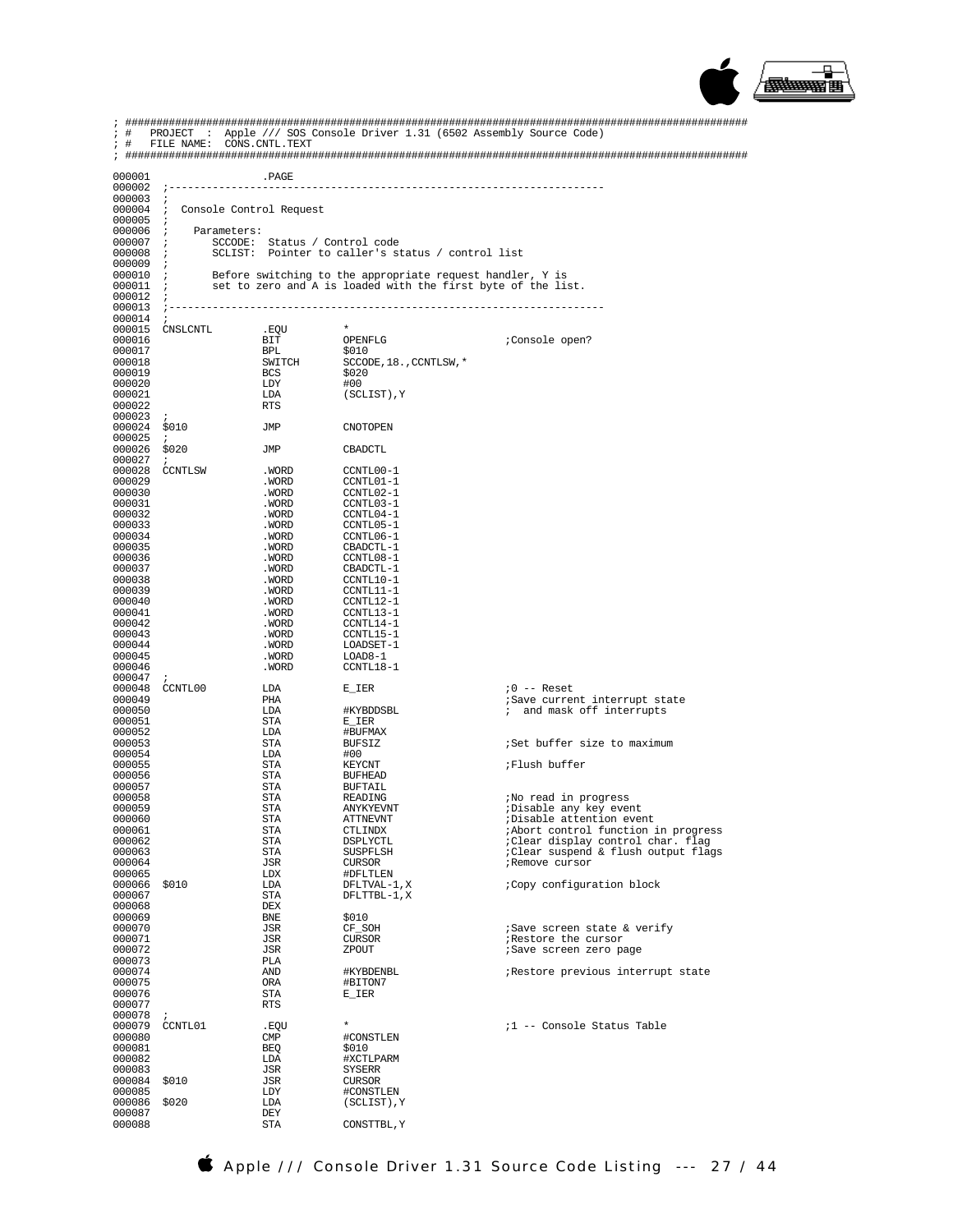![](_page_27_Picture_0.jpeg)

| 000089<br>000090<br>000091<br>000092<br>000093                                                                                 |                                  | BNE<br>JSR<br>JSR<br>JSR<br>RTS                                                  | \$020<br>VERIFY<br>CURSOR<br>ZPOUT                                                                                                |                               |
|--------------------------------------------------------------------------------------------------------------------------------|----------------------------------|----------------------------------------------------------------------------------|-----------------------------------------------------------------------------------------------------------------------------------|-------------------------------|
| 000094<br>000095<br>000096<br>000097<br>000098<br>000099<br>000100<br>000101                                                   | $\cdot$<br>CCNTL02               | .EQU<br>AND<br>STA<br>INY<br>LDA<br>STA<br>RTS                                   | $\star$<br>#BITON7<br>NEWLINE<br>(SCLIST), Y<br>NEWLNCHR                                                                          | :2 -- New Line                |
| 000102<br>000103<br>000104<br>000105<br>000106                                                                                 | $\cdot$<br>CCNTL03               | .EQU<br>AND<br>STA<br>RTS                                                        | $\star$<br>#BITON7<br>KYBDMODE                                                                                                    | ;3 -- Console / Keyboard mode |
| 000107<br>000108<br>000109<br>000110<br>000111<br>000112                                                                       | $\cdot$<br>CCNTL04               | . EQU<br>CMP<br>BCC<br>LDA<br>JSR                                                | $\star$<br>#BUFMAX+1<br>\$010<br>#XCTLPARM<br>SYSERR                                                                              | :4 -- Buffer Size             |
| 000113<br>000114<br>000115<br>000116<br>000117<br>000118<br>000119<br>000120<br>000121                                         | \$010                            | LDX<br>STX<br>STY<br>STY<br>STY<br>STA<br>LDX<br>STX<br>RTS                      | #KYBDDSBL<br>E_IER<br>KEYCNT<br><b>BUFHEAD</b><br>BUFTAIL<br><b>BUFSIZ</b><br>#KYBDENBL<br>E_IER                                  |                               |
| 000122<br>000123<br>000124<br>000125<br>000126<br>000127<br>000128<br>000129<br>000130<br>000131<br>000132<br>000133<br>000134 | $\cdot$<br>CCNTL05               | LDA<br>PHA<br>LDA<br>STA<br>STY<br>STY<br>STY<br>PLA<br>AND<br>ORA<br>STA<br>RTS | $E$ <sub>L</sub> IER<br>#KYBDDSBL<br>E_IER<br>KEYCNT<br><b>BUFHEAD</b><br>BUFTAIL<br>#KYBDENBL<br>#BITON7<br>$E$ <sub>L</sub> IER | :5 -- Flush Buffer            |
| 000135<br>000136<br>000137<br>000138                                                                                           | $\ddot{i}$<br>CCNTL06            | PHP<br>SEI<br>LDY                                                                | #5                                                                                                                                | :6 -- Attention Event         |
| 000139<br>000140<br>000141<br>000142<br>000143<br>000144                                                                       | \$010                            | LDA<br>STA<br>DEY<br>BPL<br>PLP<br>RTS                                           | (SCLIST), Y<br>ATTNEVNT, Y<br>\$010                                                                                               |                               |
| 000145<br>000146<br>000147<br>000148                                                                                           | $\cdot$<br>CCNTL08               | PHP<br>SEI<br>LDY                                                                | #4                                                                                                                                | :8 -- Any Key Event           |
| 000149<br>000150<br>000151<br>000152<br>000153<br>000154<br>000155                                                             | \$010<br>$\cdot$                 | LDA<br>STA<br>DEY<br>BPL<br>PLP<br>RTS                                           | (SCLIST), Y<br>ANYKYEVNT, Y<br>\$010                                                                                              |                               |
| 000156<br>000157<br>000158<br>000159                                                                                           | CCNTL10                          | .EQU<br>AND<br>STA<br><b>RTS</b>                                                 | $\star$<br>#BITON7<br>NOWAIT                                                                                                      | :10 -- No Wait Input          |
| 000160<br>000161<br>000162<br>000163<br>000164                                                                                 | $\cdot$<br>CCNTL11               | .EOU<br>AND<br>STA<br>RTS                                                        | $\star$<br>#BITON7+BITON6<br>ECHO                                                                                                 | ;11 -- Screen Echo            |
| 000165<br>000166<br>000167<br>000168<br>000169<br>000170                                                                       | $\ddot{i}$<br>CCNTL12<br>$\cdot$ | .EQU<br>AND<br>STA<br>RTS                                                        | $\star$<br>#BITON7<br>CHCPYFLG                                                                                                    | ;12 -- Character Copy         |
| 000171<br>000172<br>000173<br>000174<br>000175                                                                                 | CCNTL13<br>$\cdot$               | .EQU<br>AND<br>STA<br><b>RTS</b>                                                 | $\star$<br>#BITON7+BITON6<br><b>CHDELFLG</b>                                                                                      | ;13 -- Character Delete       |
| 000176<br>000177<br>000178<br>000179<br>000180                                                                                 | CCNTL14<br>$\ddot{i}$            | .EQU<br>AND<br>STA<br>RTS                                                        | $\star$<br>#BITON7+BITON6<br>LNDELFLG                                                                                             | ;14 -- Line Delete            |
|                                                                                                                                | 000181 CCNTL15                   | .EQU                                                                             | $\star$                                                                                                                           | :15 -- Escape Functions       |

Apple /// Console Driver 1.31 Source Code Listing --- 28 / 44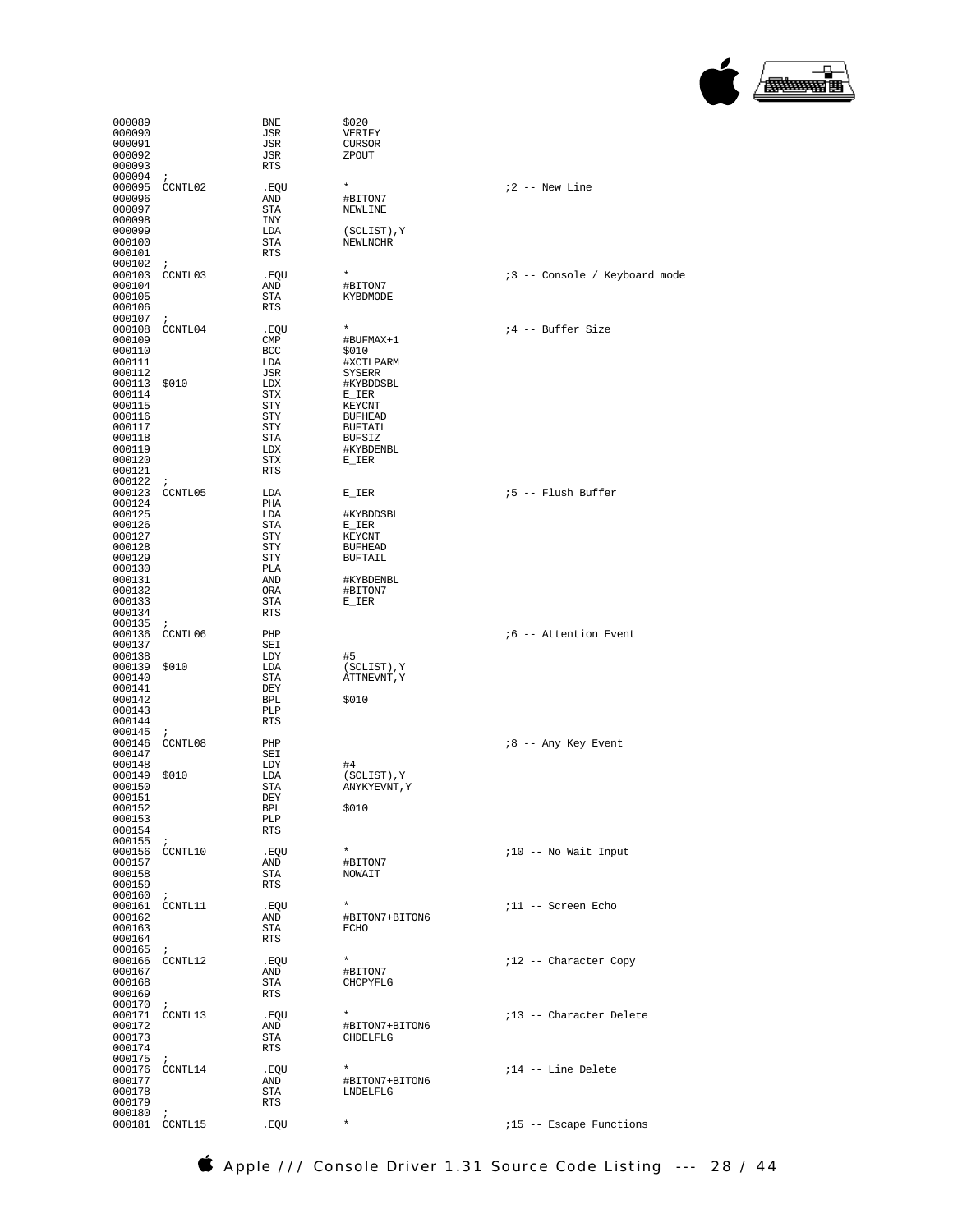![](_page_28_Picture_0.jpeg)

| 000185<br>$\cdot$<br>$\star$<br>000186<br>;18 -- Restore contents of viewport<br>CCNTL18<br>.EQU<br>000187<br><b>BIT</b><br><b>DSPLYCTL</b><br>000188<br>\$020<br>BMI<br>000189<br><b>INY</b><br>000190<br><b>EOR</b><br><b>HMODE</b><br>000191<br>\$010<br>BMI<br>000192<br>LDA<br>(SCLIST), Y<br>000193<br><b>CMP</b><br><b>VPHMAX</b><br>000194<br>\$010<br><b>BNE</b><br>000195<br><b>INY</b><br>000196<br>LDA<br>(SCLIST), Y<br>000197<br>CMP<br><b>VPVMAX</b><br>000198<br>\$030<br><b>BNE</b><br>000199<br>#80<br>LDA<br>000200<br>JMP<br><b>SCRNDUMP</b><br>000201<br>$\cdot$<br>000202<br>\$010<br>(SCLIST), Y<br>LDA<br>000203<br><b>INY</b><br>000204<br>ORA<br>(SCLIST), Y<br>000205<br>\$030<br><b>BNE</b><br>000206<br>\$020<br><b>RTS</b><br>000207<br>000208<br>\$030<br>#XCTLPARM<br>LDA<br>000209<br>JSR<br><b>SYSERR</b> | 000182<br>000183<br>000184 | AND<br><b>STA</b><br><b>RTS</b> | #BITON7<br><b>ESCAPE</b> |  |
|---------------------------------------------------------------------------------------------------------------------------------------------------------------------------------------------------------------------------------------------------------------------------------------------------------------------------------------------------------------------------------------------------------------------------------------------------------------------------------------------------------------------------------------------------------------------------------------------------------------------------------------------------------------------------------------------------------------------------------------------------------------------------------------------------------------------------------------------|----------------------------|---------------------------------|--------------------------|--|
|                                                                                                                                                                                                                                                                                                                                                                                                                                                                                                                                                                                                                                                                                                                                                                                                                                             |                            |                                 |                          |  |
|                                                                                                                                                                                                                                                                                                                                                                                                                                                                                                                                                                                                                                                                                                                                                                                                                                             |                            |                                 |                          |  |
|                                                                                                                                                                                                                                                                                                                                                                                                                                                                                                                                                                                                                                                                                                                                                                                                                                             |                            |                                 |                          |  |
|                                                                                                                                                                                                                                                                                                                                                                                                                                                                                                                                                                                                                                                                                                                                                                                                                                             |                            |                                 |                          |  |
|                                                                                                                                                                                                                                                                                                                                                                                                                                                                                                                                                                                                                                                                                                                                                                                                                                             |                            |                                 |                          |  |
|                                                                                                                                                                                                                                                                                                                                                                                                                                                                                                                                                                                                                                                                                                                                                                                                                                             |                            |                                 |                          |  |
|                                                                                                                                                                                                                                                                                                                                                                                                                                                                                                                                                                                                                                                                                                                                                                                                                                             |                            |                                 |                          |  |
|                                                                                                                                                                                                                                                                                                                                                                                                                                                                                                                                                                                                                                                                                                                                                                                                                                             |                            |                                 |                          |  |
|                                                                                                                                                                                                                                                                                                                                                                                                                                                                                                                                                                                                                                                                                                                                                                                                                                             |                            |                                 |                          |  |
|                                                                                                                                                                                                                                                                                                                                                                                                                                                                                                                                                                                                                                                                                                                                                                                                                                             |                            |                                 |                          |  |
|                                                                                                                                                                                                                                                                                                                                                                                                                                                                                                                                                                                                                                                                                                                                                                                                                                             |                            |                                 |                          |  |
|                                                                                                                                                                                                                                                                                                                                                                                                                                                                                                                                                                                                                                                                                                                                                                                                                                             |                            |                                 |                          |  |
|                                                                                                                                                                                                                                                                                                                                                                                                                                                                                                                                                                                                                                                                                                                                                                                                                                             |                            |                                 |                          |  |
|                                                                                                                                                                                                                                                                                                                                                                                                                                                                                                                                                                                                                                                                                                                                                                                                                                             |                            |                                 |                          |  |
|                                                                                                                                                                                                                                                                                                                                                                                                                                                                                                                                                                                                                                                                                                                                                                                                                                             |                            |                                 |                          |  |
|                                                                                                                                                                                                                                                                                                                                                                                                                                                                                                                                                                                                                                                                                                                                                                                                                                             |                            |                                 |                          |  |
|                                                                                                                                                                                                                                                                                                                                                                                                                                                                                                                                                                                                                                                                                                                                                                                                                                             |                            |                                 |                          |  |
|                                                                                                                                                                                                                                                                                                                                                                                                                                                                                                                                                                                                                                                                                                                                                                                                                                             |                            |                                 |                          |  |
|                                                                                                                                                                                                                                                                                                                                                                                                                                                                                                                                                                                                                                                                                                                                                                                                                                             |                            |                                 |                          |  |
|                                                                                                                                                                                                                                                                                                                                                                                                                                                                                                                                                                                                                                                                                                                                                                                                                                             |                            |                                 |                          |  |
|                                                                                                                                                                                                                                                                                                                                                                                                                                                                                                                                                                                                                                                                                                                                                                                                                                             |                            |                                 |                          |  |
|                                                                                                                                                                                                                                                                                                                                                                                                                                                                                                                                                                                                                                                                                                                                                                                                                                             |                            |                                 |                          |  |
|                                                                                                                                                                                                                                                                                                                                                                                                                                                                                                                                                                                                                                                                                                                                                                                                                                             |                            |                                 |                          |  |
|                                                                                                                                                                                                                                                                                                                                                                                                                                                                                                                                                                                                                                                                                                                                                                                                                                             |                            |                                 |                          |  |
|                                                                                                                                                                                                                                                                                                                                                                                                                                                                                                                                                                                                                                                                                                                                                                                                                                             | 000210                     |                                 |                          |  |

; #################################################################################################### ; # END OF FILE: CONS.CNTL.TEXT ; # LINES : 210 ; # CHARACTERS : 9290 ; # Formatter : Assembly Language Reformatter 1.0.2 (07 January 1998) ; # Author : David T. Craig -- 71533.606@compuserve.com -- Santa Fe, New Mexico USA ; ####################################################################################################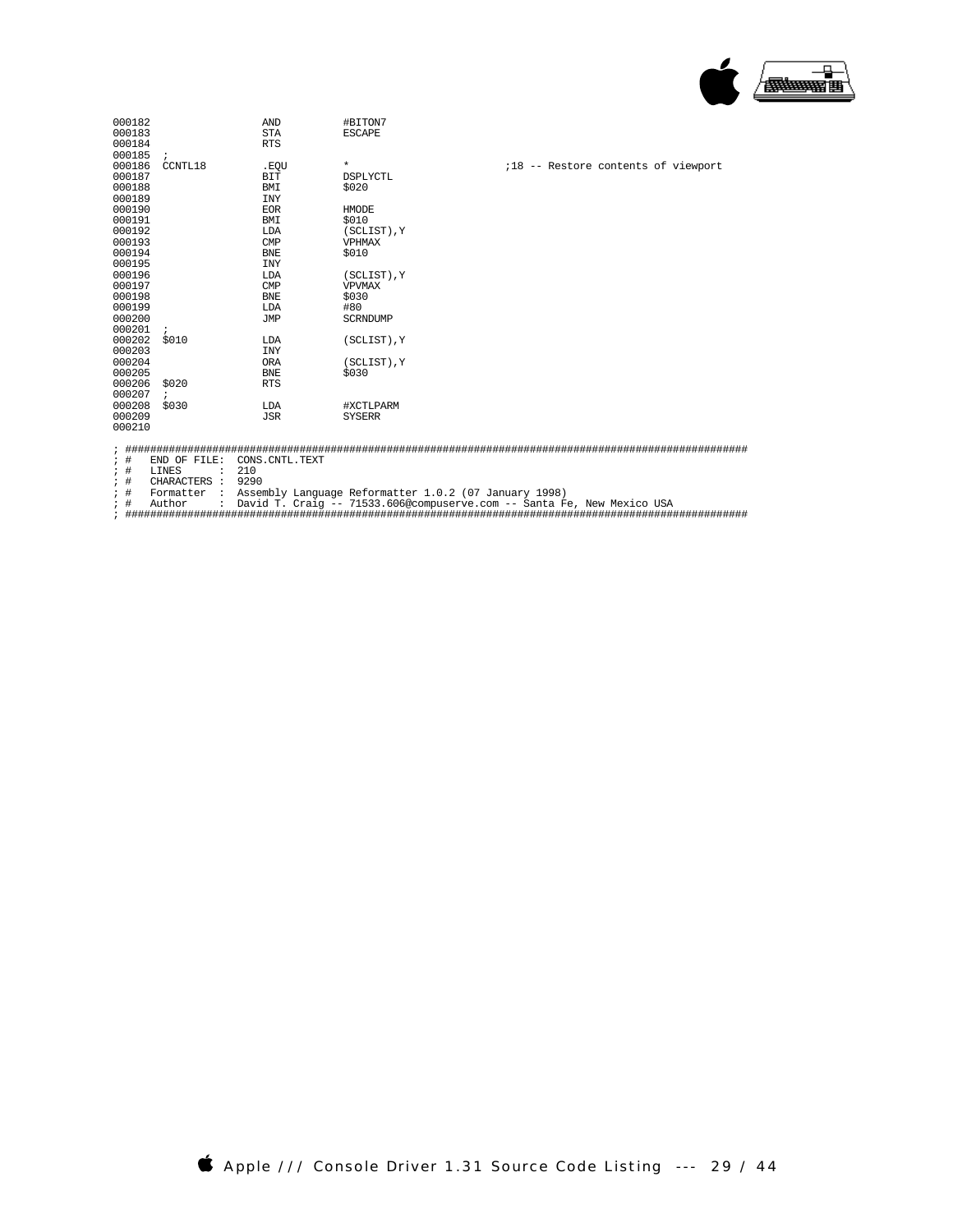![](_page_29_Picture_0.jpeg)

; #################################################################################################### ; # PROJECT : Apple /// SOS Console Driver 1.31 (6502 Assembly Source Code) ; # FILE NAME: CONS.DNLD.TEXT ; #################################################################################################### 000001 .PAGE 000002 ;---------------------------------------------------------------------- 000003<br>000004 Subroutine LOADCHR 000005 ;<br>000006 ; 000006 ; This subroutine is called to load an ASCII code and a character<br>000007 ; image into one of the character download cells in the text page: image into one of the character download cells in the text pages. 000008<br>000009 000009 ; LOADCHR requires four bytes of zero page storage for pointers. In 000010 ; order to make it callable from either a device handler or an 000010 ; order to make it callable from either a device handler or an<br>000011 ; interrupt processor, all zero page references are indexed by 000011 ; interrupt processor, all zero page references are indexed by X. 000012 ; On entry, the X register must contain the zero page offset to the 000013 ; character image pointer. The two bytes following the image<br>000011 ; pointer are used to address the download locations in the t pointer are used to address the download locations in the text page. 000015 000016 000017 ; Input Parameters: 000018 ; DNLDCEL -- character download cell number: [0,7] 000019 ; DNLDCHR -- ASCII character code: [0,7F]<br>000019 ; X reg -- zero page offset to pointers 000020 ; X reg -- zero page offset to pointers<br>000021 ; (0,X) image pointer set by caller 000022 ;  $(2,X)$  download cell pointer set by LOADCHR 000023<br>000024 000024 ; On exit, DNLDCEL, DNLDCHR, and X will be unchanged. The image 000025 ; pointer will have been incremented by eight. A and Y are dest pointer will have been incremented by eight. A and Y are destroyed. 000026<br>000027 000027 ;---------------------------------------------------------------------- 000028 ;<br>000029 DIMGPTR 000029 DIMGPTR .EQU 00 ;Zero page pointer to image 000030 DCELPTR .EQU 02 ;Zero page pointer to cell 000031<br>000032 000032 LOADCHR .EQU \* <br>000033 LDY #00  $\begin{array}{lllll} 000033 & \text{LDY} & \text{\#00} & \text{JUse Y for row counter} \\ 000034 & \text{SD10} & \text{LDA} & \text{DNLDCEL} & \text{JSet up cell pointer} \end{array}$ 000034 \$010 LDA DNLDCEL ;Set up cell pointer 000035 AND #03 ; for ASCII code  $\begin{array}{cccc}\n 000036 & & & \text{ORA} & & \text{DCPTEL}, Y \\
 000037 & & & \text{STA} & & \text{DCELPTR}, \end{array}$ 000037 STA DCELPTR,X LDA DNLDCEL<br>LSR A 000039 LSR<br>000040 LSR  $\begin{array}{cccc}\n 000040 & & & \text{LSR} & & \text{A} \\
 000041 & & & \text{CPY} & & \text{\#04}\n \end{array}$ 000041 (CPY #04)<br>000042 ROL ROL A 000042 ROL A<br>000043 ORA #08  $\begin{array}{ccccc}\n 000043 & & & & \text{ORA} \\
 000044 & & & & \text{STA}\n \end{array}$ 000044 STA DCELPTR+1, X<br>000045 T.DA DNLDCHR 000045 LDA DNLDCHR ;Store ASCII code into 000046 STA (DCELPTR,X) ; download cell 000047 LDA DCELPTR+1,X ;Fix cell pointer  $000048$  EOR  $\#OC$ <br> $000049$  STA  $DC$ KIPTR+1.X  $\qquad \qquad$  for character image  $\begin{array}{cccc}\n 000049 & & & \text{STA} & & \text{DCELPTR+1, X} \\
 000050 & & & \text{LDA} & & \text{(DIMGPTR, X)}\n \end{array}$ 000050 LDA (DIMGPTR,X) ;Store character image 000051 STA (DCELPTR,X)  $\qquad$ ; into download cell 000052  $\text{INC}$   $\text{DIMGPTR}, X$  ; Increment the image pointer BNE  $\text{S020}$ 000053<br>000054 BNE 000054 INC DIMGPTR+1,X  $\begin{array}{lll} \text{INV} & \text{if} & \text{if} & \text{if} & \text{if} & \text{if} & \text{if} & \text{if} & \text{if} & \text{if} & \text{if} & \text{if} & \text{if} & \text{if} & \text{if} & \text{if} & \text{if} & \text{if} & \text{if} & \text{if} & \text{if} & \text{if} & \text{if} & \text{if} & \text{if} & \text{if} & \text{if} & \text{if} & \text{if} & \text{if} & \text{if} & \text{if} & \text{if} & \text{if} & \text{if} & \text$ 000056 CPY #08  $\texttt{BCC}$   $$\$010$   $$\mu\textsc{i}$$   $\texttt{Not}$  done yet 000058  $000059$  ;<br> $000060$  poptrt. 000060 DCPTRL .EQU \* ;Table of download cell addresses 000061 .BYTE 078,07C,0F8,0FC .BYTE 078,07C,0F8,0FC<br>PAGE 000063<br>000064 000064 ;----------------------------------------------------------------------  $000065$  ;<br>000066 ; Subroutine DNLDINT  $000067$ <br>000068<br>000069 000068 ; This subroutine processes the VBL interrupt that signals the 000069 ; completion of a character download cycle. If the REQUEST bit of 000070 ; DNLDFEG is set, another block of eight characters will be 000071 ; dow 000073 ; that the X register points to a four byte area on the zero page 000073 ; that can be used for LOADCHR. that can be used for LOADCHR.  $000075$ <br> $000076$ 000076 ;----------------------------------------------------------------------  $000077$  ;<br> $000078$  DNLDINT  $\begin{tabular}{lllllllll} 000078 & \text{DNLDINT} & & \text{EQU} & & \text{\texttt{*}} \\ 000079 & & \text{BIT} & & \text{DNLDDSBL} \end{tabular}$ 000079 BIT DNLDDSBL ;Disable download  $\begin{array}{cccc}\n 000080 & & & \text{LDA} & & \text{#VBLDSBL} \\
 000081 & & & \text{STA} & & \text{E IER}\n \end{array}$ 000081 STA E\_IER ;Mask VBL interrupts 000082 BIT DNLDFLG ;Test REQUEST bit 000083 BVC \$030 000084 CLI ;Enable interrupts 000085 LDA #07 000086 STA DNLDCEL ;Start with cell 7 000087 LDA DNLDIMG 000088 STA DIMGPTR, X ;Set up IMAGE pointer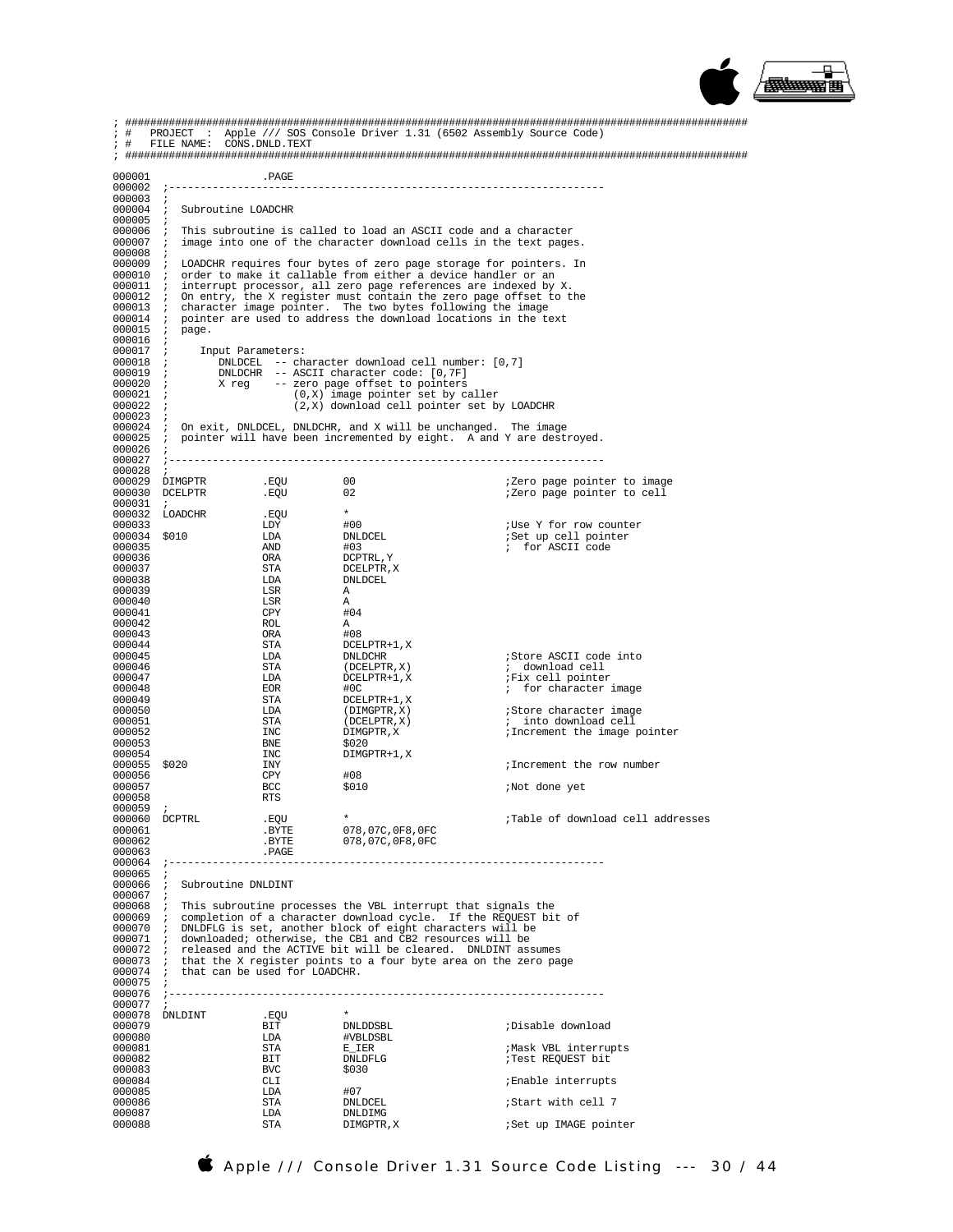![](_page_30_Picture_0.jpeg)

| 000089<br>000090         |                                          | LDA<br>STA                   | DNLDIMG+1<br>DIMGPTR+1,X                                                                                                                            |                                                   |
|--------------------------|------------------------------------------|------------------------------|-----------------------------------------------------------------------------------------------------------------------------------------------------|---------------------------------------------------|
| 000091 \$010<br>000092   |                                          | JSR<br>INC                   | LOADCHR<br>DNLDCHR                                                                                                                                  | ;Load one character image<br>;Bump character code |
| 000093                   |                                          | BPL                          | \$020                                                                                                                                               |                                                   |
| 000094                   |                                          | ASL                          | DNLDFLG                                                                                                                                             | ;Clear REQUEST bit                                |
| 000095 \$020<br>000096   |                                          | DEC<br>BPL                   | DNLDCEL<br>\$010                                                                                                                                    | Bump cell number<br>;More to do                   |
| 000097                   |                                          | LDA                          | DIMGPTR,X<br>DNLDIMG                                                                                                                                |                                                   |
| 000098                   |                                          | <b>STA</b>                   |                                                                                                                                                     | ;Save IMAGE pointer                               |
| 000099<br>000100         |                                          | LDA<br>STA                   | DIMGPTR+1,X<br>DNLDIMG+1                                                                                                                            |                                                   |
| 000101                   |                                          | JMP                          | DNLD_GO                                                                                                                                             | ;Enable downloading                               |
| 000102 ;<br>000103 \$030 |                                          | ASL                          | $\textsc{DNLDFLG}$                                                                                                                                  | :Clear ACTIVE bit                                 |
| 000104<br>000105         |                                          | LDA<br>LDX                   | #DNLDSSIZ<br>DNLDSADR                                                                                                                               |                                                   |
| 000106                   |                                          | LDY                          | DNLDSADR+1                                                                                                                                          |                                                   |
| 000107                   |                                          | JSR                          | DEALCSIR                                                                                                                                            | Deallocate SIRs                                   |
| 000108<br>000109         |                                          | RTS<br>. PAGE                |                                                                                                                                                     |                                                   |
|                          |                                          |                              |                                                                                                                                                     |                                                   |
| 000111 i                 | 000112 ; Subroutine GETSIRS              |                              |                                                                                                                                                     |                                                   |
| $000113$ ;               |                                          |                              |                                                                                                                                                     |                                                   |
|                          |                                          |                              | 000114 : This subroutine allocates SIRs $5 \& 6$ and initializes them to<br>000115 ; monitor VBL for character downloading. If the SIRs can not be  |                                                   |
|                          |                                          |                              | 000116 ; allocated, it sets an error code and returns directly to the                                                                               |                                                   |
|                          | $000117$ ; dispatcher.                   |                              |                                                                                                                                                     |                                                   |
| 000118 ;<br>000119       |                                          |                              |                                                                                                                                                     |                                                   |
| 000120 ;                 |                                          |                              | $\star$                                                                                                                                             |                                                   |
| 000122                   | 000121 GETSIRS                           | . EQU<br>BIT                 | DNLDFLG                                                                                                                                             | Wait for any previous                             |
| 000123                   |                                          | BMI                          | GETSIRS                                                                                                                                             | ; request to finish                               |
| 000124<br>000125         |                                          | LDA                          | #DNLDSSIZ                                                                                                                                           |                                                   |
| 000126                   |                                          | LDX<br>LDY                   | DNLDSADR<br>DNLDSADR+1                                                                                                                              |                                                   |
| 000127                   |                                          | JSR                          | ALLOCSIR                                                                                                                                            |                                                   |
| 000128<br>000129         |                                          | BCS<br>PHP                   | \$010                                                                                                                                               |                                                   |
| 000130                   |                                          | SEI                          |                                                                                                                                                     |                                                   |
| 000131                   |                                          | LDA                          | E_PCR                                                                                                                                               | ;Set CB1 to monitor VBL                           |
| 000132<br>000133         |                                          | AND<br>ORA                   | #0F<br>#60                                                                                                                                          | ; negative edge and<br>; CB2 to monitor           |
| 000134                   |                                          | <b>STA</b>                   | $E_PCR$                                                                                                                                             | ; positive edge                                   |
| 000135                   |                                          | LDA                          | #VBLDSBL                                                                                                                                            |                                                   |
| 000136<br>000137         |                                          | STA<br>PLP                   | $E\_IER$                                                                                                                                            |                                                   |
| 000138                   |                                          | RTS                          |                                                                                                                                                     |                                                   |
| $000139$ ;               |                                          |                              |                                                                                                                                                     | ; pull caller's                                   |
| 000140 \$010<br>000141   |                                          | PLA<br>PLA                   |                                                                                                                                                     | ; address, and                                    |
| 000142                   |                                          | LDA                          | #XNORESRC                                                                                                                                           | ; return to dispatcher                            |
| 000143<br>000144         |                                          | JSR<br>. PAGE                | SYSERR                                                                                                                                              | ; with an error                                   |
|                          | $000145$ ;--------                       |                              |                                                                                                                                                     |                                                   |
| 000146                   | $\cdot$ :<br>000147 ; Subroutine LOADSET |                              |                                                                                                                                                     |                                                   |
| 000148 ;                 |                                          |                              |                                                                                                                                                     |                                                   |
|                          |                                          |                              | $000149$ ; This subroutine is called to initiate downloading of the entire                                                                          |                                                   |
|                          |                                          |                              | 000150 ; text screen character set. LOADSET calls GETSIRS to set up the<br>000151 ; 6522 to monitor VBL and interrupt on the negative edge. It then |                                                   |
| 000152                   |                                          |                              | ; copys the character set to the screen's local data area, sets the                                                                                 |                                                   |
| 000153<br>000154         | $\cdot$ :<br>$\mathbf{r}$                |                              | request bit, and enables the VBL interrupt. The VBL interrupt<br>processor, DNLDINT, will complete the actual downloading.                          |                                                   |
| 000155                   | $\cdot$                                  |                              |                                                                                                                                                     |                                                   |
| 000156                   | $\cdot$ :<br>Parameters:                 |                              |                                                                                                                                                     |                                                   |
| 000157<br>000158         | $\cdot$ ;<br>$\cdot$                     |                              | SCLIST: Pointer to caller's 1024 byte character set                                                                                                 |                                                   |
| 000159                   | $\overline{\phantom{a}}$                 | Zero Page Temporary Storage: |                                                                                                                                                     |                                                   |
| 000160                   | $\ddot{i}$                               |                              | WORK1: Pointer to system's character set                                                                                                            |                                                   |
| 000161<br>000162         | $\cdot$                                  |                              |                                                                                                                                                     |                                                   |
| 000163                   | $\cdot$ :                                |                              |                                                                                                                                                     |                                                   |
|                          | 000164 LOADSET                           | . EQU                        | $\star$                                                                                                                                             |                                                   |
| 000165<br>000166         |                                          | JSR<br>LDA                   | GETSIRS<br>#TEXTCSA%100                                                                                                                             |                                                   |
| 000167                   |                                          | STA                          | WORK1                                                                                                                                               |                                                   |
| 000168                   |                                          | STA                          | DNLDIMG                                                                                                                                             |                                                   |
| 000169<br>000170         |                                          | LDA<br>STA                   | #TEXTCSA/100<br>WORK1+1                                                                                                                             |                                                   |
| 000171                   |                                          | STA                          | DNLDIMG+1                                                                                                                                           |                                                   |
| 000172                   |                                          | LDA                          | #ASC_NUL                                                                                                                                            |                                                   |
| 000173<br>000174         |                                          | STA<br>LDX                   | DNLDCHR<br>#4                                                                                                                                       | Set X to move 4 pages                             |
| 000175                   |                                          | LDY                          | #0                                                                                                                                                  | Set Y to move full page                           |
| 000176                   |                                          | LDA                          | SCLIST+1                                                                                                                                            |                                                   |
| 000177<br>000178         |                                          | CMP<br>BCC                   | #0FB<br>\$010                                                                                                                                       |                                                   |
| 000179                   |                                          | <b>SBC</b>                   | #080                                                                                                                                                | <i>i</i> Adjust address to avoid                  |
| 000180<br>000181         |                                          | STA<br>INC                   | SCLIST+1                                                                                                                                            | ; bank wrap around                                |
|                          |                                          |                              | 1400+SCLIST+1                                                                                                                                       |                                                   |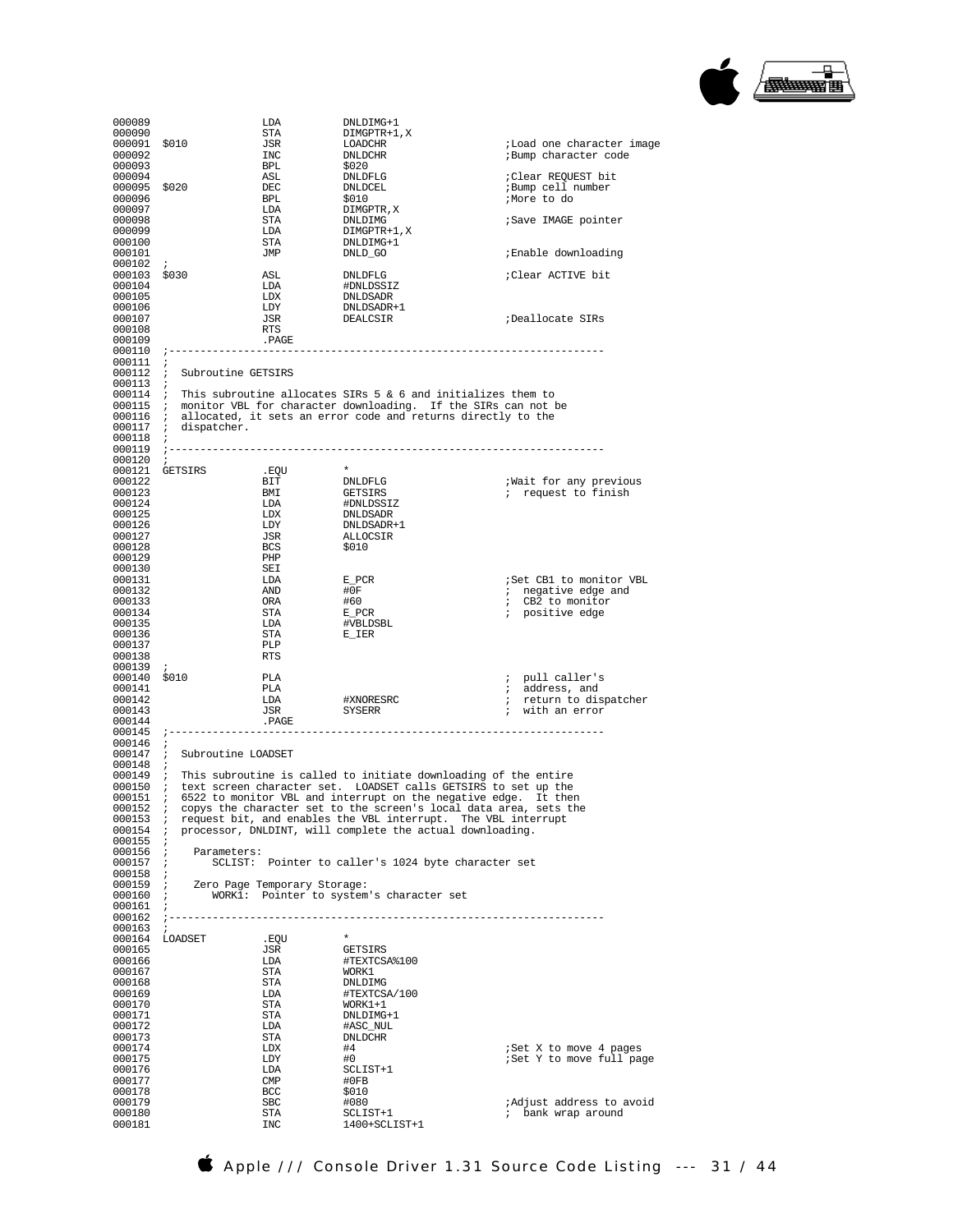![](_page_31_Picture_0.jpeg)

| 000182 \$010<br>000183<br>000184<br>000185<br>000186<br>000187<br>000188<br>000189<br>000190<br>000191<br>000192<br>000193<br>000194<br>000195 |                           | LDA<br>STA<br>INY<br>BNE<br>INC<br>INC<br>DEX<br>DEX<br>BNE<br>LDA<br>STA<br>LDA<br>LDA<br>STA<br>STA<br>RTS<br>. PAGE | $(\texttt{WORK1})$ , $\texttt{Y}$<br>\$010<br>SCLIST+1<br>WORK1+1<br>\$010<br>#0C0<br>DNLDFLG<br>#VENBL<br>$E$ IER                                                                                                                | ;Copy character set to<br>; text char set buffer<br>;Set download active<br>; and request flags<br>;Enable interrupts in VBL neg |
|------------------------------------------------------------------------------------------------------------------------------------------------|---------------------------|------------------------------------------------------------------------------------------------------------------------|-----------------------------------------------------------------------------------------------------------------------------------------------------------------------------------------------------------------------------------|----------------------------------------------------------------------------------------------------------------------------------|
| 000197 i                                                                                                                                       | 000198 ; Subroutine LOAD8 |                                                                                                                        |                                                                                                                                                                                                                                   |                                                                                                                                  |
| $000199$ ;                                                                                                                                     |                           |                                                                                                                        |                                                                                                                                                                                                                                   |                                                                                                                                  |
|                                                                                                                                                |                           |                                                                                                                        | $000200$ ; This subroutine is called to download up to eight text character<br>000201 ; images. LOADB calls GETSIRS to set up the 6522 to monitor VBL<br>000202 ; and interrupt on the negative edge. It then loads the character |                                                                                                                                  |
|                                                                                                                                                |                           |                                                                                                                        |                                                                                                                                                                                                                                   |                                                                                                                                  |
|                                                                                                                                                |                           |                                                                                                                        | 000203 ; images into the screen's download cells and enables downloading 000204 ; and the VBL interrupt. The download operation is completed by 000205 ; the interrupt processor DNLDINT.                                         |                                                                                                                                  |
| $000206$ ;                                                                                                                                     |                           |                                                                                                                        |                                                                                                                                                                                                                                   |                                                                                                                                  |
| $000209$ ;                                                                                                                                     |                           |                                                                                                                        | 000207 ; Parameters:<br>000208 ; SCLIST: Pointer to caller's character sets                                                                                                                                                       |                                                                                                                                  |
|                                                                                                                                                |                           |                                                                                                                        | 000219 ;<br>2000211 : COUNT: Number of characters to download<br>000211 : COUNT: Number of characters to download<br>000212 : WORK2: Work area for LOADCHR<br>000213 : WORK2: Work area for LOADCHR                               |                                                                                                                                  |
|                                                                                                                                                |                           |                                                                                                                        |                                                                                                                                                                                                                                   |                                                                                                                                  |
| 000214 :                                                                                                                                       |                           |                                                                                                                        |                                                                                                                                                                                                                                   |                                                                                                                                  |
| 000216 j                                                                                                                                       |                           |                                                                                                                        |                                                                                                                                                                                                                                   |                                                                                                                                  |
| 000218                                                                                                                                         | 000217 LOAD8              | .EQU<br>CMP                                                                                                            | $\star$<br>#01                                                                                                                                                                                                                    | Check download count;                                                                                                            |
| 000219                                                                                                                                         |                           | BCS<br>RTS                                                                                                             | \$010                                                                                                                                                                                                                             |                                                                                                                                  |
| 000220<br>$000221$ ;                                                                                                                           |                           |                                                                                                                        |                                                                                                                                                                                                                                   |                                                                                                                                  |
| 000222 \$010<br>000223                                                                                                                         |                           | $\begin{array}{c}\n\text{CMP} \\ \text{BCC}\n\end{array}$                                                              | #09<br>\$020                                                                                                                                                                                                                      |                                                                                                                                  |
| 000224<br>000225                                                                                                                               |                           | LDA #XCTLPI<br>JSR SYSERR                                                                                              | #XCTLPARM                                                                                                                                                                                                                         | ; Too many                                                                                                                       |
| $000226$ ;<br>000227 \$020                                                                                                                     |                           |                                                                                                                        | COUNT                                                                                                                                                                                                                             |                                                                                                                                  |
| 000228                                                                                                                                         |                           | STA<br>JSR                                                                                                             | GETSIRS                                                                                                                                                                                                                           |                                                                                                                                  |
| $000229$ ;<br>000230                                                                                                                           |                           | <b>INC</b>                                                                                                             | SCLIST                                                                                                                                                                                                                            | ;Bump list address                                                                                                               |
| 000231<br>000232                                                                                                                               |                           | BNE<br>INC                                                                                                             | \$030<br>SCLIST+1                                                                                                                                                                                                                 | ; to first character                                                                                                             |
| 000233 i<br>000234 \$030                                                                                                                       |                           | LDA                                                                                                                    | #08                                                                                                                                                                                                                               |                                                                                                                                  |
| 000235<br>$000236$ ;                                                                                                                           |                           | STA                                                                                                                    | DNLDCEL                                                                                                                                                                                                                           |                                                                                                                                  |
| 000237 \$040                                                                                                                                   |                           | LDY<br>LDA                                                                                                             | #00                                                                                                                                                                                                                               |                                                                                                                                  |
| 000238<br>000239                                                                                                                               |                           | STA<br>INC                                                                                                             | (SCLIST), Y<br>DNLDCHR                                                                                                                                                                                                            | ;Get character code                                                                                                              |
| 000240<br>000241                                                                                                                               |                           | INC<br>BNE                                                                                                             | SCLIST<br>\$050                                                                                                                                                                                                                   | ;Bump list address<br>; to character image                                                                                       |
| 000242<br>000243 :                                                                                                                             |                           | INC                                                                                                                    | SCLIST+1                                                                                                                                                                                                                          |                                                                                                                                  |
| 000245                                                                                                                                         | 000244 \$050              | LDA<br>STA                                                                                                             | #03<br>WORK1+1                                                                                                                                                                                                                    |                                                                                                                                  |
| 000246                                                                                                                                         |                           | LDA                                                                                                                    | DNLDCHR                                                                                                                                                                                                                           |                                                                                                                                  |
| 000247<br>000248                                                                                                                               |                           | ASL<br>ASL                                                                                                             | A<br>Α                                                                                                                                                                                                                            |                                                                                                                                  |
| 000249<br>000250                                                                                                                               |                           | ROL<br>ASL                                                                                                             | WORK1+1<br>Α                                                                                                                                                                                                                      | ;Set up address of character<br>; image in COO to FFF space                                                                      |
| 000251<br>000252                                                                                                                               |                           | ROL<br>STA                                                                                                             | WORK1+1<br>WORK1                                                                                                                                                                                                                  |                                                                                                                                  |
| 000253<br>000254                                                                                                                               | $\cdot$ ;                 | LDY                                                                                                                    | #07                                                                                                                                                                                                                               |                                                                                                                                  |
| 000255<br>000256                                                                                                                               | \$060                     | LDA                                                                                                                    | (SCLIST), Y                                                                                                                                                                                                                       | ;Copy character image                                                                                                            |
| 000257                                                                                                                                         |                           | STA<br>DEY                                                                                                             | (WORK1), Y                                                                                                                                                                                                                        | ; to C00 image space                                                                                                             |
| 000258<br>000259                                                                                                                               | $\cdot$                   | BPL                                                                                                                    | \$060                                                                                                                                                                                                                             |                                                                                                                                  |
| 000260<br>000261                                                                                                                               |                           | DEC<br><b>LDX</b>                                                                                                      | <b>DNLDCEL</b><br>#WORK1                                                                                                                                                                                                          |                                                                                                                                  |
| 000262<br>000263                                                                                                                               | $\cdot$ ;                 | JSR                                                                                                                    | LOADCHR                                                                                                                                                                                                                           | ;Download this character                                                                                                         |
| 000264                                                                                                                                         |                           | LDA                                                                                                                    | DNLDCEL                                                                                                                                                                                                                           |                                                                                                                                  |
| 000265<br>000266                                                                                                                               |                           | CMP<br>BCS                                                                                                             | COUNT<br>\$050                                                                                                                                                                                                                    | <i>i</i> Do same character again                                                                                                 |
| 000267<br>000268                                                                                                                               |                           | LDA<br>ADC                                                                                                             | #08<br>SCLIST                                                                                                                                                                                                                     | ;Bump list address                                                                                                               |
| 000269<br>000270                                                                                                                               |                           | STA<br>BCC                                                                                                             | SCLIST<br>\$070                                                                                                                                                                                                                   | ; to next character                                                                                                              |
| 000271<br>000272 \$070                                                                                                                         |                           | INC<br>DEC                                                                                                             | SCLIST+1<br>COUNT                                                                                                                                                                                                                 |                                                                                                                                  |
| 000273<br>000274                                                                                                                               |                           | <b>BNE</b>                                                                                                             | \$040                                                                                                                                                                                                                             |                                                                                                                                  |
|                                                                                                                                                | $\overline{\phantom{a}}$  |                                                                                                                        |                                                                                                                                                                                                                                   |                                                                                                                                  |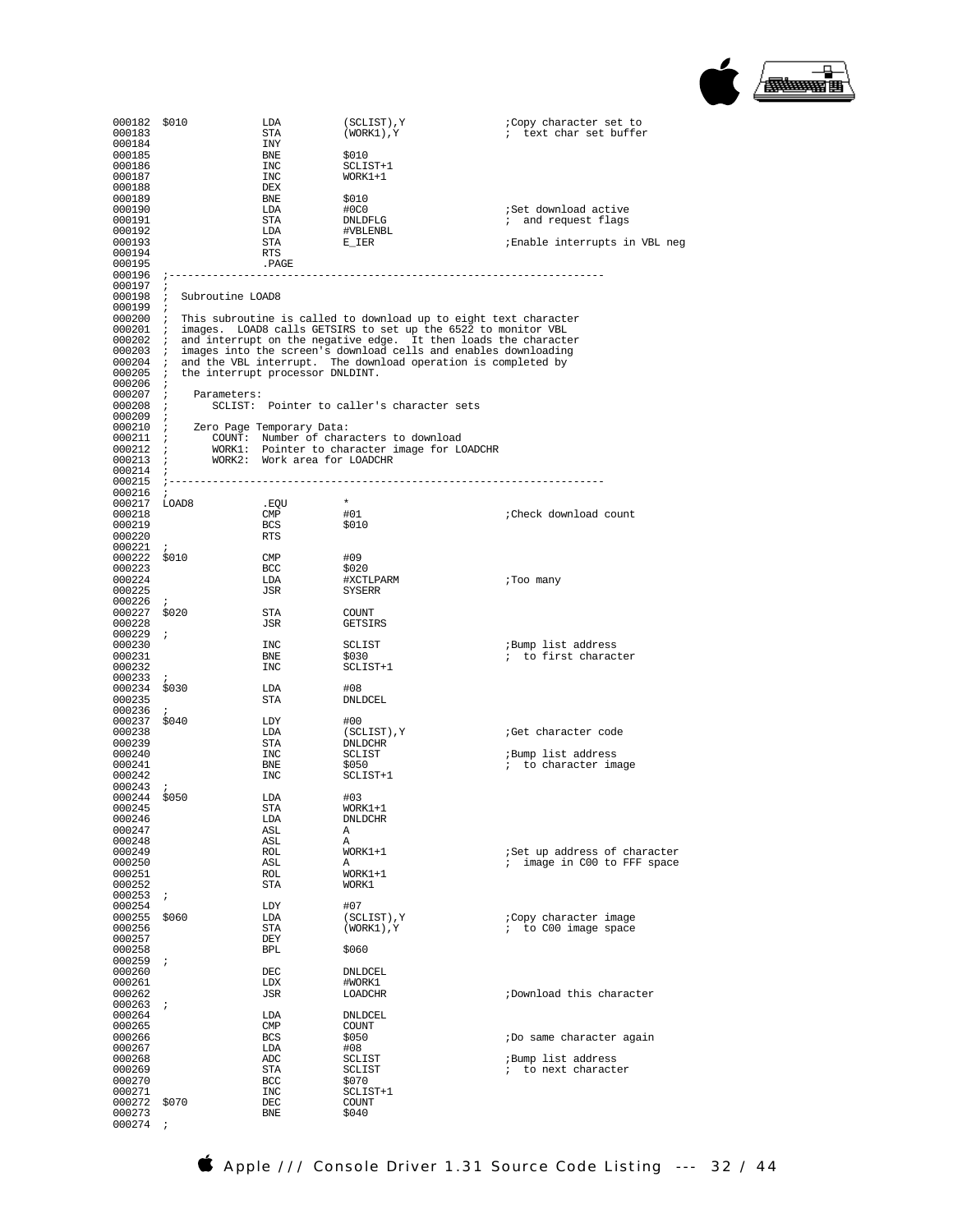![](_page_32_Picture_0.jpeg)

| 000275<br>000276<br>000277<br>000278 | DNLD GO | LDA<br><b>STA</b><br>BIT<br>LDA | #080<br>DNI DFI G<br>DNLDENBL<br>#VBLCLR | ;Set download active      |
|--------------------------------------|---------|---------------------------------|------------------------------------------|---------------------------|
| 000279                               |         | <b>STA</b>                      | E IFR                                    | :Clear both VBL flags     |
| 000280                               | \$080   | BIT                             | E IORB                                   | :Check composite blanking |
| 000281                               |         | <b>BVC</b>                      | \$090                                    |                           |
| 000282                               |         | BIT                             | E IFR                                    | :Check VBL flags          |
| 000283                               |         | <b>BEO</b>                      | \$080                                    |                           |
| 000284                               | \$090   | STA                             | E IFR                                    | :Clear VBL flags          |
| 000285                               |         | LDA                             | #VBLENBL                                 | ;Enable VBL interrupt     |
| 000286                               |         | STA                             | E IER                                    |                           |
| 000287                               |         | <b>RTS</b>                      |                                          |                           |
| 000288                               |         |                                 |                                          |                           |

## ; #################################################################################################### ; # END OF FILE: CONS.DNLD.TEXT ; # LINES : 288 ; # CHARACTERS : 14806 ; # Formatter : Assembly Language Reformatter 1.0.2 (07 January 1998) ; # Author : David T. Craig -- 71533.606@compuserve.com -- Santa Fe, New Mexico USA ; ####################################################################################################

- 
-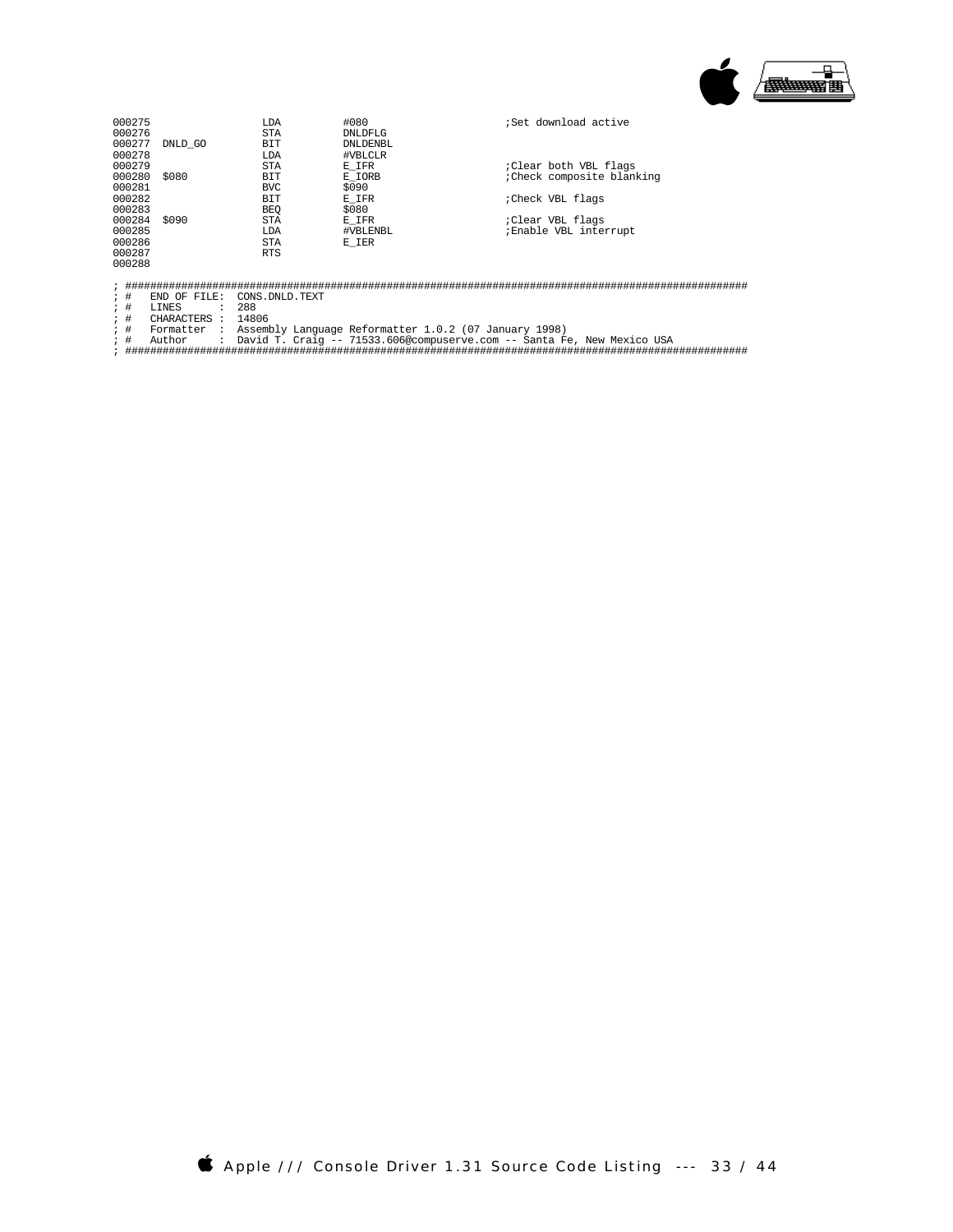![](_page_33_Picture_0.jpeg)

; #################################################################################################### ; # PROJECT : Apple /// SOS Console Driver 1.31 (6502 Assembly Source Code) ; # FILE NAME: CONS.MISC.TEXT ; ####################################################################################################

| ÷                                                                                    |                                  |                                           |                                                   |
|--------------------------------------------------------------------------------------|----------------------------------|-------------------------------------------|---------------------------------------------------|
| CNSLOPEN                                                                             | . EQU<br>BIT                     |                                           | :Console open?                                    |
|                                                                                      | <b>BPL</b>                       | OPENFLG<br>\$010<br>#XNOTAVIL             | $\mathfrak{c}$ No                                 |
|                                                                                      | LDA                              |                                           |                                                   |
|                                                                                      | <b>JSR</b>                       | SYSERR                                    |                                                   |
| $\mathbf{r}$                                                                         |                                  |                                           |                                                   |
| 000014 \$010                                                                         | LDA                              | #KYBDSSIZ<br>KYBDSADR<br>KYBDSADR+1       | Allocate the keyboard interrupt                   |
|                                                                                      | LDX                              |                                           |                                                   |
|                                                                                      | LDY                              |                                           |                                                   |
|                                                                                      | JSR                              | ALLOCSIR                                  |                                                   |
|                                                                                      | BCS<br>LDA                       | \$020<br>#TRUE                            |                                                   |
|                                                                                      | STA                              | OPENFLG                                   | ;Set console open                                 |
|                                                                                      | JSR                              | CCNTL00                                   | Reset console parameters                          |
|                                                                                      | PHP                              |                                           |                                                   |
|                                                                                      | SEI                              |                                           |                                                   |
|                                                                                      | LDA                              | $E_PCR$                                   |                                                   |
|                                                                                      | AND                              | #0F1                                      |                                                   |
|                                                                                      | ORA                              | #002                                      | ;Set up keyboard interrupt                        |
|                                                                                      | STA                              | $E_PCR$                                   |                                                   |
|                                                                                      | PLP                              |                                           |                                                   |
|                                                                                      | LDA                              | #KYBDCLR                                  |                                                   |
|                                                                                      | STA                              | E_IFR                                     | :Clear keyboard flag                              |
|                                                                                      | BIT                              | KYBDSTRB<br>#KYBDENBL                     | :Clear the keyboard strobe                        |
|                                                                                      | LDA<br>STA                       | $E$ _IER                                  | ;Unmask keyboard interrupts                       |
|                                                                                      | CLC                              |                                           |                                                   |
|                                                                                      | RTS                              |                                           |                                                   |
|                                                                                      |                                  |                                           |                                                   |
| 000037 \$020                                                                         | LDA                              | #XNORESRC                                 | :Couldn't get keyboard resource                   |
|                                                                                      | JSR<br>. PAGE                    | SYSERR                                    |                                                   |
| ; ---<br>$000041$ ;                                                                  |                                  |                                           |                                                   |
| 000042 ; Console Close Request<br>$\cdot$ $\cdot$<br>$\mathbf{r}$                    |                                  |                                           |                                                   |
|                                                                                      | .EQU<br>ASL                      | OPENFLG                                   | ;Console open?                                    |
|                                                                                      | <b>BCS</b>                       | \$010                                     | ; Yes                                             |
|                                                                                      | JMP                              | CNOTOPEN                                  |                                                   |
|                                                                                      |                                  |                                           |                                                   |
|                                                                                      | <b>BIT</b><br>BMI                |                                           | Wait for pending download                         |
|                                                                                      | LDA                              |                                           |                                                   |
|                                                                                      |                                  | DNLDFLG<br>\$010<br>#KYBDDSBL<br>$E$ _IER | Mask keyboard interrupts                          |
|                                                                                      | <b>STA</b><br>BIT                | KYBDSTRB                                  | :Clear the keyboard strobe                        |
|                                                                                      | LDA                              | #KYBDSSIZ                                 |                                                   |
|                                                                                      | LDX                              | KYBDSADR                                  |                                                   |
|                                                                                      | LDY                              | KYBDSADR+1                                |                                                   |
|                                                                                      | JSR                              | DEALCSIR                                  | Deallocate the keyboard interrupt                 |
|                                                                                      | RTS                              |                                           |                                                   |
|                                                                                      | . PAGE                           |                                           |                                                   |
|                                                                                      |                                  |                                           |                                                   |
|                                                                                      | : Console Initialization Request |                                           |                                                   |
|                                                                                      |                                  |                                           |                                                   |
|                                                                                      |                                  |                                           |                                                   |
|                                                                                      |                                  |                                           |                                                   |
|                                                                                      | .EQU                             |                                           |                                                   |
| 000046 CNSLCLOS<br>$\mathbf{r}$<br>000051 \$010<br>$\ddot{i}$<br>$\cdot$<br>CNSLINIT | LDA                              | #FALSE                                    |                                                   |
|                                                                                      | STA<br>LDA                       | OPENFLG<br>B REG                          |                                                   |
|                                                                                      | <b>STA</b>                       | KYBDBANK                                  | ;Set bank register for<br>; keyboard and download |
|                                                                                      | STA                              | <b>DNLDBANK</b>                           | ; interrupt handlers                              |
|                                                                                      | LDA                              | #TEXTCSA%100                              | ;Set up character download call                   |
|                                                                                      | STA                              | SCLIST                                    |                                                   |
|                                                                                      | LDA                              | #TEXTCSA/100                              |                                                   |
|                                                                                      | STA                              | SCLIST+1                                  |                                                   |
|                                                                                      | LDA                              | #00                                       |                                                   |
|                                                                                      | STA                              | 1400+SCLIST+1                             |                                                   |
|                                                                                      | JSR                              | LOADSET                                   |                                                   |
|                                                                                      | CLC                              |                                           |                                                   |
|                                                                                      | RTS                              |                                           |                                                   |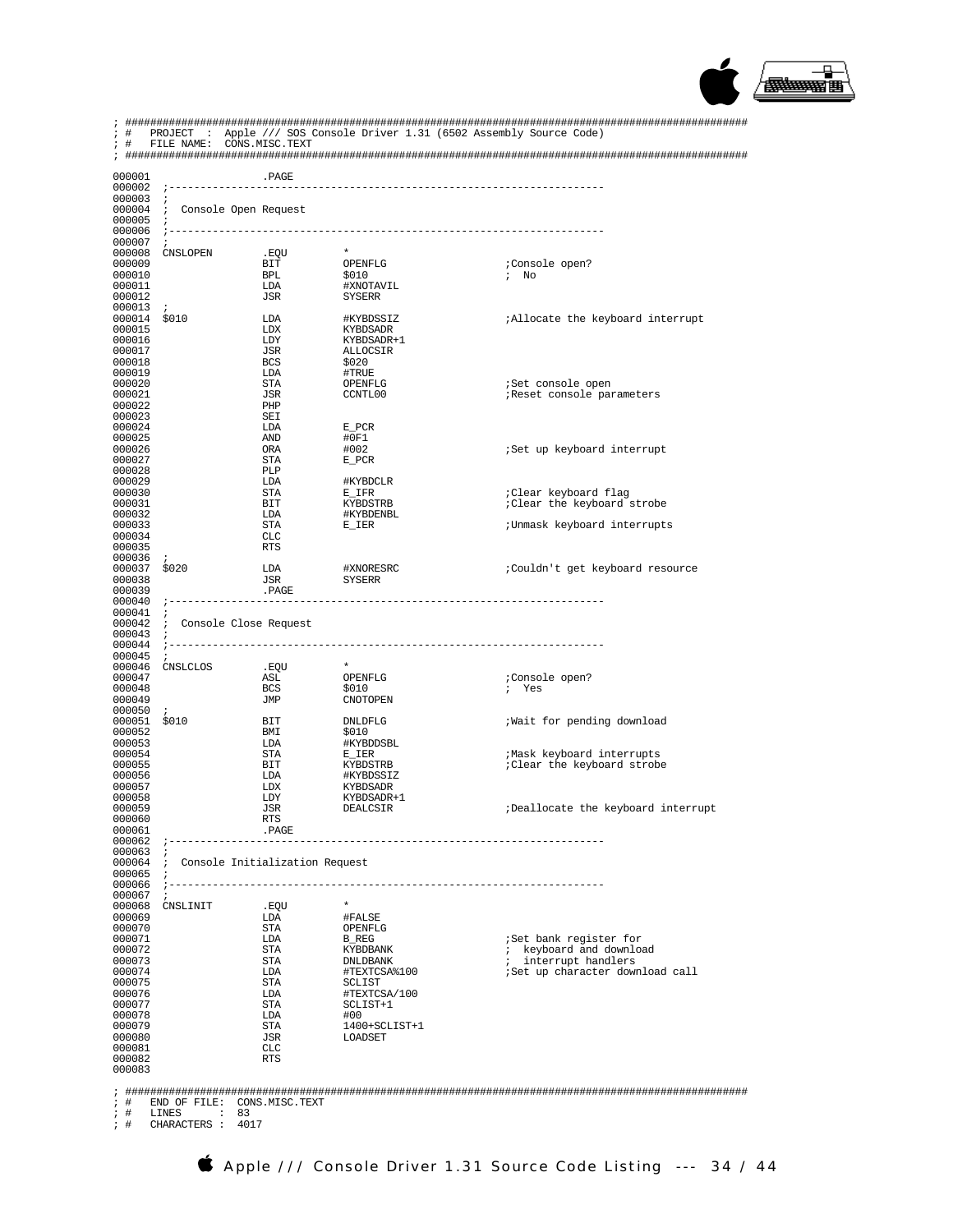![](_page_34_Picture_0.jpeg)

; # Formatter : Assembly Language Reformatter 1.0.2 (07 January 1998) ; # Author : David T. Craig -- 71533.606@compuserve.com -- Santa Fe, New Mexico USA ; ####################################################################################################

Apple /// Console Driver 1.31 Source Code Listing --- 35 / 44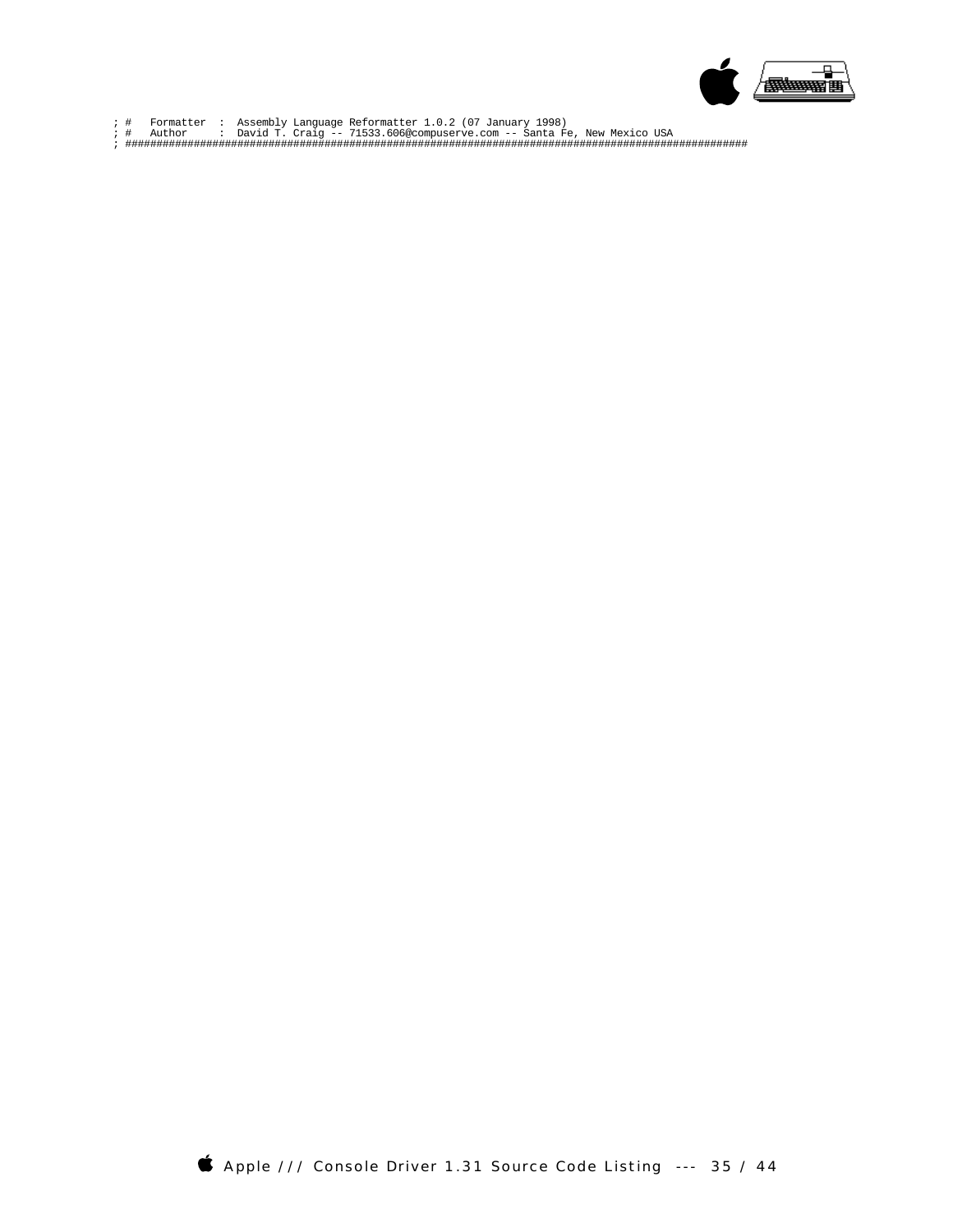![](_page_35_Picture_0.jpeg)

; #################################################################################################### ; # PROJECT : Apple /// SOS Console Driver 1.31 (6502 Assembly Source Code) ; # FILE NAME: CONS.UTL1.TEXT ; #################################################################################################### 000001 .PAGE 000002 ;----------------------------------------------------------------------  $000003$  ;<br>000004 ; Subroutine VERIFY  $000005$  ;<br>000006 ; 000006 ; This subroutine checks the screen's hardware mode, software mode, 000007 ; and viewport parameters for self consistency. It also sets the 000007 ; and viewport parameters for self consistency. It also sets the<br>000008 ; screen switches and the following internal variables:<br>000009 ; HMODE, SMINV, SMCURSOR, SMSCROLL, SMAUTOCR, SMAUTOLF, 000010 ; SMAUTOADV, VPHMAX, VPVMAX, and TCOLOR 000011 ;<br>000012 ; Parameters: none  $000013$ 000014 ; Exit:<br>000015 ; A, ..<br>A, X, Y: Undefined  $000016$ 000017 ;---------------------------------------------------------------------- 000018<br>000019 000019 VERIFY .EQU \*<br>000020 T.DA HMODE 000020 LDA HMODE ;Validate HMODE 000021 AND #03 ; and set 80 column 000022 ASL A ; flag in bit 7 000023 CMP #04  $000024$ <br>  $000025$ <br>  $000025$ <br>  $000025$ <br>  $000025$ <br>  $000025$ 000025 LDA #0<br>000026 \$010 ROR A  $$010$  ROR  $^{0.2}$  ROR A HMODE  $000027 \qquad \begin{array}{ccc} \text{STA} & \text{HMDDE} \\ \text{OMO227} & \text{STA} & \text{HMDDE} \\ 000028 & \text{LDY} & \text{SMODE} \end{array}$  $\begin{array}{lll}\n\text{LDY} & \text{SMODE} \\
\text{LDA} & \text{H00}\n\end{array} \qquad \qquad \begin{array}{lll} \text{Freserve} & \text{SMODE} \\
\end{array}$ 000029 LDA #00<br>000030 LDX #5  $\begin{array}{ccccc} 000030 & & & & \text{LDX} \\ 000031 & \text{$\$020} & & & \text{STA} \\ 000032 & & & & \text{LSR} \end{array}$ STA SMFLAGS, X<br>LSR SMODE 000032 LSR SMODE ;Set SMODE flags ROR SMFLAGS, X 000034 DEX<br>000035 BPL 000035 BPL \$020 000036 STY SMOD<br>000037 LDA #79. 000037 LDA #79.<br>000038 BIT HMODE 000038 BIT HMODE ;Screen width := If 80 column, 000039 BMI \$100 ; then 79. 000040 LDA #39. ; else 39. 000041 \$100 CMP VPR ;VPR <= Screen width 000042 BCS \$110 000043 STA VPR 000044 \$110 LDA VPR<br>000045 CMP VPT  $000045$   $CMP$   $VPL$   $VPL$   $;VPL \leq VPR$  $\begin{array}{cccc}\n 000046 & & & \text{BCS} & & \text{$\$120} \\
 000047 & & & \text{STA} & & \text{VPL}\n \end{array}$ 000047 STA<br>000048 \$120 SEC 000048 \$120 SEC<br>000049 IDA  $000049$   $LDA$   $VPR$   $VPR$   $VPRMAX$  :=  $\begin{array}{ccccccc} \texttt{1} & \texttt{1} & \texttt{1} & \texttt{1} & \texttt{1} & \texttt{1} & \texttt{1} & \texttt{1} & \texttt{1} & \texttt{1} & \texttt{1} & \texttt{1} & \texttt{1} & \texttt{1} & \texttt{1} & \texttt{1} & \texttt{1} & \texttt{1} & \texttt{1} & \texttt{1} & \texttt{1} & \texttt{1} & \texttt{1} & \texttt{1} & \texttt{1} & \texttt{1} & \texttt{1} & \texttt{1} & \texttt{1} & \texttt{1} & \text$ 000051 STA VPHMAX<br>000052 CMP TPX  $\begin{array}{lll} \mbox{CMP} & \mbox{TPX} & \mbox{ } & \mbox{ } \\ \mbox{BCS} & \mbox{ } & \mbox{ } & \mbox{ } \\ \mbox{ } & \mbox{ } & \mbox{ } & \mbox{ } \\ \mbox{ } & \mbox{ } & \mbox{ } & \mbox{ } \\ \mbox{ } & \mbox{ } & \mbox{ } & \mbox{ } \\ \mbox{ } & \mbox{ } & \mbox{ } & \mbox{ } \\ \mbox{ } & \mbox{ } & \mbox{ } & \mbox{ } \\ \mbox{ } & \mbox{ } & \mbox{ } & \mbox{ } \\ \mbox{ } & \mbox{ } & \mbox$  $\begin{array}{ccc} 0.00053 & \text{BCS} & \text{S200} \\ 0.00054 & \text{STA} & \text{TPX} \end{array}$ 000054 STA TPX  $\begin{tabular}{llllllll} 000055 & $200 && \text{LDA} && $ \# 23 \, . \\ 000056 && & \text{CMP} && \text{VPB} \end{tabular}$ 000056 CMP VPB ;VPB <= Screen height 000057 BCS \$210 000058 STA VPB 000059 \$210 LDA VPB<br>000060 CMP VPT  $000060$  CMP  $VPT$   $VPT$   $VPT$   $= VPB$  $\begin{array}{ccc} 000061 & \text{BCS} & \ddot{\text{S}}220 \\ 000062 & \text{STA} & \text{VPT} \end{array}$ 000062 STA<br>000063 \$220 SEC 000063 \$220 SEC <br>000064 LDA 000064 LDA VPB ;VPVMAX := 000065 SBC VPT ; VPB - VPT  $\begin{array}{cccc}\n 000066 & & & \text{STA} & & \text{VPVMAX} \\
 000067 & & & \text{CMP} & & \text{TPY}\n \end{array}$  $\begin{array}{lll} \text{CMP} & \text{TPY} & \text{TPY} & \text{FPY} & \text{S300} \\ \end{array}$ 000068 BCS \$300 000069 STA TPY  $\begin{array}{cccc} 000070 & \text{\$300} & \text{\quad} & \text{LDA} & \text{TCB} \\ 000071 & & & \text{AND} & \text{\#0F} \end{array}$  $\begin{array}{ccc}\n\text{AND} & \text{#0F} \\
\text{STA} & \text{TCB} \\
\end{array}$  ;TCB=TCB MOD 16  $\begin{array}{cccc}\n 000071 & & & & & \cr\n 000072 & & & & \cr\n 000073 & & & & \cr\n 000073 & & & & \cr\n 000073 & & & & \cr\n 000073 & & & & \cr\n 000073 & & & & \cr\n 000073 & & & & \cr\n 000073 & & & & \cr\n 000007 & & & & \cr\n 000007 & & & & \cr\n 000000 & & & & \cr\n 00000 & & & & \cr\n 00000 & & & & \cr\n 00000 & & & & \cr\n 000$  $\begin{array}{cccc}\n 000073 & & & \text{LDA} & & \text{TCF} \\
 000074 & & & \text{AND} & & \text{\#0F}\n \end{array}$  $\begin{array}{ccc}\n\text{AND} & \text{#0F} \\
\text{STA} & \text{TCF} \\
\end{array}$  ;TCF=TCF MOD 16 000075 STA TCF 000076 ASL A  $\begin{array}{cccc}\n 000077 & & & \text{ASL} & & A \\
 000078 & & & \text{ASL} & & A\n \end{array}$  $\begin{array}{lll} \texttt{ASL} & \texttt{A} & \texttt{5ET TCOLOR} & \texttt{1} \\ \texttt{ASL} & \texttt{A} & & & \end{array}$ 000079 ASL A<br>000079 ASL A<br>000080 ORA TCB  $\begin{array}{ccccccccc} 000080 &&&&&&&\text{TCB}&&&&&&&\text{TCF} &* \ 16 &+ \text{TCB}&&&&&&&\text{TCF} &* \end{array}$ STA TCOLOR<br>PHP 000082 PHP<br>000083 SET 000083 SEI % DEA SCRNMODE ;Check screen mode<br>ASL A 000085 ASL A BMI  $$500$  ; Graphics LDA E\_REG  $000087$   $000088$   $000088$ #BITON5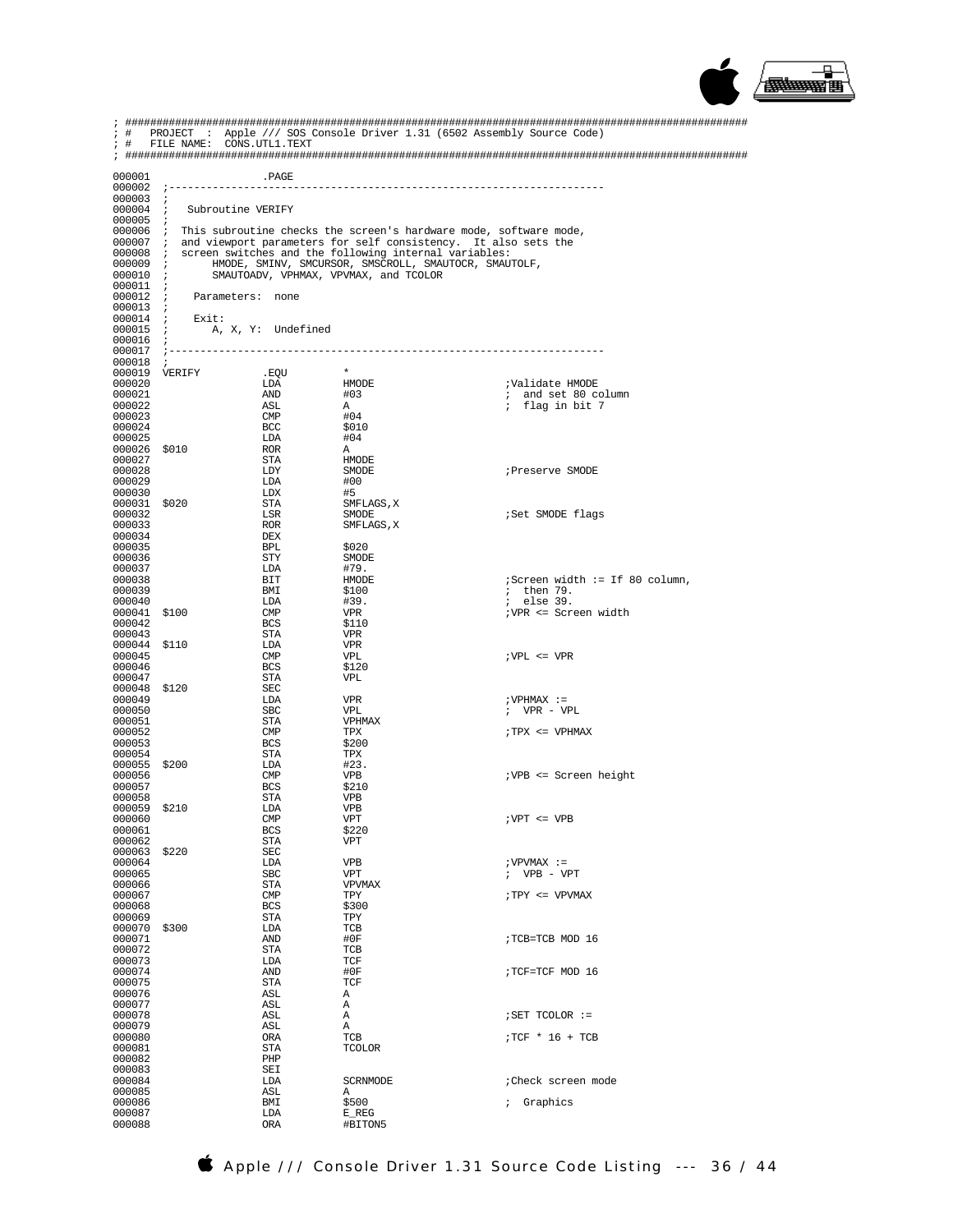![](_page_36_Picture_0.jpeg)

| 000089<br>000090<br>000091<br>000092<br>000093<br>000094 | \$400                                                | BCS<br>AND<br>STA<br>LDA<br>AND<br>BCC | \$400<br>#BITOFF5<br>E_REG<br>HMODE<br>#03<br>\$410                                                          |                                                                       |
|----------------------------------------------------------|------------------------------------------------------|----------------------------------------|--------------------------------------------------------------------------------------------------------------|-----------------------------------------------------------------------|
| 000095<br>000096<br>000097<br>000098<br>000099           | \$410                                                | ORA<br>STA<br>LSR<br>AND<br>TAY        | #BITON7<br>SCRNMODE<br>Α<br>#01                                                                              | ;Set screen mode                                                      |
| 000100<br>000101                                         |                                                      | LDA<br>ROL                             | #00<br>Α                                                                                                     |                                                                       |
| 000102<br>000103<br>000104<br>000105<br>000106           |                                                      | TAX<br>LDA<br>LDA<br>BIT<br>BIT        | VMODE0,X<br>VMODE1,Y<br>VMODE2<br>VMODE3                                                                     | ;B&W / Color<br>;40 / 80 Column<br>Page 1 always<br>;Text of course   |
| 000107<br>000108<br>000109<br>000110                     | \$500                                                | PLP<br>JSR<br>RTS<br>. PAGE            | TBASCAL                                                                                                      | ;New base addr.                                                       |
| 000111<br>000112 :<br>$000113$ ;                         | Subroutine CURSOR                                    |                                        |                                                                                                              |                                                                       |
| 000114<br>$000115$ ;<br>000116 ;                         |                                                      |                                        | This subroutine displays or removes the cursor by inverting the<br>character at the current cursor position. |                                                                       |
| 000117<br>000118<br>$000119$ ;                           | $\cdot$ ;<br>Parameters: none<br>$\mathcal{I}$       |                                        |                                                                                                              |                                                                       |
| $000120$ ;<br>$000121$ ;<br>000122 i<br>000123           | Exit:                                                | A, X, Y: Undefined                     |                                                                                                              |                                                                       |
| $000124$ ;                                               | 000125 CURSOR                                        | . EQU                                  | $\star$                                                                                                      |                                                                       |
| 000126<br>000127<br>000128                               |                                                      | BIT<br>BPL<br>LDA                      | SMCURSOR<br>\$020<br>TPX                                                                                     | <i>i</i> is cursor enabled?<br>iif not, exit                          |
| 000129<br>000130                                         |                                                      | BIT<br>BPL                             | HMODE<br>\$010                                                                                               | $:40$ col: X=TPX                                                      |
| 000131<br>000132                                         |                                                      | LSR<br>BCC                             | A<br>\$010                                                                                                   | $180 \text{ col}: \text{X=TPX}/2$                                     |
| 000133<br>000134                                         |                                                      | TAY<br>LDA                             | (BASE2), Y                                                                                                   | ;get character                                                        |
| 000135<br>000136                                         |                                                      | EOR<br>STA                             | #80<br>(BASE2), Y                                                                                            | and invert it<br>put it back                                          |
| 000137<br>000138                                         | \$010                                                | RTS<br>TAY                             |                                                                                                              |                                                                       |
| 000139<br>000140                                         |                                                      | LDA<br>EOR                             | (BASE1), Y<br>#80                                                                                            | ;get character<br>and invert it                                       |
| 000141<br>000142                                         | \$020                                                | STA<br>RTS                             | (BASE1),Y                                                                                                    | put it back                                                           |
| 000143<br>000144                                         |                                                      | . PAGE                                 |                                                                                                              |                                                                       |
| 000145<br>000146                                         | $\cdot$<br>$\mathbf{r}$                              |                                        | Single Character Screen Read (Console character copy)                                                        |                                                                       |
| 000147<br>000148                                         | $\mathcal{I}$                                        |                                        |                                                                                                              | This subroutine returns the character at the current cursor position. |
| 000149<br>000150                                         | $\cdot$ ;<br>Parameters: none                        |                                        |                                                                                                              |                                                                       |
| 000151<br>$000152$ ;                                     | $\cdot$<br>Exit:                                     |                                        |                                                                                                              |                                                                       |
| 000153<br>$000154$ ;                                     | $\mathcal{F}$<br>A: character                        | X, Y: Undefined                        |                                                                                                              |                                                                       |
| 000155<br>000156<br>000157                               | $\cdot$ :                                            |                                        |                                                                                                              |                                                                       |
| 000158 ;                                                 | 000159 SCRNPICK                                      |                                        | $\star$                                                                                                      |                                                                       |
| 000160                                                   |                                                      | . EQU<br>LDA                           | TPX                                                                                                          |                                                                       |
| 000161<br>000162                                         |                                                      | TAY<br>BIT                             | HMODE                                                                                                        |                                                                       |
| 000163<br>000164                                         |                                                      | <b>BPL</b><br>LSR                      | \$010<br>A                                                                                                   | $:40$ Col -- Y := TPX<br>$180 \text{ Col} -- Y := \text{TPX}/2$       |
| 000165<br>000166                                         |                                                      | TAY<br>BCC                             | \$010                                                                                                        |                                                                       |
| 000167<br>000168                                         |                                                      | LDA<br>BCS                             | (BASE2), Y<br>\$020                                                                                          | Read odd text page                                                    |
| 000169<br>000170 \$020                                   | \$010                                                | LDA<br>RTS                             | (BASE1),Y                                                                                                    | Read even text page;                                                  |
| 000171<br>000172                                         | ----------------------------                         | . PAGE                                 |                                                                                                              |                                                                       |
| 000173 :<br>000174;                                      |                                                      |                                        | Subroutine TBASCAL -- Text Base Address Calculator                                                           |                                                                       |
| 000175                                                   | $\cdot$ ;                                            |                                        |                                                                                                              |                                                                       |
| 000176 ;<br>000177                                       | $\cdot$ :                                            |                                        | This subroutine sets the base address registers, BASE1 and BASE2,                                            | to point to the current line in screen memory. BASE1 always points    |
| 000178<br>000179                                         | $\cdot$ :                                            |                                        |                                                                                                              | to column 0 of the current viewport while BASE2 points to column 1.   |
|                                                          | 000180 ; Entry TBASCAL:<br>000181 ; Parameters: none |                                        |                                                                                                              |                                                                       |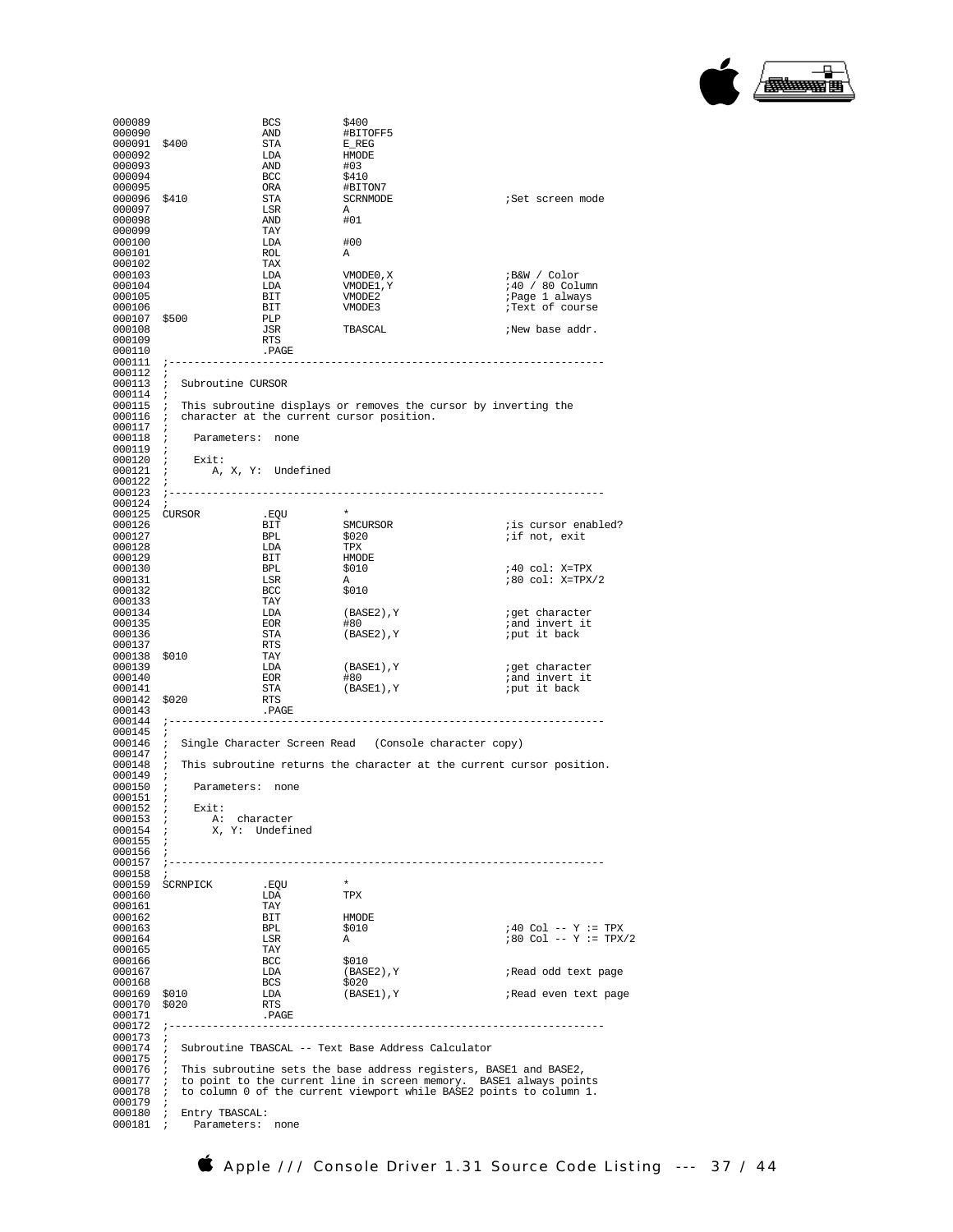![](_page_37_Picture_0.jpeg)

| 000186 ;                                                                                                                  |                                                                                     |                                 |                                                   |
|---------------------------------------------------------------------------------------------------------------------------|-------------------------------------------------------------------------------------|---------------------------------|---------------------------------------------------|
|                                                                                                                           | 000187 ; Exit (either entry point):                                                 |                                 |                                                   |
| 000188 ; A: Undefined<br>000189;                                                                                          |                                                                                     |                                 |                                                   |
| 000190 ;<br>$\cdot$ $\cdot$                                                                                               | Y: Unchanged                                                                        | X: Absolute screen line number  |                                                   |
| $\mathbf{r}$<br>000194 TBASCAL                                                                                            | . EQU                                                                               | $\star$                         |                                                   |
|                                                                                                                           | CLC                                                                                 |                                 |                                                   |
|                                                                                                                           | LDA<br>ADC                                                                          | TPY<br>VPT                      | vertical position<br>$: +$ viewport top           |
|                                                                                                                           | TAX                                                                                 |                                 |                                                   |
| 000199 TBASCAL1                                                                                                           | . EQU                                                                               | $\star$                         |                                                   |
|                                                                                                                           | CLC<br>LDA                                                                          | VPL                             | ;viewport left:                                   |
|                                                                                                                           | BIT                                                                                 | HMODE                           |                                                   |
|                                                                                                                           | BPL<br>LSR                                                                          | \$010<br>A                      | ;if 80 column mode,<br>then divide by two         |
| \$010                                                                                                                     | PHP                                                                                 |                                 |                                                   |
|                                                                                                                           | ADC                                                                                 | BASL, X                         | ibase address (LO)                                |
|                                                                                                                           | STA<br>STA                                                                          | BASE1<br>BASE2                  | same for both pages                               |
|                                                                                                                           | LDA                                                                                 | BASH, X                         | ;base address (HI)                                |
|                                                                                                                           | PLP<br>BCC                                                                          | \$020                           |                                                   |
|                                                                                                                           | DEC                                                                                 | BASE1                           | :Odd window adjustment                            |
| 000214 \$020                                                                                                              | EOR<br>STA                                                                          | #0C<br>BASE1+1                  | even page address                                 |
|                                                                                                                           | EOR                                                                                 | #0C                             |                                                   |
|                                                                                                                           | STA<br>RTS                                                                          | BASE2+1                         | odd page address;                                 |
|                                                                                                                           | . PAGE                                                                              |                                 |                                                   |
| 000229 ;<br>$000230$ ;<br>000231 ; Entry CLREOL1:<br>000232 i<br>Parameters:<br>000233 i<br>000234 ;                      | 000228 ; Entry CLREOL:<br>Parameters: none<br>000235 ; Zero Page Temporary Storage: | Y: Starting horizontal position |                                                   |
|                                                                                                                           | BLANK, TEMPX<br>000238 ; Exit (either entry point):                                 |                                 |                                                   |
|                                                                                                                           | A, Y: Undefined<br>X: Preserved                                                     |                                 |                                                   |
|                                                                                                                           | . EQU                                                                               | $^\star$                        |                                                   |
| $000236$ ;<br>$000237$ ;<br>$\mathcal{L}$<br>$\mathbf{r}$<br>$\cdot$<br>$\ddot{i}$ - $-$<br>$\mathbf{r}$<br>000244 CLREOL | LDY                                                                                 | TPX                             | horizontal position                               |
| 000246 CLREOL1                                                                                                            | .EQU<br>LDA                                                                         | #80+ASC_SP                      | ;Set up a blank                                   |
|                                                                                                                           | EOR                                                                                 | SMINV                           |                                                   |
|                                                                                                                           | <b>STA</b><br>BIT                                                                   | <b>BLANK</b><br>HMODE           |                                                   |
|                                                                                                                           | BPL                                                                                 | \$200                           |                                                   |
|                                                                                                                           | TYA<br>BNE                                                                          | \$150                           |                                                   |
| $\cdot$ i<br>$\ddot{i}$                                                                                                   | 80 column clear full line                                                           |                                 |                                                   |
| $\cdot$                                                                                                                   |                                                                                     |                                 |                                                   |
|                                                                                                                           | LDA<br>LSR                                                                          | VPHMAX<br>Α                     | ;Start at right edge                              |
|                                                                                                                           | TAY                                                                                 |                                 |                                                   |
|                                                                                                                           | LDA<br><b>BCC</b>                                                                   | <b>BLANK</b><br>\$110           | ;Load the blank                                   |
| \$100                                                                                                                     | STA                                                                                 | (BASE2), Y                      | ;Clear odd column                                 |
| \$110                                                                                                                     | STA                                                                                 | $(BASE1)$ , Y                   | ; then even column                                |
|                                                                                                                           | DEY<br>BPL                                                                          | \$100                           | ;Repeat to BOL                                    |
|                                                                                                                           | RTS                                                                                 |                                 |                                                   |
| $\cdot$<br>$\cdot$                                                                                                        | 80 column clear to end of line                                                      |                                 |                                                   |
|                                                                                                                           | STX                                                                                 | TEMPX                           | ;Save X                                           |
| $\cdot$<br>\$150                                                                                                          | CLC                                                                                 |                                 |                                                   |
|                                                                                                                           | SBC<br>TAX                                                                          | VPHMAX                          | :Calculate negative number<br>; of bytes to blank |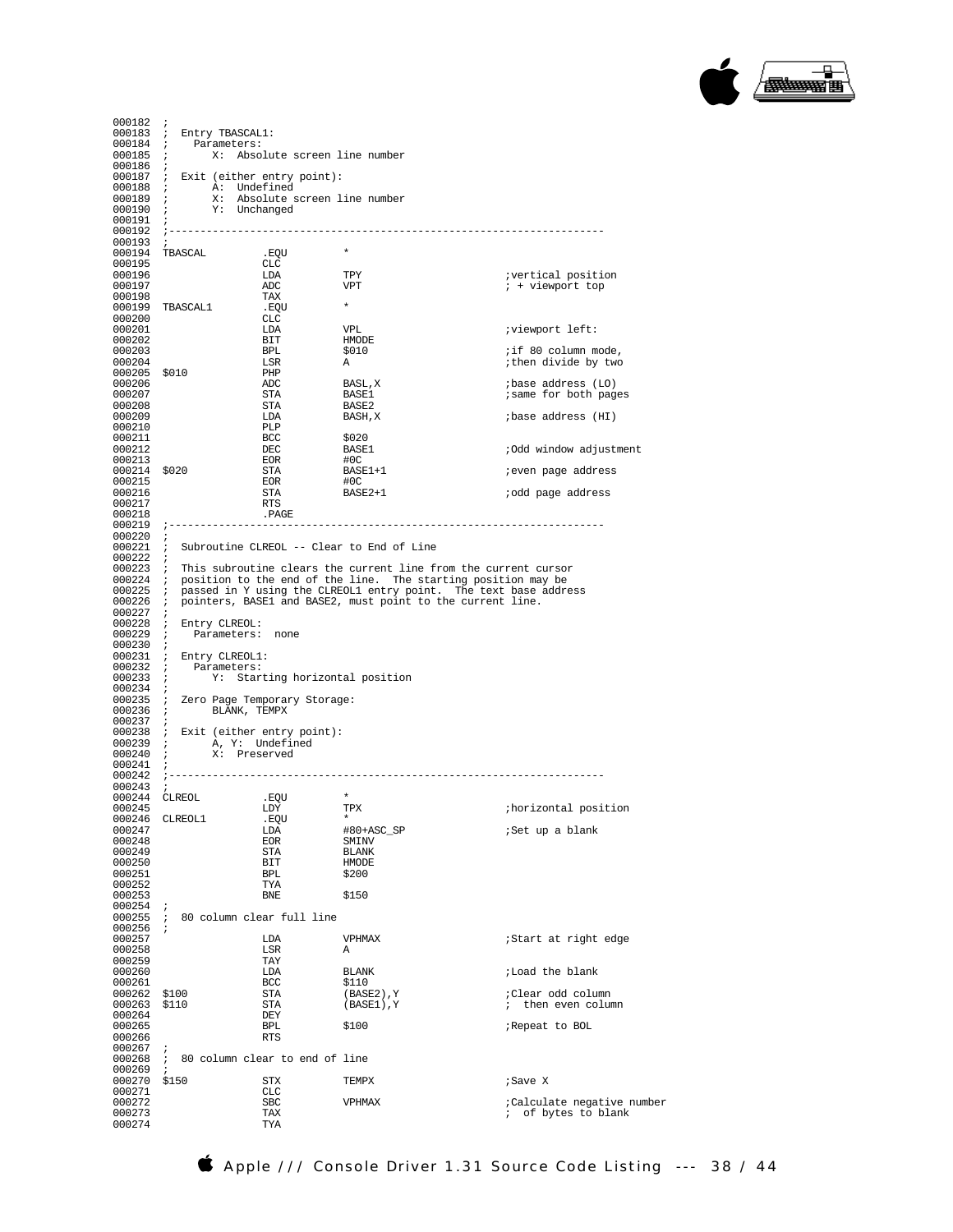![](_page_38_Picture_0.jpeg)

| 000275 |       | LSR                            | Α             |                 |
|--------|-------|--------------------------------|---------------|-----------------|
| 000276 |       | TAY                            |               |                 |
| 000277 |       | LDA                            | <b>BLANK</b>  | ;Load the blank |
| 000278 |       | <b>BCS</b>                     | \$170         |                 |
| 000279 | \$160 | <b>STA</b>                     | $(BASE1)$ , Y |                 |
| 000280 |       | <b>INX</b>                     |               |                 |
| 000281 |       | <b>BPL</b>                     | \$180         |                 |
| 000282 | \$170 | STA                            | $(BASE2)$ , Y |                 |
| 000283 |       | <b>INY</b>                     |               |                 |
| 000284 |       | <b>INX</b>                     |               |                 |
| 000285 |       | BMI                            | \$160         |                 |
| 000286 | \$180 | LDX                            | TEMPX         | ;Restore X      |
| 000287 |       | <b>RTS</b>                     |               |                 |
| 000288 |       |                                |               |                 |
| 000289 |       | 40 column clear to end of line |               |                 |
| 000290 |       |                                |               |                 |
| 000291 | \$200 | LDA                            | <b>BLANK</b>  |                 |
| 000292 |       | <b>STA</b>                     | $(BASE1)$ , Y |                 |
| 000293 |       | LDA                            | <b>TCOLOR</b> |                 |
| 000294 |       | STA                            | $(BASE2)$ , Y |                 |
| 000295 |       | CPY                            | VPHMAX        |                 |
| 000296 |       | <b>INY</b>                     |               |                 |
| 000297 |       | BCC                            | \$200         |                 |
| 000298 |       | <b>RTS</b>                     |               |                 |
| 000299 |       |                                |               |                 |
|        |       |                                |               |                 |
|        |       |                                |               |                 |

; #################################################################################################### ; # END OF FILE: CONS.UTL1.TEXT

; # LINES : 299<br>; # CHARACTERS : 13475<br>; # Formatter : Assembly Language Reformatter 1.0.2 (07 January 1998)<br>; # Author : David T. Craig -- 71533.606@compuserve.com -- Santa Fe, New Mexico USA<br>; ###########################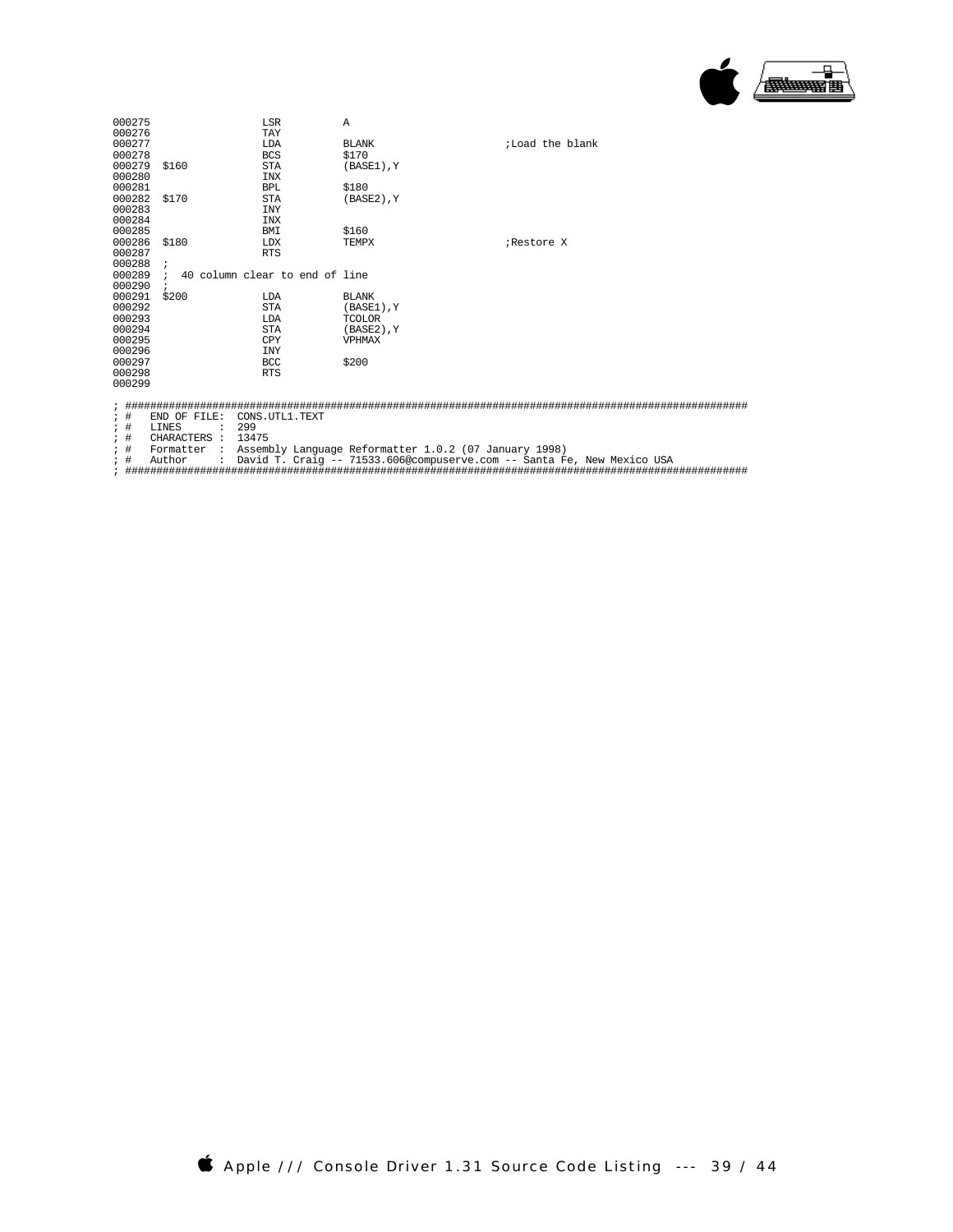![](_page_39_Picture_0.jpeg)

; #################################################################################################### ; # PROJECT : Apple /// SOS Console Driver 1.31 (6502 Assembly Source Code) ; # FILE NAME: CONS.UTL2.TEXT ; #################################################################################################### 000001 .PAGE 000002 ;---------------------------------------------------------------------- 000003<br>000004 Subroutine CLREOS -- Clear to End of Screen 000005 ;<br>000006 ; 000006 ; This subroutine clears the screen from the current cursor position 000007 ; to the end of the viewport. The CLREOS1 entry allows the line num 000007 ; to the end of the viewport. The CLREOS1 entry allows the line number<br>000007 ; to be passed in X and the starting column number in Y to be passed in X and the starting column number in Y. 000009<br>000010 000010 ; Entry CLREOS:<br>000011 ; Parameters: % ; Parameters: none  $000012$  ;<br>000013 ; 000013 ; Entry CLREOS1:<br>000014 ; Parameters: 000014 ; Parameters:<br>000015 ; X: Starting absolute line number<br>000016 ; Y: Starting column number  $000017$ <br> $000018$ 000018 ; Exit:<br>000019 ; A, X, Y: Undefined 000020<br>000021 000021 ;---------------------------------------------------------------------- 000022  $\begin{array}{ccccc} \texttt{CLREOS} & & & \texttt{.EQU} \\ & & & \texttt{CLC} \end{array}$ 000024 CLC<br>000024 CLC<br>000025 LDA 000025 LDA TPY <br>000026 ADC VPT  $000026$   $000027$   $\begin{array}{ccc}\n\text{ADC} \\
\text{TAX}\n\end{array}$ 000027 TAX THE TEXT TEXT CHE START GET START TEXT CHE START GET START GET START TEXT CHE START TEXT CHE START TEXT CHE START GET START TEXT CHE START GET START TEXT CHE START GET START GET START GET START TEXT CHE START GE 000028 LDY TPX ;Get starting cursor position 000029 CLREOS1 .EQU \*  $\begin{array}{cccc}\n 000030 & 010 & 000031 & 000031 & 000031 & 000031 & 000031 & 000031 & 0000031 & 0000000 & 000000 & 000000 & 00000 & 00000 & 00000 & 00000 & 00000 & 0000 & 0000 & 0000 & 0000 & 0000 & 0000 & 0000 & 0000 & 0000 & 0000 & 0000 & 0000 & 0000 & 000$ 000031 JSR CLREOL1 ;Clear this line 000032 LDY #0 ;Reset starting column 000033 CPX VPB 000034 CPX 000034 INX <br>000035 BCC 000035 BCC \$010 000036 JMP TBASCAL ;Reset base address 000037 .PAGE 000038 ;----------------------------------------------------------------------- 000039 ; Scroll Text Viewport  $000041$  ;<br>000042 : 000042 ; This subroutine scrolls the text within the viewport up or down by 000043 ; one line. On entry, A must contain an UP/DOWN flag ( $$00 =$ ) UP. 000043 ; one line. On entry, A must contain an UP/DOWN flag ( \$00 => UP, 000044 ; \$80 => DOWN ).  $000045$  ;<br>000046 ; 000046 ; Parameters:<br>000047 ; A: Up ; A: Up / Down flag  $000048$  ;<br>000049 ; 000049 ; Zero Page Temporary Storage:<br>000050 ; WORK1, WOR2: Screen pointers<br>000051 ; FLAGS: Bit 7 -- even / odd flag for scroll loop<br>000052 ; Bit 6 -- up / down flag<br>000053 ; TEMP1: Starting Y index for scroll loop 000054 ; 000055 ; Subroutines called:<br>000056 ; TBASCAL1, CLRE ; TBASCAL1, CLREOL1 000057<br>000058 000058 ; Exit:<br>000059 ; <sup>1</sup> ;  $A, X, Y: Undefined$ <br>; 000060<br>000061 000061 ;----------------------------------------------------------------------- 000063  $\begin{array}{cccc} 000063 & \text{SCROLL} & \text{EQU} & \star \\ 000064 & \text{STA} & \text{FIAGS} \end{array}$  $\widetilde{\texttt{STA}}$  FLAGS ; Save UP/DOWN flag SEC 000065 SEC<br>000066 T.DA  $\begin{array}{lll}\text{LDA} & \text{VPHMAX} \\ \text{BIT} & \text{HMDDE} \end{array}$ 000067 BIT HMODE BOOTS BELL SOLO 000068 BPL \$010 000069 LSR A 000070 \$010 STA TEMP1 ;Get starting loop index ROR FLAGS ;Save even/odd flag<br>
LDX VPT  $\begin{tabular}{lllllllllll} 000071 & & & & & & & & & & & & & & & & \\ 000072 & & & & & & & & & & & & & & & & \\ 000072 & & & & & & & & & & & & & & & & \\ 000073 & & & & & & & & & & & & & & & \\ 000073 & & & & & & & & & & & & & & & \\ \end{tabular}$  $\begin{array}{cccc}\n 000073 & & & & \text{BIT} & & \text{FIAGS} \\
 000074 & & & & \text{BVC} & & \text{$\diamond$020} \\
 000075 & & & & \text{LDX} & & \text{VPB}\n \end{array}$ 000074 BVC <br>000075 LDX  $\begin{array}{cccc}\n 000075 & & & & & \text{VPE} \\
 000075 & & & & \text{LDX} & & & \text{VPE} \\
 000076 & & & 020 & & & \text{JSR} & & \text{TBASCAL1}\n \end{array}$ ;Get starting base addresses  $000077$  ;<br>000078 \$030 000078 \$030 BIT FLAGS<br>000079 \$030 BVC \$040 000079 BVC \$040<br>000079 BVC \$040<br>000080 CPX VPT 000080 CPX VPT ;Scroll down 000081 BEQ \$080 ; All done 000082 DEX ; Go up one line 000083 BPL \$050  $\begin{array}{ccccccc} 000084 & \texttt{\$040} & & & & \texttt{CPX} & & & \texttt{VPB} & & & & \texttt{?Scroll up} \\ 000085 & & & & & \texttt{BEQ} & & & \texttt{\$080} & & & & & \texttt{?} & \texttt{All donr} \end{array}$ 000085 BEQ \$080 ; All done 000086 INX ; Go down one line 000087 000088 \$050 LDA BASE1

Apple /// Console Driver 1.31 Source Code Listing --- 40 / 44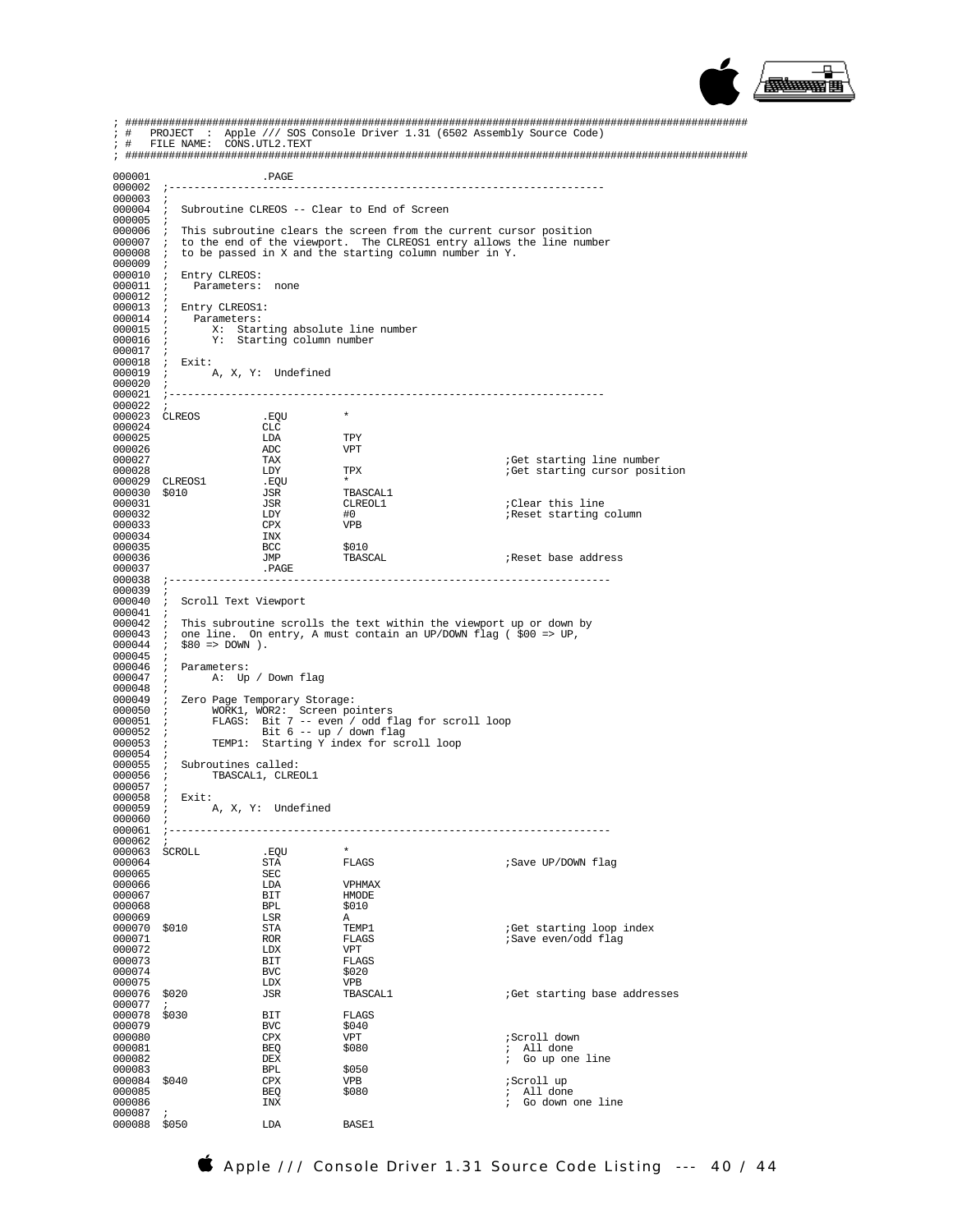![](_page_40_Picture_0.jpeg)

| 000089<br>000090<br>000091<br>000092<br>000093<br>000094 |                              | LDY<br>STA<br>STY<br>LDA<br>LDY<br>LDY<br>STA<br>CTV                   | BASE1+1<br>WORK1<br>WORK1+1<br>BASE2<br>BASE2+1<br>WORK2                                                                                                                                                                                                                           | :Copy source address<br>; to destination address                                                                                                              |
|----------------------------------------------------------|------------------------------|------------------------------------------------------------------------|------------------------------------------------------------------------------------------------------------------------------------------------------------------------------------------------------------------------------------------------------------------------------------|---------------------------------------------------------------------------------------------------------------------------------------------------------------|
| 000095<br>000096<br>000097<br>000098<br>000099           |                              | STY<br><b>JSR</b><br>LDY<br>BIT                                        | WORK2+1<br><br>TBASCAL1<br>TEMP1<br>FLAGS<br>\$070                                                                                                                                                                                                                                 | ;Get next source address                                                                                                                                      |
| 000101<br>000102 \$070<br>000103<br>000104               | 000100 \$060                 | BPL<br>LDA<br>STA<br>LDA<br>STA                                        | (BASE2), Y<br>(WORK2),Y<br>(BASE1),Y<br>Y , ( WORK1 )                                                                                                                                                                                                                              | Scroll this line;<br>; move odd column<br>; move even column                                                                                                  |
| 000105<br>000106<br>000107 ;                             |                              | DEY<br>BPL<br>BMI                                                      | \$060<br>\$030                                                                                                                                                                                                                                                                     |                                                                                                                                                               |
| 000110<br>000111                                         |                              | 000108 \$080<br>000109 \$080 LDY<br>000109 JSR<br><b>JMP</b><br>. PAGE | #0<br>CLREOL1<br>TBASCAL                                                                                                                                                                                                                                                           | :Clear last line                                                                                                                                              |
| $000113$ ;                                               | 000114 ; Horizontal Shift    |                                                                        |                                                                                                                                                                                                                                                                                    |                                                                                                                                                               |
| $000115$ ;<br>$000119$ ;                                 |                              |                                                                        | 000118 ; for left shifts and positive for right shifts.                                                                                                                                                                                                                            | $000116$ ; This subroutine shifts the text within the viewport left or right.<br>000117 ; On entry, A must contain an eight bit signed shift offset, negative |
| 000122 ;                                                 | 000120 ; Parameters:         | 000121 ; A: Signed shift offset                                        |                                                                                                                                                                                                                                                                                    |                                                                                                                                                               |
|                                                          | 000124 ; BLANK, TEMPX        | 000123 ; Zero Page Temporary Storage:                                  |                                                                                                                                                                                                                                                                                    |                                                                                                                                                               |
| 000125 ;<br>000126 ;                                     |                              |                                                                        | WORK1, WORK2:  Screen pointers<br>FLAGS:  Bit 7 -- right / left flag                                                                                                                                                                                                               |                                                                                                                                                               |
|                                                          |                              |                                                                        | Bit 6 -- odd / even flag for shift right                                                                                                                                                                                                                                           |                                                                                                                                                               |
|                                                          |                              |                                                                        |                                                                                                                                                                                                                                                                                    |                                                                                                                                                               |
| 000133;                                                  |                              |                                                                        | 000127 ;<br>Bit 6 -- odd / even flag for shift 1<br>000128 ;<br>TEMP1: Positive shift offset<br>000130 ;<br>TEMP3: shift right -- starting shift index<br>000131 ;<br>TEMP4: shift right -- starting clear index<br>000132 ;<br>TEMP4: shift rig<br>shift left -- column for clear |                                                                                                                                                               |
| 000134 ;                                                 | 000135 ; Subroutines Called: | 000136 ; CLREOS1, CLREOL1                                              |                                                                                                                                                                                                                                                                                    |                                                                                                                                                               |
| $000137$ ;                                               | 000138 ; Exit:               | 000139 ; A, X, Y: Undefined                                            |                                                                                                                                                                                                                                                                                    |                                                                                                                                                               |
| 000140 ;                                                 |                              |                                                                        |                                                                                                                                                                                                                                                                                    |                                                                                                                                                               |
| 000142 ;                                                 | 000143 SHIFT                 | .EQU<br>TAY                                                            | $\star$                                                                                                                                                                                                                                                                            |                                                                                                                                                               |
| 000144<br>000145                                         |                              | BEQ                                                                    | \$020                                                                                                                                                                                                                                                                              | ;Nothing to do                                                                                                                                                |
| 000146<br>000147                                         |                              | AND<br>STA<br>TYA<br>CMP<br>BCC<br>EOR                                 | #BITON7<br>FLAGS                                                                                                                                                                                                                                                                   | ;Set right / left flag                                                                                                                                        |
| 000148<br>000149                                         |                              |                                                                        | #80                                                                                                                                                                                                                                                                                |                                                                                                                                                               |
| 000150                                                   |                              |                                                                        | \$010                                                                                                                                                                                                                                                                              |                                                                                                                                                               |
| 000151                                                   | 000152 \$010                 | ADC                                                                    | #0FF<br>#00                                                                                                                                                                                                                                                                        | Make shift count positive                                                                                                                                     |
| 000153<br>000154                                         |                              | STA<br>ADC                                                             | TEMP1<br>VPL                                                                                                                                                                                                                                                                       | <i>i</i> Absolute shift offset<br><i>i</i> Absolute column number                                                                                             |
| 000155                                                   |                              | STA                                                                    | TEMP2                                                                                                                                                                                                                                                                              | ; for base address                                                                                                                                            |
| 000156<br>000157                                         |                              | LDX<br>SEC                                                             | VPT                                                                                                                                                                                                                                                                                |                                                                                                                                                               |
| 000158                                                   |                              | LDA                                                                    | VPHMAX                                                                                                                                                                                                                                                                             |                                                                                                                                                               |
| 000159<br>000160                                         |                              | SBC<br>BCS                                                             | TEMP1<br>\$030                                                                                                                                                                                                                                                                     |                                                                                                                                                               |
| 000161                                                   |                              | LDY                                                                    | #00                                                                                                                                                                                                                                                                                | :Shift entire viewport                                                                                                                                        |
| 000162                                                   |                              | JSR                                                                    | CLREOS1                                                                                                                                                                                                                                                                            |                                                                                                                                                               |
| 000163<br>000164                                         | \$020<br>\$030               | RTS<br>BIT                                                             | FLAGS                                                                                                                                                                                                                                                                              |                                                                                                                                                               |
| 000165                                                   |                              | BMI                                                                    | \$060                                                                                                                                                                                                                                                                              |                                                                                                                                                               |
| 000166<br>000167                                         | $\cdot$                      | SEC                                                                    |                                                                                                                                                                                                                                                                                    | ;Set up for shift right                                                                                                                                       |
| 000168                                                   |                              | BIT                                                                    | HMODE                                                                                                                                                                                                                                                                              |                                                                                                                                                               |
| 000169<br>000170                                         |                              | BPL<br>LSR                                                             | \$040<br>Α                                                                                                                                                                                                                                                                         |                                                                                                                                                               |
| 000171                                                   | \$040                        | STA                                                                    | TEMP3                                                                                                                                                                                                                                                                              | Set starting index for shifting                                                                                                                               |
| 000172<br>000173                                         |                              | LDA<br>BCS                                                             | #BITON6<br>\$050                                                                                                                                                                                                                                                                   |                                                                                                                                                               |
| 000174                                                   |                              | LDA                                                                    | #00                                                                                                                                                                                                                                                                                |                                                                                                                                                               |
| 000175                                                   | \$050                        | ORA                                                                    | FLAGS                                                                                                                                                                                                                                                                              | ;Set odd / even flag                                                                                                                                          |
| 000176<br>000177                                         |                              | STA<br>LDY                                                             | FLAGS<br>TEMP1                                                                                                                                                                                                                                                                     |                                                                                                                                                               |
| 000178                                                   |                              | DEY                                                                    |                                                                                                                                                                                                                                                                                    |                                                                                                                                                               |
| 000179<br>000180                                         |                              | STY<br>LDA                                                             | TEMP4                                                                                                                                                                                                                                                                              | ;Set index for clearing                                                                                                                                       |
| 000181                                                   |                              | EOR                                                                    | #80+ASC_SP<br>SMINV                                                                                                                                                                                                                                                                |                                                                                                                                                               |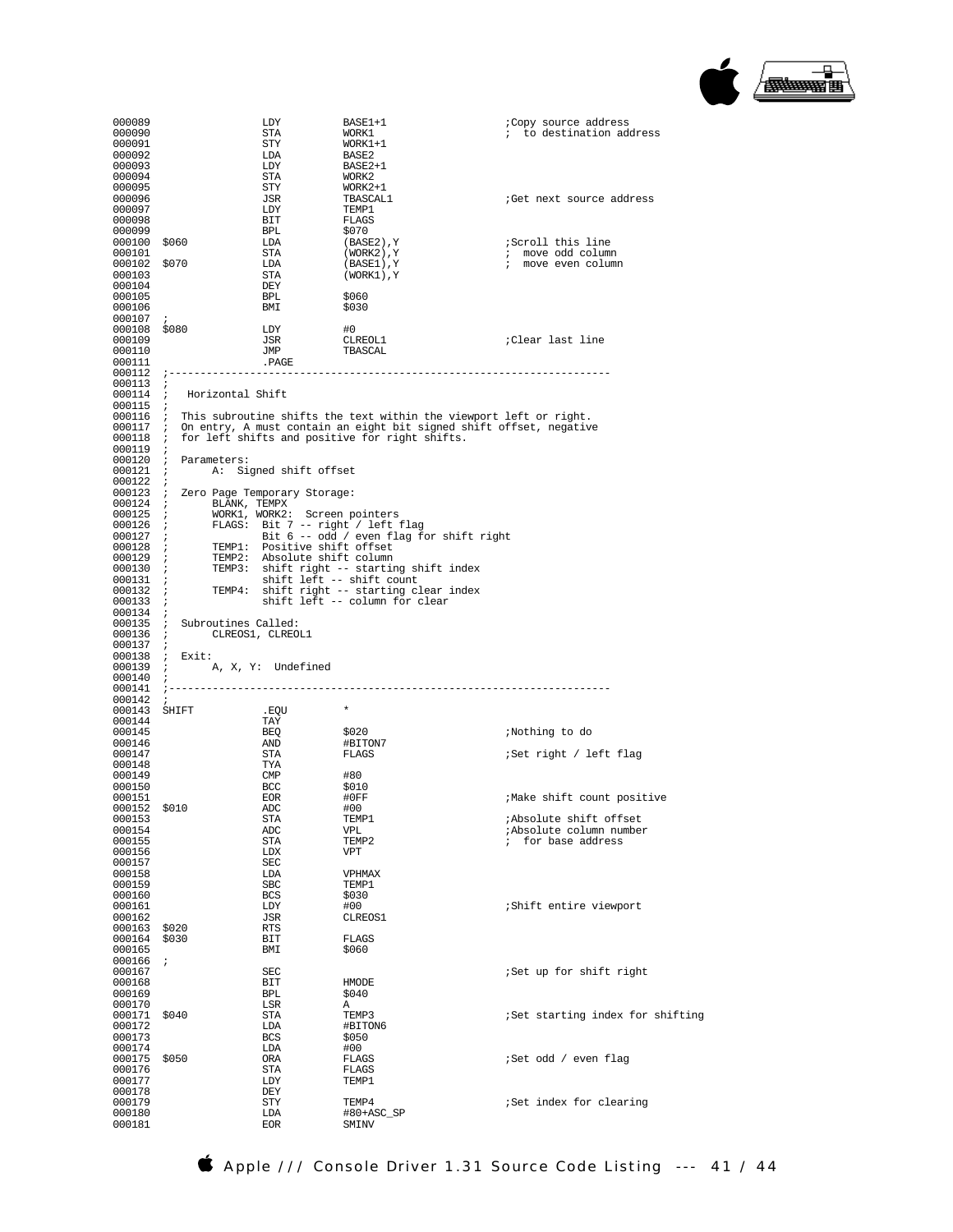![](_page_41_Picture_0.jpeg)

| 000182                 |                                                                     | STA               | <b>BLANK</b>                                                                                                                                                   | ;Set up space character       |  |  |
|------------------------|---------------------------------------------------------------------|-------------------|----------------------------------------------------------------------------------------------------------------------------------------------------------------|-------------------------------|--|--|
| 000183<br>000184       | $\ddot{i}$                                                          | JMP               | SHIFT1                                                                                                                                                         |                               |  |  |
| 000185                 | \$060                                                               | TAY               | HMODE                                                                                                                                                          | ;Set up for shift left        |  |  |
| 000186<br>000187       |                                                                     | BIT<br>BMI        | \$070                                                                                                                                                          |                               |  |  |
| 000188                 |                                                                     | SEC               |                                                                                                                                                                |                               |  |  |
| 000189<br>000190       | \$070                                                               | ROL<br>STA        | Α<br>TEMP3                                                                                                                                                     | ;Set count for shifting       |  |  |
| 000191                 |                                                                     | INY               |                                                                                                                                                                |                               |  |  |
| 000192<br>000193       | $\ddot{i}$                                                          | STY               | TEMP4                                                                                                                                                          | <i>Set index for clearing</i> |  |  |
| 000194                 | SHIFT1                                                              | JSR               | TBASCAL1                                                                                                                                                       | ;Get base address             |  |  |
| 000195<br>000196       |                                                                     | CLC<br>LDA        | TEMP2                                                                                                                                                          |                               |  |  |
| 000197                 |                                                                     | BIT               | HMODE                                                                                                                                                          |                               |  |  |
| 000198                 |                                                                     | BPL               | \$010                                                                                                                                                          |                               |  |  |
| 000199<br>000200       | \$010                                                               | LSR<br>PHP        | Α                                                                                                                                                              |                               |  |  |
| 000201                 |                                                                     | ADC               | BASL, X                                                                                                                                                        |                               |  |  |
| 000202<br>000203       |                                                                     | STA<br>STA        | WORK1<br>WORK2                                                                                                                                                 | Get shifted base address      |  |  |
| 000204                 |                                                                     | LDA               | BASH, X                                                                                                                                                        |                               |  |  |
| 000205<br>000206       |                                                                     | PLP<br>BCC        | \$020                                                                                                                                                          |                               |  |  |
| 000207                 |                                                                     | DEC               | WORK1                                                                                                                                                          |                               |  |  |
| 000208                 |                                                                     | EOR               | #0C                                                                                                                                                            |                               |  |  |
| 000209<br>000210       | \$020                                                               | STA<br>EOR        | WORK1+1<br>#0C                                                                                                                                                 |                               |  |  |
| 000211                 |                                                                     | STA               | $WORK2+1$                                                                                                                                                      |                               |  |  |
| 000212<br>000213       |                                                                     | BIT<br>BMI        | FLAGS<br>SHFTLF                                                                                                                                                |                               |  |  |
| 000214                 | $\ddot{i}$                                                          |                   |                                                                                                                                                                |                               |  |  |
| 000215<br>000216       | SHFTRT                                                              | LDY<br><b>BVC</b> | TEMP3<br>\$020                                                                                                                                                 | ;Shift this line right        |  |  |
| 000217                 | \$010                                                               | LDA               | $(BASE2)$ , Y                                                                                                                                                  |                               |  |  |
| 000218<br>000219       |                                                                     | STA               | $(WORK2)$ , Y                                                                                                                                                  |                               |  |  |
| 000220                 | \$020                                                               | LDA<br>STA        | $(BASE1)$ , Y<br>(WORK1), Y                                                                                                                                    |                               |  |  |
| 000221                 |                                                                     | DEY               |                                                                                                                                                                |                               |  |  |
| 000222<br>000223       |                                                                     | BPL<br>LDA        | \$010<br>TEMP4                                                                                                                                                 | :Clear beginning of line      |  |  |
| 000224                 |                                                                     | BIT               | HMODE                                                                                                                                                          |                               |  |  |
| 000225<br>000226       |                                                                     | BPL<br>LSR        | \$050<br>Α                                                                                                                                                     |                               |  |  |
| 000227                 |                                                                     | TAY               |                                                                                                                                                                |                               |  |  |
| 000228<br>000229       |                                                                     | LDA<br>BCC        | <b>BLANK</b><br>\$040                                                                                                                                          |                               |  |  |
| 000230                 | \$030                                                               | STA               | $(BASE2)$ , Y                                                                                                                                                  |                               |  |  |
| 000231<br>000232       | \$040                                                               | STA<br>DEY        | (BASE1), Y                                                                                                                                                     |                               |  |  |
| 000233                 |                                                                     | BPL               | \$030                                                                                                                                                          |                               |  |  |
| 000234                 |                                                                     | BMI               | SHIFT2                                                                                                                                                         |                               |  |  |
| 000235<br>000236       | \$050<br>\$060                                                      | TAY<br>LDA        | BLANK                                                                                                                                                          |                               |  |  |
| 000237                 |                                                                     | STA               | $(BASE1)$ , Y                                                                                                                                                  |                               |  |  |
| 000238<br>000239       |                                                                     | LDA<br>STA        | TCOLOR<br>$(BASE2)$ , Y                                                                                                                                        |                               |  |  |
| 000240                 |                                                                     | DEY               |                                                                                                                                                                |                               |  |  |
| 000241<br>000242       | $\ddot{ }$                                                          | BPL               | \$060                                                                                                                                                          |                               |  |  |
| 000243                 | SHIFT2                                                              | <b>CPX</b>        | <b>VPB</b>                                                                                                                                                     |                               |  |  |
| 000244<br>000245       |                                                                     | INX<br>BCC        | SHIFT1                                                                                                                                                         | <i>i</i> Go to next line      |  |  |
| 000246                 |                                                                     | JMP               | TBASCAL                                                                                                                                                        |                               |  |  |
| 000247                 | $\cdot$<br>000248 SHFTLF                                            | LDY               | #00                                                                                                                                                            | ;Shift this line left         |  |  |
| 000249                 |                                                                     | STX               | <b>TEMPX</b>                                                                                                                                                   |                               |  |  |
| 000250<br>000251 \$010 |                                                                     | LDX<br>LDA        | TEMP3<br>(WORK1),Y                                                                                                                                             | ;Get shift count              |  |  |
| 000252                 |                                                                     | STA               | (BASE1), Y                                                                                                                                                     |                               |  |  |
| 000253<br>000254       |                                                                     | DEX<br>BMI        | \$020                                                                                                                                                          |                               |  |  |
| 000255                 |                                                                     | LDA               | (WORK2), Y                                                                                                                                                     |                               |  |  |
| 000256                 |                                                                     | STA               | (BASE2), Y                                                                                                                                                     |                               |  |  |
| 000257<br>000258       |                                                                     | INY<br>DEX        |                                                                                                                                                                |                               |  |  |
| 000259                 |                                                                     | BPL               | \$010                                                                                                                                                          |                               |  |  |
| 000260 \$020<br>000261 |                                                                     | LDX<br>LDY        | TEMPX<br>TEMP4                                                                                                                                                 |                               |  |  |
| 000262                 |                                                                     | JSR               | CLREOL1                                                                                                                                                        |                               |  |  |
| 000263<br>000264       |                                                                     | JMP<br>. PAGE     | SHIFT2                                                                                                                                                         |                               |  |  |
|                        |                                                                     |                   |                                                                                                                                                                |                               |  |  |
| $000266$ ;             | 000267 ; Dump and Restore Contents of Viewport                      |                   |                                                                                                                                                                |                               |  |  |
| $000268$ ;             |                                                                     |                   |                                                                                                                                                                |                               |  |  |
|                        |                                                                     |                   | 000269 : This subroutine will dump or restore the contents of the viewport to<br>000270 : or from the caller's buffer. On entry, A must contain a dump/restore |                               |  |  |
|                        | $000271$ ; flag. $(500 \Rightarrow$ Dump $580 \Rightarrow$ Restore) |                   |                                                                                                                                                                |                               |  |  |
| 000272                 | $\mathcal{I}$<br>000273 ; Parameters:                               |                   |                                                                                                                                                                |                               |  |  |
|                        | 000274 ; A: Dump / Restore flag                                     |                   |                                                                                                                                                                |                               |  |  |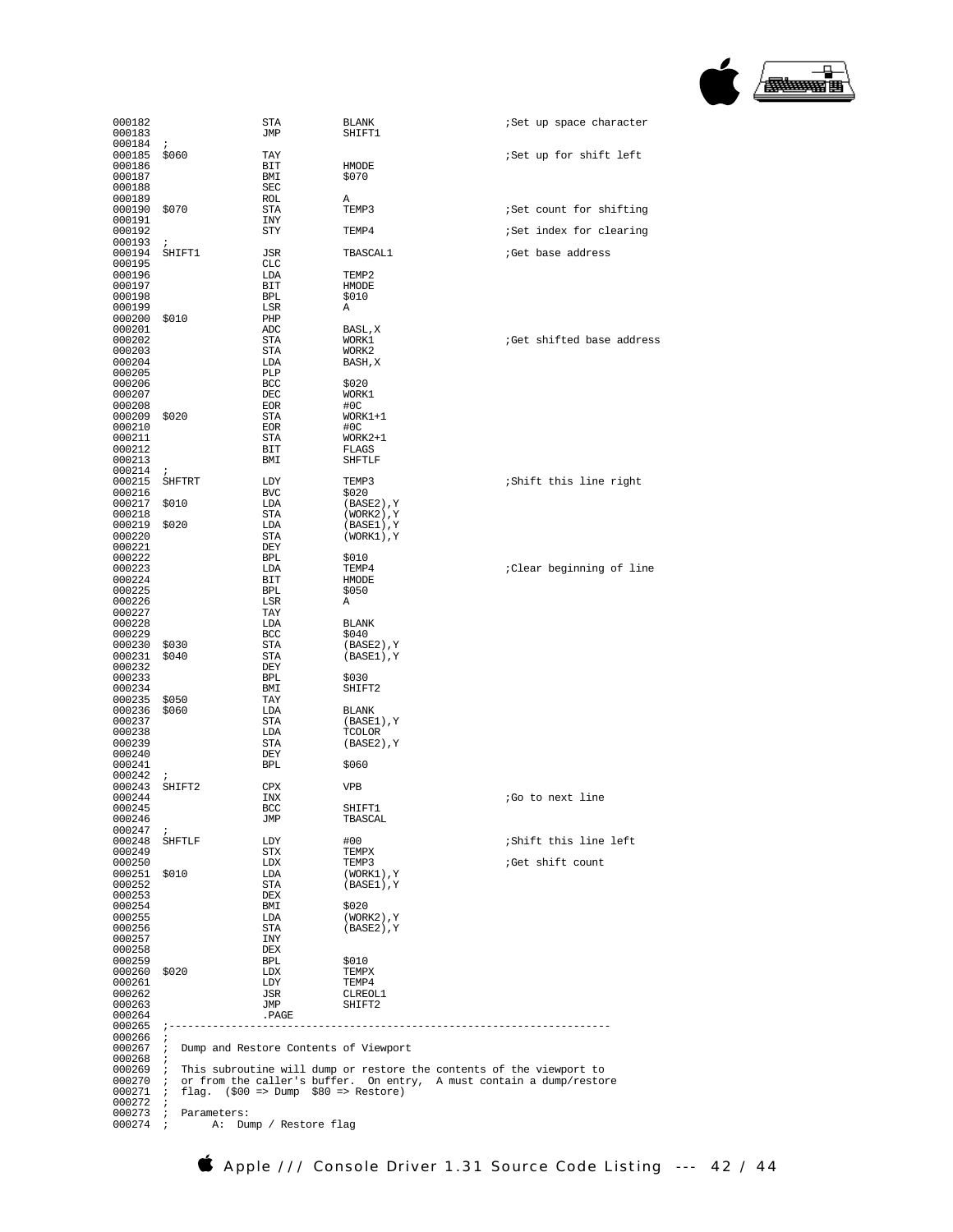![](_page_42_Picture_0.jpeg)

| $000275$ ;               |                             |                                 |                                                    |                                               |
|--------------------------|-----------------------------|---------------------------------|----------------------------------------------------|-----------------------------------------------|
| $000276$ ;<br>$000277$ ; |                             | Zero Page Temporary Storage:    | WORK1, WORK2: Extended pointers to caller's buffer |                                               |
| $000278$ ;               |                             |                                 | FLAGS: Bit 7 -- odd / even move count flag         |                                               |
| $000279$ ;<br>$000280$ ; |                             | TEMP1: Starting move index      | Bit 6 -- dump / restore flag                       |                                               |
| 000281                   | $\mathbf{r}$                | TEMP2: Move count               |                                                    |                                               |
| 000282                   | $\cdot$<br>$000283$ ; Exit: |                                 |                                                    |                                               |
| 000284                   | $\ddot{i}$                  | A, X, Y: Undefined              |                                                    |                                               |
| 000285                   | $\mathbf{r}$                |                                 |                                                    |                                               |
| 000286<br>000287         | $\ddot{i}$                  |                                 |                                                    |                                               |
|                          | 000288 SCRNDUMP             | . EQU                           | $\star$                                            |                                               |
| 000289<br>000290         |                             | STA                             | FLAGS<br>CURSOR                                    | ;Turn cursor off                              |
| 000291                   |                             | JSR<br>LDA                      | VPHMAX                                             |                                               |
| 000292                   |                             | STA                             | TEMP2                                              |                                               |
| 000293<br>000294         |                             | <b>INC</b><br>BIT               | TEMP2<br>HMODE                                     |                                               |
| 000295                   |                             | BMI                             | \$010                                              |                                               |
| 000296<br>000297         |                             | ASL<br>ASL                      | TEMP2<br>A                                         |                                               |
| 000298                   | \$010                       | LSR                             | A                                                  |                                               |
| 000299                   |                             | STA                             | TEMP1                                              |                                               |
| 000300<br>000301         |                             | ROR<br>CLC                      | FLAGS                                              |                                               |
| 000302                   |                             | LDA                             | SCLIST                                             |                                               |
| 000303<br>000304         |                             | ADC<br>STA                      | #03<br>WORK1                                       | ;Set work pointers to<br>; to caller's buffer |
| 000305                   |                             | LDA                             | SCLIST+1                                           |                                               |
| 000306                   |                             | ADC                             | #00                                                |                                               |
| 000307<br>000308         |                             | $\text{CMP}$<br>LDX             | #0F0<br>1401+SCLIST                                |                                               |
| 000309                   |                             | BCC                             | \$020                                              |                                               |
| 000310<br>000311         |                             | SBC<br>INX                      | #80                                                | <i>A</i> djust extended address               |
| 000312 \$020             |                             | STA                             | WORK1+1                                            |                                               |
| 000313                   |                             | STX                             | 1401+WORK1                                         |                                               |
| 000314<br>000315         |                             | LDA<br>LSR                      | TEMP2<br>A                                         |                                               |
| 000316                   |                             | ADC                             | WORK1                                              |                                               |
| 000317<br>000318         |                             | STA<br>LDA                      | WORK2<br>WORK1+1                                   |                                               |
| 000319                   |                             | ADC                             | #00                                                |                                               |
| 000320                   |                             | STA                             | WORK2+1                                            |                                               |
| 000321<br>000322 i       |                             | STX                             | 1401+WORK2                                         |                                               |
| 000323                   | $\mathbf{r}$                | Copy the contents of the window |                                                    |                                               |
| 000324<br>000325         | $\cdot$ ;                   | LDX                             | VPT                                                |                                               |
| 000326 \$100             |                             | JSR                             | TBASCAL1                                           |                                               |
| 000327<br>000328         |                             | LDY<br>BIT                      | TEMPl<br>FLAGS                                     |                                               |
| 000329                   |                             | BVS                             | \$120                                              |                                               |
| 000330<br>000331         | $\mathcal{L}$               | <b>BPL</b>                      | \$115                                              |                                               |
| 000332 \$110             |                             | LDA                             | (BASE2), Y                                         |                                               |
| 000333                   |                             | STA                             | (WORK2), Y                                         |                                               |
| 000334<br>000335         | \$115                       | LDA<br>STA                      | (BASE1),Y<br>(WORK1),Y                             |                                               |
| 000336                   |                             | DEY                             |                                                    |                                               |
| 000337<br>000338         |                             | BPL<br>BMI                      | \$110<br>\$140                                     |                                               |
| 000339                   | $\ddot{i}$                  |                                 |                                                    |                                               |
| 000340<br>000341         | \$120<br>\$130              | BPL<br>LDA                      | \$135                                              |                                               |
| 000342                   |                             | STA                             | $(WORK2)$ , Y<br>$(BASE2)$ , $Y$                   |                                               |
| 000343                   | \$135                       | LDA                             | $(WORK1)$ , Y                                      |                                               |
| 000344<br>000345         |                             | STA<br><b>DEY</b>               | $(BASE1)$ , Y                                      |                                               |
| 000346                   |                             | BPL                             | \$130                                              |                                               |
| 000347<br>000348         | $\ddot{ }$<br>\$140         | <b>CLC</b>                      |                                                    |                                               |
| 000349                   |                             | LDA                             | WORK1                                              |                                               |
| 000350                   |                             | ADC                             | TEMP2                                              |                                               |
| 000351<br>000352         |                             | <b>STA</b><br>BCC               | WORK1<br>\$150                                     |                                               |
| 000353                   |                             | INC                             | WORK1+1                                            |                                               |
| 000354<br>000355         | \$150                       | <b>CLC</b><br>LDA               | WORK2                                              |                                               |
| 000356                   |                             | ADC                             | TEMP2                                              |                                               |
| 000357                   |                             | <b>STA</b>                      | WORK2                                              |                                               |
| 000358<br>000359         |                             | BCC<br>INC                      | \$160<br>$WORK2+1$                                 |                                               |
| 000360                   | \$160                       | CPX                             | VPB                                                |                                               |
| 000361<br>000362         |                             | INX<br>BCC                      | \$100                                              |                                               |
| 000363                   | $\ddot{ }$                  |                                 |                                                    |                                               |
| 000364<br>000365         |                             | JSR<br>JSR                      | TBASCAL<br>CURSOR                                  | Restore cursor                                |
| 000366                   |                             | <b>RTS</b>                      |                                                    |                                               |
| 000367                   |                             | . PAGE                          |                                                    |                                               |